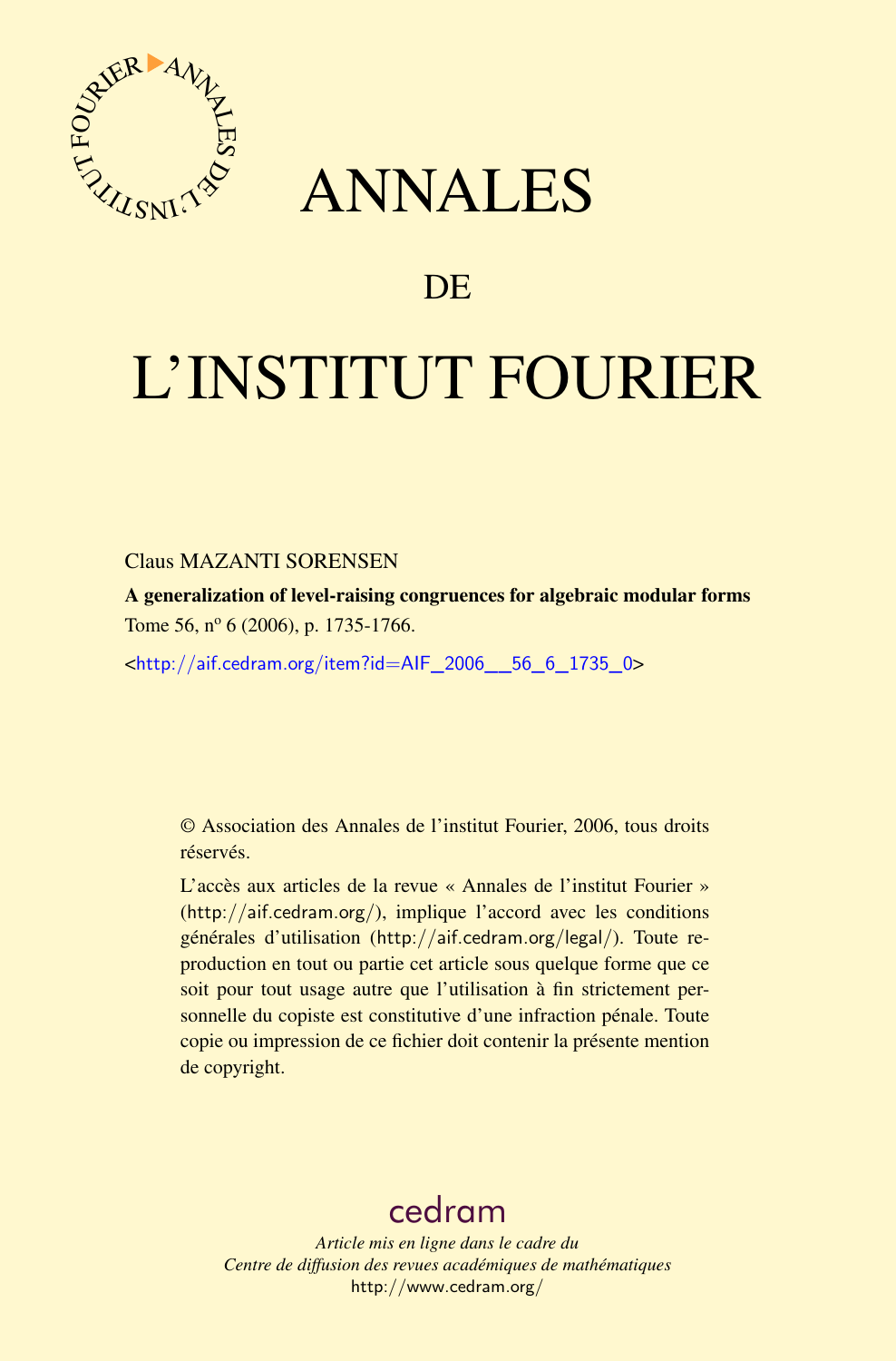#### A GENERALIZATION OF LEVEL-RAISING CONGRUENCES FOR ALGEBRAIC MODULAR FORMS

#### **by Claus MAZANTI SORENSEN**

Abstract. — In this paper, we extend the results of Ribet and Taylor on level-raising for algebraic modular forms on the multiplicative group of a definite quaternion algebra over a totally real field F. We do this for automorphic representations of an arbitrary reductive group  $G$  over  $F$ , which is compact at infinity. In the special case where G is an inner form of  $GSp(4)$  over  $\mathbb Q$ , we use this to produce congruences between Saito-Kurokawa forms and forms with a generic local component.

Résumé. — Dans cet article, on étend des résultats d'augmentation du niveau de Ribet et Taylor, au cas de formes modulaires algébriques pour une algèbre à division sur un corps totalement réel F. On travaille avec des représentations automorphes d'un groupe réductif G sur F, compact à l'infini. Dans le cas particulier où G est une forme intérieure de  $GSp(4)$  sur  $\mathbb Q$ , on utilise ces résultats pour construire des congruences entre des formes de Saito-Kurokawa et des formes avec des composantes locales génériques.

#### **1. Introduction**

In this paper, we will prove a generalization of the following theorem of Ribet [\[13\]](#page-31-0):

THEOREM 1.1. — Let  $f \in S_2(\Gamma_0(N))$  be an eigenform, and let  $\lambda | \ell$  be a *finite place of*  $\overline{Q}$  *such that*  $\ell \geq 5$  *and* f *is not congruent to an Eisenstein series modulo*  $\lambda$ *. If*  $q \nmid N\ell$  *is a prime number such that*  $\ell \nmid 1 + q$  *and the following condition is satisfied,*

$$
a_q(f)^2 \equiv (1+q)^2 \pmod{\lambda},
$$

*then there exists a q-new eigenform*  $\tilde{f} \in S_2(\Gamma_0(Nq))$  *congruent to* f *modulo* λ*.*

*Keywords:* Level-raising, algebraic modular forms. *Math. classification:* 11F33, 11F70.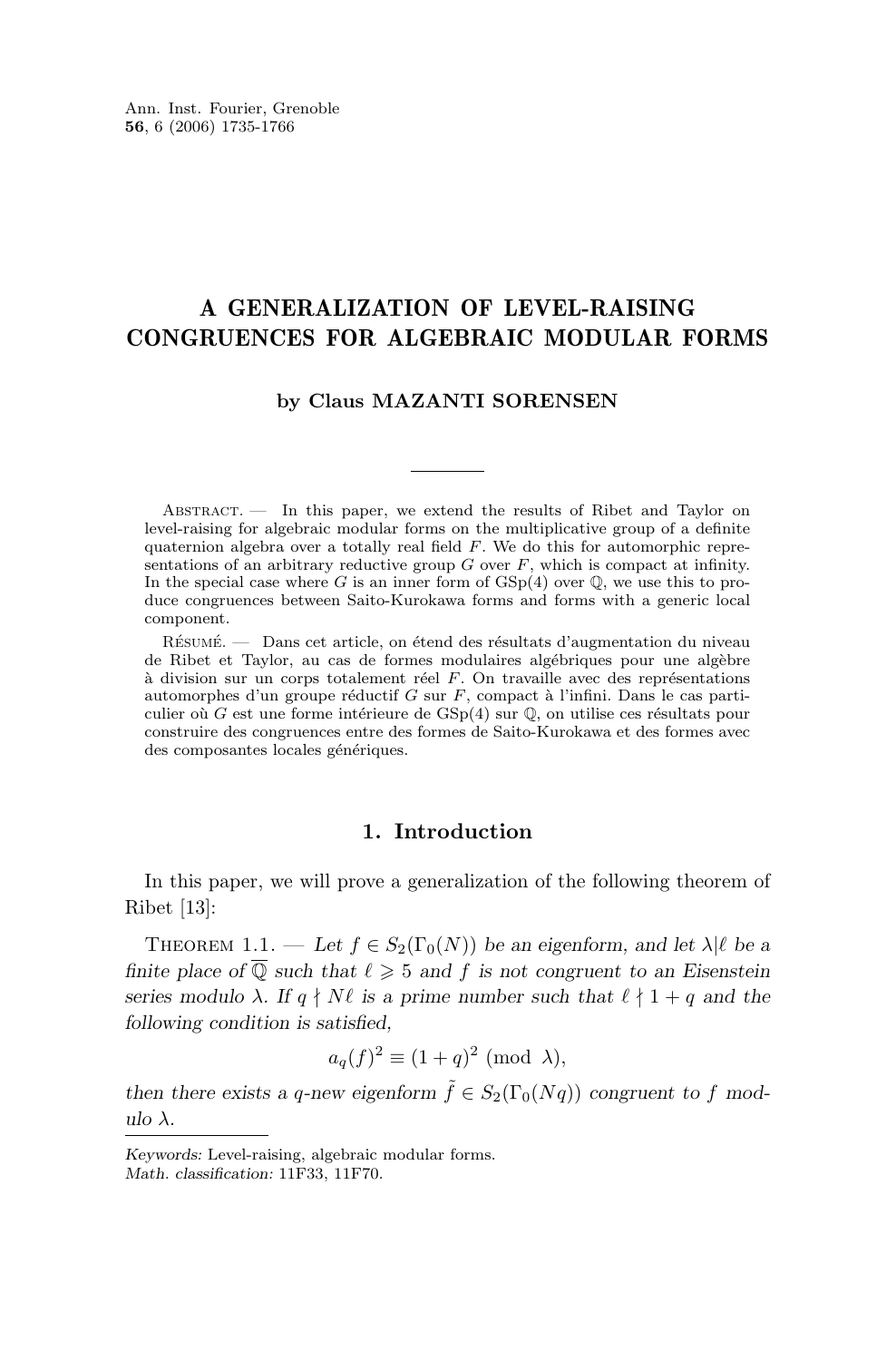Two eigenforms f and  $\tilde{f}$  are said to be congruent modulo  $\lambda$  if their Hecke eigenvalues are congruent for almost all primes, that is, if  $a_p(f) \equiv$  $a_p(\tilde{f})$  (mod  $\lambda$ ) for almost all p. The proof of this theorem can be reduced, via the Jacquet-Langlands correspondence, to the corresponding statement for  $D^{\times}$  where D is a definite quaternion algebra over  $\mathbb{Q}$ .

Our goal in this paper is to prove that an automorphic form of Saito-Kurokawa type is congruent to an automorphic form which is not of Saito-Kurokawa type. Since functorialty is not yet available, we are considering an inner form G of  $PGSp(4)/\mathbb{Q}$  such that  $G(\mathbb{R})$  is compact. By a form on  $G \simeq SO(5)$  of Saito-Kurokawa type we mean a theta lift from SL(2). We achieve this goal as a result of Theorem [9.3](#page-25-0) below.

We apply some of the ideas and methods of [\[18\]](#page-31-0) and [\[19\]](#page-31-0). The levelraising part of Taylor's proof carries over to a much more general setup. Namely, the following: We let  $F$  denote a totally real number field with adeles  $A = F_{\infty} \times A^{\infty}$ , and let G be a connected reductive F-group such that  $G^1_{\infty} = G_{\infty} \cap G(\mathbb{A})^1$  is compact and  $G^{\text{der}}$  is simple and simply connected. When  $F \neq \mathbb{Q}$ , this just means that  $G_{\infty}$  is compact. However, when  $F =$  $\mathbb Q$  and  $Z_G$  is split, it suffices that  $G_\infty^{\text{der}}$  is compact. There are plenty of such groups. In fact, any split simple F-group not of type  $A_n$   $(n \geq 2)$ ,  $D_{2n+1}$  or  $E_6$  has infinitely many inner forms which are compact at infinity. Throughout, we fix a Haar measure  $\mu = \otimes \mu_v$  on  $G(\mathbb{A}^{\infty})$ . It is convenient to state our results using the following notion of congruence. As K varies over the compact open subgroups of  $G(\mathbb{A}^{\infty})$ , the centers  $Z(\mathcal{H}_{K,\mathbb{Z}})$  of the Hecke algebras form an inverse system. To an automorphic representation  $\pi$  of  $G(\mathbb{A})$  we associate the character

$$
\eta_{\pi} \colon \underleftarrow{\lim} Z(\mathcal{H}_{K,\mathbb{Z}}) \to \mathbb{C}
$$

such that  $\eta_{\pi} = \eta_{\pi^K} \circ \text{pr}_K$  for every compact open subgroup K such that  $\pi^K \neq 0$ . If  $\lambda$  is a finite place of  $\overline{\mathbb{Q}}$ , we say that  $\tilde{\pi}$  and  $\pi$  are congruent modulo  $\lambda$  if their characters are. We write  $\tilde{\pi} \equiv \pi \pmod{\lambda}$ . A similar notion makes sense locally, and then  $\tilde{\pi} \equiv \pi \pmod{\lambda}$  if and only if  $\tilde{\pi}_v \equiv \pi_v \pmod{\lambda}$  for all finite v. Moreover, when both  $\tilde{\pi}_v$  and  $\pi_v$  are unramified,  $\tilde{\pi}_v \equiv \pi_v \pmod{\lambda}$ simply means the Satake parameters are congruent. Before we can state the main theorem, we need the following definition.

DEFINITION 1.2. — Let  $\pi$  be an automorphic representation of  $G(\mathbb{A})$ *such that*  $\pi_{\infty} = 1$ *. We say that*  $\pi$  *is abelian modulo*  $\lambda$ *, a finite place of*  $\overline{Q}$ *, if there exists an automorphic character*  $\chi$  *of*  $G(\mathbb{A})$  *with*  $\chi_{\infty} = 1$  *such that*  $\pi \equiv \chi \pmod{\lambda}$ .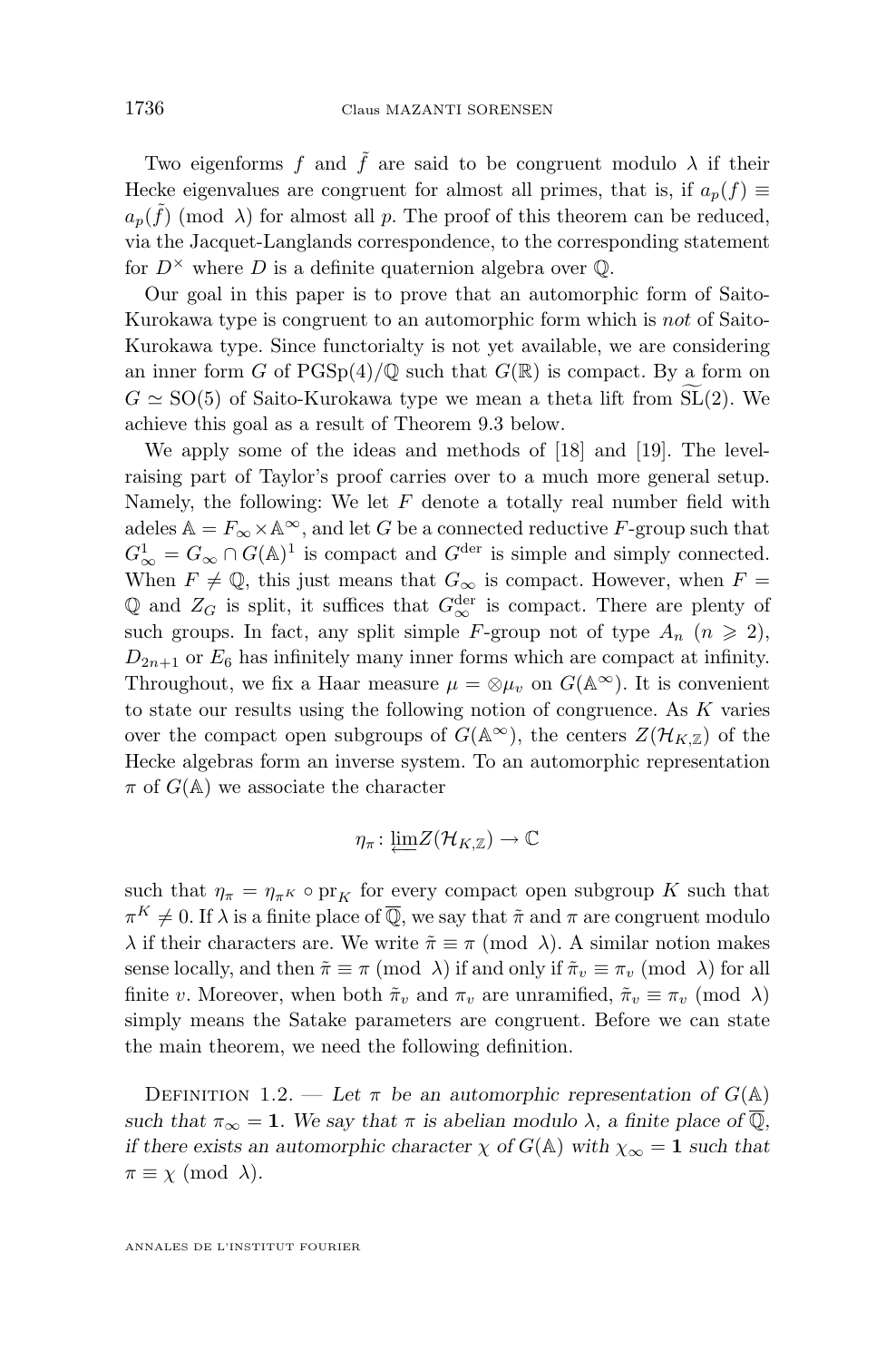<span id="page-3-0"></span>This is the analogue of the notion Eisenstein modulo  $\lambda$  in [\[6,](#page-31-0) p. 1269]. Since  $G^{\text{der}}$  is anisotropic in our setup, there are no cusps and we prefer the terminology abelian modulo  $\lambda$ . The following theorem is in some sense the main result of this paper.

THEOREM 1.3. — Let  $\pi = \otimes \pi_v$  be an automorphic representation of  $G(A)$  *such that*  $\pi_{\infty} = 1$ *, and let*  $\lambda | \ell$  *be a finite place of*  $\overline{Q}$  *such that*  $\pi$ *is non-abelian modulo*  $\lambda$ *. Suppose* w *is a finite place of* F where  $\pi_w$  *is unramified and*

$$
\pi_w \equiv \mathbf{1} \text{ (mod }\lambda).
$$

Let  $K_w \subset G_w$  be a hyperspecial subgroup and let  $J_w = K_w \cap K'_w$  be *a parahoric subgroup, where*  $K'_w$  *is another maximal compact subgroup.* Suppose  $\ell \nmid [K'_w: J_w]$ . Then there exists an automorphic representation  $\tilde{\pi} = \otimes \tilde{\pi}_v$  *of*  $G(\mathbb{A})$  *with*  $\tilde{\pi}_{\infty} = 1$ *,* 

$$
\bullet\enspace \tilde{\pi}^{J_w}_w \neq \tilde{\pi}^{K_w}_w + \tilde{\pi}^{K'_w}_w,
$$

• 
$$
\tilde{\pi} \equiv \pi \pmod{\lambda}
$$
.

This theorem has no content unless  $\pi_w^{J_w} = \pi_w^{K_w} + \pi_w^{K'_w}$ . There is a more precise version later in this paper. If  $G_w^{\text{der}}$  has rank one,  $J_w$  is an Iwahori subgroup and one can conclude that  $\tilde{\pi}_w^{K_w} = 0$  but  $\tilde{\pi}_w^{J_w} \neq 0$ . This was first proved by Bellaiche in his thesis [\[1\]](#page-31-0), using the ideas of Clozel [\[6\]](#page-31-0). By a theorem of Serre, [\[16\]](#page-31-0), the eigensystem of a modular form mod  $\ell$  comes from an algebraic modular form mod  $\ell$  on  $D^{\times}$ , where  $D/\mathbb{Q}$  now is the quaternion algebra with ramification locus  $\{\infty, \ell\}$ . Combining this result with the Jacquet-Langlands correspondence yields the result of Ribet after stripping powers of  $\ell$  from the level.

There is another proof of Ribet's theorem relying on the so-called Ihara lemma. It states that for  $q \nmid N\ell$ , the degeneracy maps  $X_0(Nq) \rightrightarrows X_0(N)$ induce an injection

$$
H^1(X_0(N),\mathbb{Z}_\ell)^{\oplus 2} \to H^1(X_0(Nq),\mathbb{Z}_\ell)
$$

with torsion-free cokernel. The proof of this lemma reduces to the congruence subgroup property of the group  $SL_2(\mathbb{Z}[1/q])$ . In our case we are looking at functions on a finite set, and the analogue of the Ihara lemma can be proved by imitating the combinatorial argument of Taylor [\[18,](#page-31-0) p. 274] in the diagonal weight 2 case. See section [5.3](#page-12-0) below.

We mention a few applications of our main theorem. First, let  $E/\mathbb{Q}$  be an imaginary quadratic extension and let  $G^* = U(2, 1)$  be the quasi-split unitary Q-group in 3 variables split over E. Let  $G = U(3)$  be an inner form of  $G^*$  such that  $G_{\infty}$  is compact. For primes q inert in E, the semisimple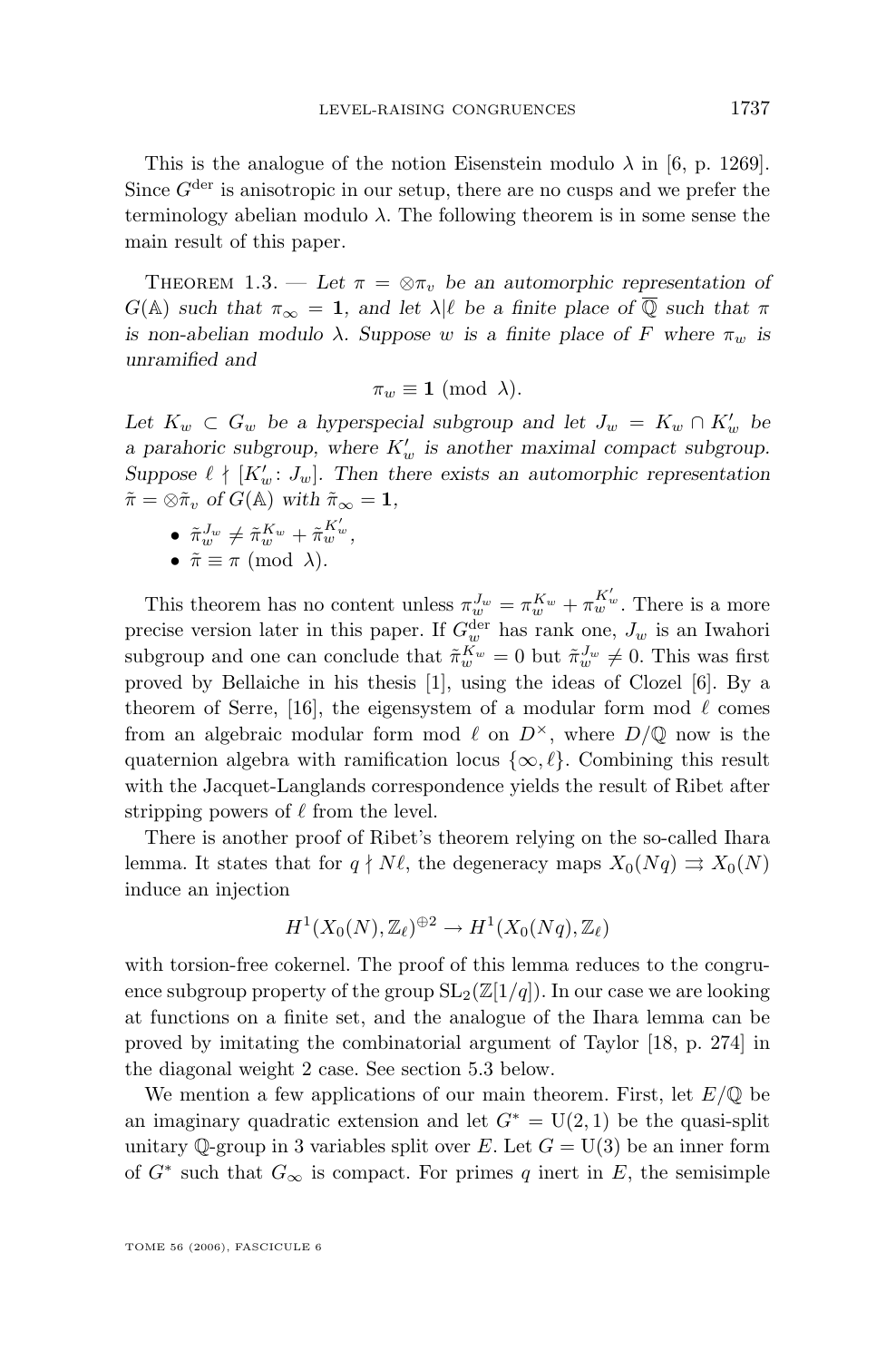<span id="page-4-0"></span>rank of  $G(\mathbb{Q}_q)$  is one and we recover the result of Clozel [\[6\]](#page-31-0). In the split case we obtain the following as a corollary:

THEOREM 1.4. — Let  $\pi = \otimes \pi_p$  be an automorphic representation of  $G(\mathbb{A})$  with  $\pi_{\infty} = 1$ , and let  $\lambda | \ell$  be a finite place of  $\overline{Q}$  such that  $\pi$  is non*abelian modulo*  $\lambda$ *. Suppose*  $q \neq \ell$  *is a prime, split in* E*, such that*  $\pi_q$  *is unramified and*  $\ell \nmid 1 + q + q^2$ *. If moreover, for*  $\mathfrak{q} | q$ *,* 

$$
\mathfrak{t}_{\pi,\mathfrak{q}} \equiv \left(\begin{smallmatrix} q & & & \\ & 1 & & \\ & & q^{-1} \end{smallmatrix}\right) \ (\mathrm{mod} \ \lambda),
$$

*then there exists an automorphic representation*  $\tilde{\pi} = \otimes \tilde{\pi}_p$  *of*  $G(\mathbb{A})$  *with*  $\tilde{\pi}_{\infty} = 1$  *such that* 

- $\tilde{\pi}_q$  is generic and  $\tilde{\pi}_q^{J_q} \neq 0$ , where  $J_q$  is any maximal proper para*horic,*
- $\tilde{\pi} \equiv \pi \pmod{\lambda}$ .

We cannot prove by our methods that  $\tilde{\pi}_q$  is ramified. On the other hand, Bellaiche has a result in his thesis in the split case, [\[1,](#page-31-0) p. 218], proving that  $\tilde{\pi}_q$  is ramified under the additional assumption that  $\pi$  occurs with multiplicity one (and discarding finitely many primes  $\ell$ ). We classify the Iwahori-spherical representations of GL(3) and compute the dimensions of their parahoric fixed spaces. This allows us to conclude that  $\tilde{\pi}_q$  is either a full unramified principal series or induced from a Steinberg representation.

It seems very likely that our method and corollary can be extended to allow  $\pi_{\infty} \neq 1$ , but we have chosen not to do it here for the sake of brevity. In that case it would follow that if  $\pi$  is endoscopic abelian (that is, nearly equivalent to a weak transfer of a character of an endoscopic group), then it is congruent to a  $\tilde{\pi}$  which is not endoscopic abelian. This is true even for  $U(n)$ , for all  $n \ge 2$ . For  $n = 3$  this phenomenon has been applied to the Bloch-Kato conjecture for certain Hecke characters of E by Bellaiche [\[1\]](#page-31-0).

In our second application, we let G be an inner form of  $Gsp(4)$  such that  $G^{\text{der}}(\mathbb{R})$  is compact. Concretely,  $G = \text{GSpin}(f)$  for some definite quadratic form  $f$  in 5 variables over  $\mathbb Q$ . In this situation, our main theorem yields the following:

THEOREM 1.5. — Let  $\pi = \otimes \pi_p$  be an automorphic representation of  $G(\mathbb{A})$  with  $\pi_{\infty} = 1$ , and let  $\lambda | \ell$  be a finite place of  $\mathbb{Q}$  such that  $\pi$  is non*abelian modulo*  $\lambda$ *. Suppose*  $q \neq \ell$  *is a prime such that*  $\pi_q$  *is unramified. If the Hecke matrix satisfies*

$$
\mathfrak{t}_{\pi_q \otimes |\nu|^{-3/2}} \equiv \binom{1_{q}}{q^2_{q^3}} \pmod{\lambda},
$$

ANNALES DE L'INSTITUT FOURIER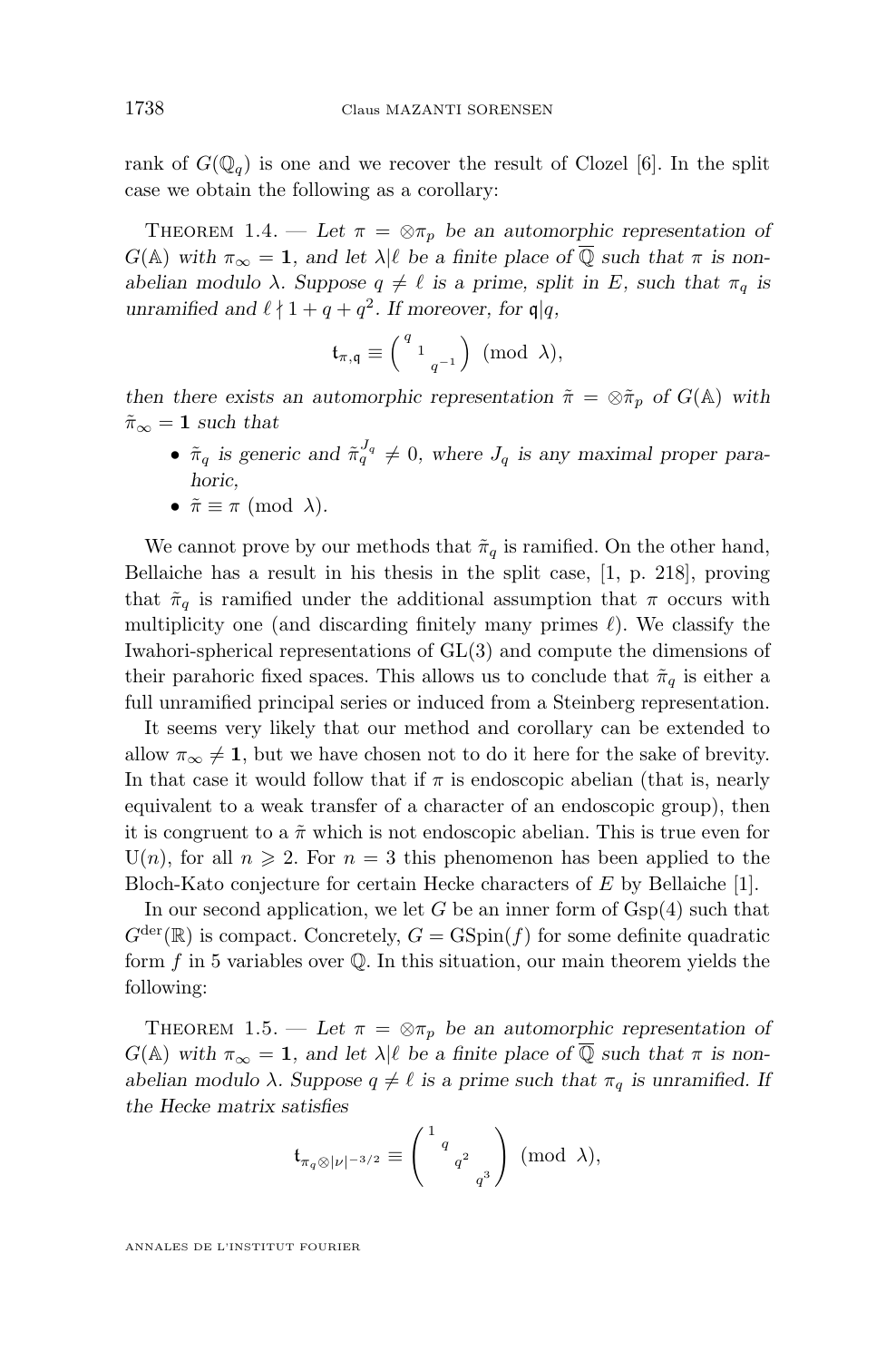*then there exists an automorphic representation*  $\tilde{\pi} = \otimes \tilde{\pi}_p$  *of*  $G(\mathbb{A})$  *with*  $\tilde{\pi}_{\infty} = 1$  such that

- $\tilde{\pi}_q$  is generic and  $\tilde{\pi}_q^{J_q} \neq 0$ , where  $J_q$  is the Klingen parahoric,
- $\tilde{\pi} \equiv \pi \pmod{\lambda}$ .

By the Klingen parahoric, we mean the inverse image of the standard Klingen parabolic in  $Gsp(4, \mathbb{F}_q)$ . Briefly, the proof relies on the computa-tions of Ralf Schmidt [\[15\]](#page-31-0). If  $m(\pi) = 1$ , Bellaiche's methods seem to apply and one can probably show that  $\tilde{\pi}_q$  is induced from a twisted Steinberg representation on the standard Klingen-Levi. It is known that Saito-Kurokawa lifts (that is, theta lifts from  $SL(2)$ ) are locally non-generic. Therefore, if  $\pi$  is of Saito-Kurokawa type, it is congruent to a  $\tilde{\pi}$  which is not of Saito-Kurokawa type. Our interest in it stems from our desire to apply it to the Bloch-Kato conjecture for the motives attached to classical modular forms, and we plan to study this in a sequel paper. In particular, we hope to establish a mod  $\ell$  analogue of a result of Skinner and Urban [\[17\]](#page-31-0), which is valid for all (not necessarily ordinary) modular forms of classical weight at least 4.

This work forms part of my doctoral dissertation at the California Institute of Technology. I would like to acknowledge the impact of the ideas of Ribet, Taylor, Clozel and Bellaiche.

#### **2. The abstract setup and Taylor's lemma**

#### **2.1. The abstract setup**

In this section, we fix a subring  $\mathcal{O} \subset \mathbb{C}$  and denote by  $L \subset \mathbb{C}$  its field of fractions. Let  $H$  be a commutative C-algebra. We do not require  $H$  to be of finite dimension. However, we assume  $H$  comes equipped with an involution  $\phi \mapsto \phi^{\vee}$ . Here, by involution we mean a C-linear automorphism of order two. Moreover, we fix an  $\mathcal{O}$ -order  $H_{\mathcal{O}} \subset H$  preserved by  $\vee$  (by an O-order we mean an O-subalgebra which is the O-span of a  $\mathbb C$ -basis for H). Then we look at a triple  $(V, \langle -, -\rangle_V, V_{\mathcal{O}})$  consisting of the following data:

- V is a finite-dimensional C-space with an action  $r_V : H \to \text{End}_{\mathbb{C}}(V)$ ,
- $\langle -, -\rangle_V$  is a non-degenerate, symmetric, C-bilinear form  $V \times V \to \mathbb{C}$ ,
- $V_{\mathcal{O}} \subset V$  is an  $\mathcal{O}\text{-}$ lattice (that is, the  $\mathcal{O}\text{-}span$  of a  $\mathbb{C}\text{-}basis$ ).

We impose the following compatibility conditions between these data:

- $r_V(\phi^\vee)$  is the adjoint of  $r_V(\phi)$  with respect to  $\langle -, -\rangle_V$ ,
- $V_{\mathcal{O}} \subset V$  is preserved by the order  $H_{\mathcal{O}} \subset H$ ,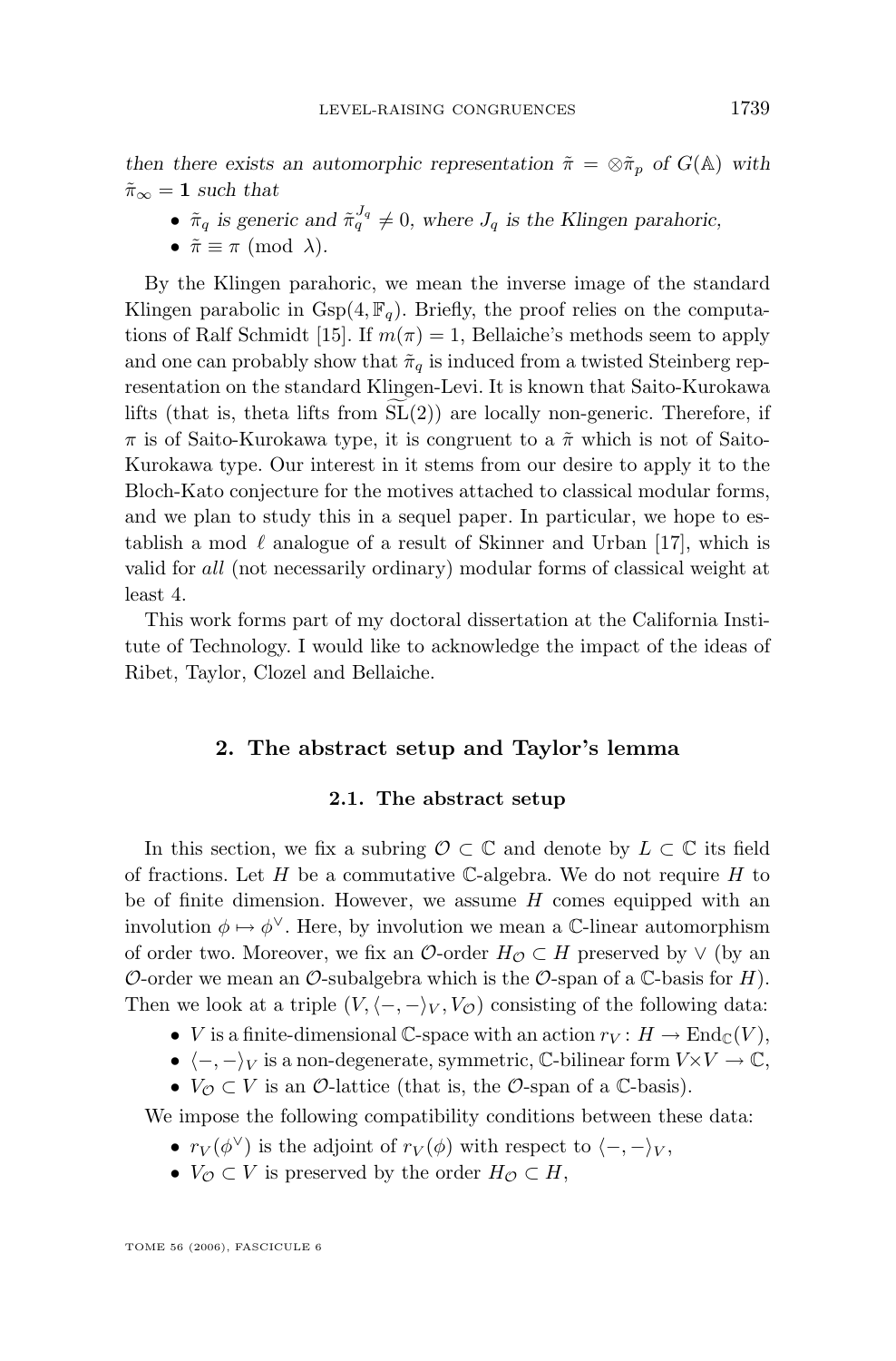•  $V_{\mathcal{O}}/(V_{\mathcal{O}} \cap V_{\mathcal{O}}^{\vee})$  and  $V_{\mathcal{O}}^{\vee}/(V_{\mathcal{O}} \cap V_{\mathcal{O}}^{\vee})$  are torsion  $\mathcal{O}$ -modules.

Here  $V_{\mathcal{O}}^{\vee} = \{v \in V : \langle v, V_{\mathcal{O}} \rangle_V \subset \mathcal{O}\}\$ is the dual lattice of  $V_{\mathcal{O}}$  in V. Choose nonzero annihilators  $A_V$  and  $B_V$  in  $\mathcal O$  of the torsion modules above, that is, such that

$$
A_V \langle V_O, V_O \rangle_V \subset \mathcal{O}
$$
 and  $\langle v, V_O \rangle_V \subset \mathcal{O} \Rightarrow B_V v \in V_O$ .

Now let  $(U, \langle -, -\rangle_U, U_{\mathcal{O}})$  be another such triple and choose annihilators  $A_U$  and  $B_U$  for it as above. Suppose we are given a map  $\delta: U \to V$ , which is H-linear, and in addition has the following properties:

- $U = \ker(\delta) \oplus \ker(\delta)^{\perp},$
- $V = \text{im}(\delta) \oplus \text{im}(\delta)^{\perp},$
- $\delta(U_{\mathcal{O}}) \subset V_{\mathcal{O}} \cap \delta(U)$ , and the quotient is killed by  $C \in \mathcal{O} \{0\}.$

We consider its adjoint map  $\delta^{\vee}$ :  $V \to U$  defined in the obvious way. Let  $V^{\text{old}} = \text{im}(\delta)$  and  $V^{\text{new}} = \text{im}(\delta)^{\perp}$ . These are H-stable subspaces of V, and by assumption we have an orthogonal decomposition  $V = V^{\text{old}} \oplus V^{\text{new}}$ .

DEFINITION 2.1. — Let 
$$
V_{\mathcal{O}}^{\text{old}} = V_{\mathcal{O}} \cap V^{\text{old}}
$$
 and  $V_{\mathcal{O}}^{\text{new}} = V_{\mathcal{O}} \cap V^{\text{new}}$ .

These  $H_{\mathcal{O}}$ -stable submodules of  $V_{\mathcal{O}}$  span  $V^{\text{old}}$  and  $V^{\text{new}}$  respectively. They are orthogonal, but their sum is not always all of  $V_{\mathcal{O}}$ . Note that  $\delta(U_{\mathcal{O}}) \subset V_{\mathcal{O}}^{\text{old}}$  and  $CV_{\mathcal{O}}^{\text{old}} \subset \delta(U_{\mathcal{O}})$  by assumption. Now we look at the quotients of  $\mathbb{T}_{\mathcal{O}}$ , the image of  $H_{\mathcal{O}}$  in  $\text{End}_{\mathcal{O}}(V_{\mathcal{O}})$ , cut out by these submodules:

$$
\mathbb{T}^{\text{old}}_{\mathcal{O}} \subset \text{End}_{\mathcal{O}}(V^{\text{old}}_{\mathcal{O}}) \quad \text{and} \quad \mathbb{T}^{\text{new}}_{\mathcal{O}} \subset \text{End}_{\mathcal{O}}(V^{\text{new}}_{\mathcal{O}})
$$

denote the images of  $H_{\mathcal{O}}$ . Clearly we have natural surjective maps  $\mathbb{T}_{\mathcal{O}} \rightarrow$  $\mathbb{T}_{\mathcal{O}}^{\text{old}}$  and  $\mathbb{T}_{\mathcal{O}} \twoheadrightarrow \mathbb{T}_{\mathcal{O}}^{\text{new}}$  given by restriction, and  $\mathbb{T}_{\mathcal{O}}$  acts faithfully on  $V_{\mathcal{O}}$ .

#### **2.2. An extension of Taylor's lemma**

Note that  $\mathbb{T}_{\mathcal{O}}$  acts naturally on  $U'_{\mathcal{O}} = U_{\mathcal{O}} \cap \ker(\delta)^{\perp}$ . Moreover, one can easily check that the action factors through  $\mathbb{T}^\text{old}_\mathcal{O}$ . By a congruence module we mean a  $\mathbb{T}_{\mathcal{O}}\text{-module, such that the action factors through both } \mathbb{T}_{\mathcal{O}}^{\text{old}}$  and  $\mathbb{T}_{\mathcal{O}}^{\text{new}}$ . The following lemma was stated for  $\mathcal{O} = \mathbb{Z}$ , trivial annihilators, and injective  $\delta$  in [\[19,](#page-31-0) p. 331].

LEMMA 2.2. —  $U'_{\mathcal{O}}/(U'_{\mathcal{O}} \cap E^{-1} \delta^{\vee} \delta(U_{\mathcal{O}}))$  is a congruence module for  $E = A_U B_V C^2$ .

*Proof.* — Suppose  $\phi \in H_{\mathcal{O}}$  acts trivially on  $V_{\mathcal{O}}^{\text{new}}$ . We must show that  $E\phi$  maps  $U'_{\mathcal{O}}$  into  $\delta^{\vee}\delta(U_{\mathcal{O}})$ . Note first that  $\phi^{\vee}$  also acts trivially on  $V_{\mathcal{O}}^{\text{new}}$ ,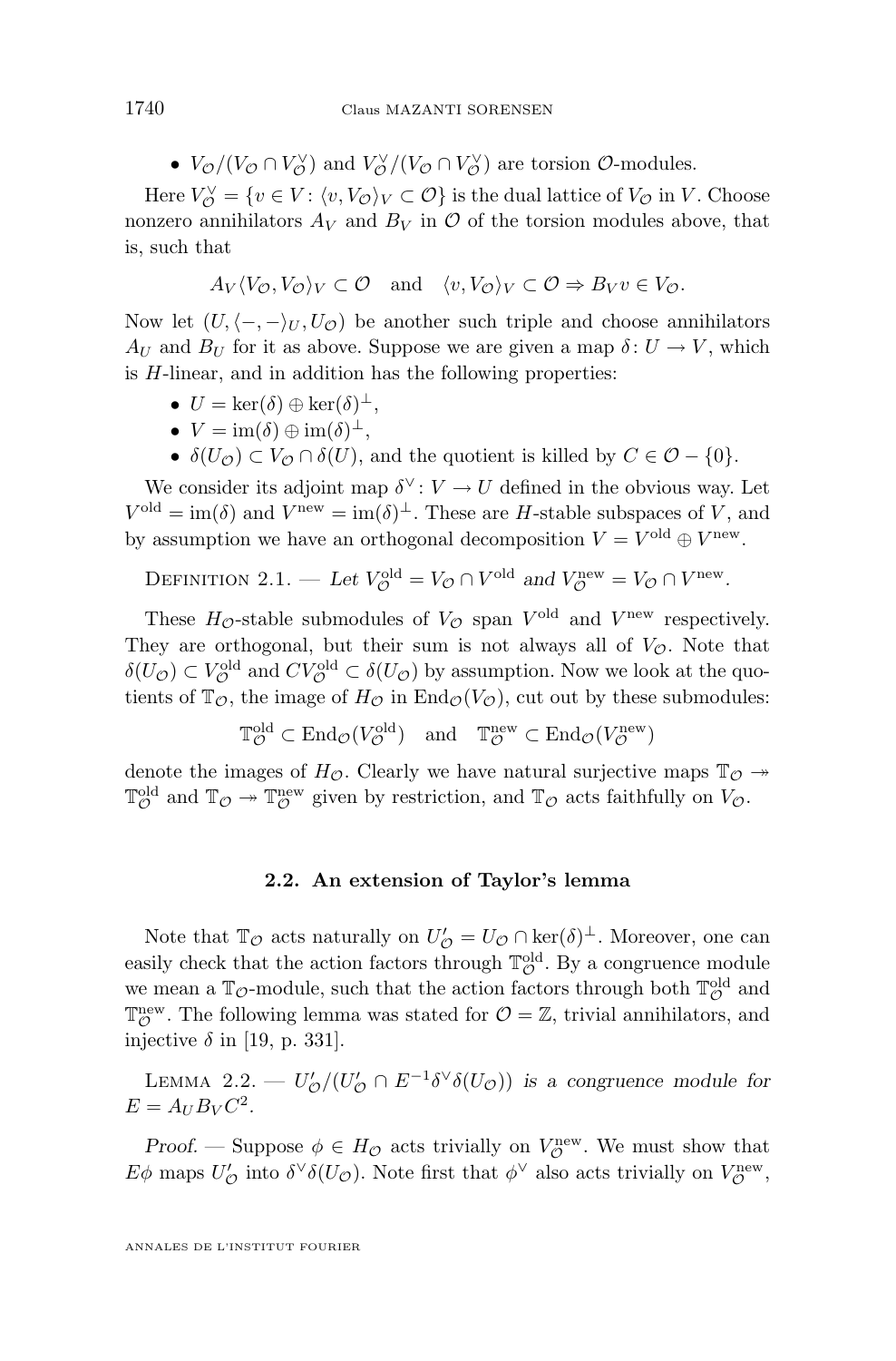<span id="page-7-0"></span>so it maps  $V_{\mathcal{O}}$  into  $V_{\mathcal{O}}^{\text{old}}$ . Now let  $u = \delta^{\vee}(v) \in U_{\mathcal{O}}$  for some  $v \in V^{\text{old}}$ . Note that

$$
A_U C \langle v, V_O^{\text{old}} \rangle_V \subset A_U \langle v, \delta(U_{\mathcal{O}}) \rangle_V \subset A_U \langle u, U_{\mathcal{O}} \rangle_U \subset \mathcal{O},
$$

so  $A_U C \langle \phi v, V_{\mathcal{O}} \rangle_V \subset \mathcal{O}$ , and hence  $A_U B_V C(\phi v) \in V^{\text{old}}_{\mathcal{O}}$ . We deduce that

$$
A_U B_V C^2(\phi v) \in \delta(U_{\mathcal{O}}),
$$

and we get the result by applying  $\delta^{\vee}$  to this:  $E(\phi u) \in \delta^{\vee} \delta(U_{\mathcal{O}})$ .

As in [\[19,](#page-31-0) p. 331], we have the following useful corollary:

COROLLARY 2.3. — Let  $\mathcal{O} = \mathcal{O}_L$  be the ring of integers of a number *field*  $L ⊂ \mathbb{C}$ *. Suppose*  $u ∈ U_{\mathcal{O}} - \{0\}$  *is an eigenvector for*  $H_{\mathcal{O}}$ *, with character*  $\eta: H_{\mathcal{O}} \to \mathcal{O}$ . Assume:

- $\mathcal{E}(Lu \cap (U_{\mathcal{O}} + \ker \delta)) \subset \mathcal{O}u$ , for some nonzero ideal  $\mathcal{E} \subset \mathcal{O}$ ,
- $\delta^{\vee}\delta(u) \in mU_{\mathcal{O}}$ , for some nonzero  $m \in \mathcal{O}$ .

Then  $\eta$  induces a homomorphism  $\mathbb{T}_{\mathcal{O}}^{\text{new}} \to \mathcal{O}/(\mathcal{O} \cap mE^{-1}\mathcal{E}^{-1})$ , where  $E = A_U B_V C^2$ .

We remark that  $m = 0 \Rightarrow u \in \text{ker } \delta$ . If we factor the fractional ideal  $\mathcal{O} \cap mE^{-1}\mathcal{E}^{-1}$  into prime powers and project further, we get the following: For every (nonzero) prime ideal  $\lambda \subset \mathcal{O}$  there is a homomorphism

$$
\mathbb{T}^{\mathrm{new}}_{\mathcal{O}} \to \mathcal{O}/\lambda^n
$$

induced by  $\eta$ , where  $n$  is a non-negative integer satisfying the inequality

$$
n \geq v_{\lambda}(m) - v_{\lambda}(E) - v_{\lambda}(\mathcal{E}).
$$

Here we should think of  $v_{\lambda}(m)$  as the main term, and the other two as controllable error terms. In our applications we want to show that the right-hand-side is positive.

#### **3. Compactness at infinity**

Let F be a totally real number field, and let  $\infty$  be the set of archimedean places. We denote the ring of adeles by  $A = A_F = F_\infty \times A^\infty$ . We consider a connected reductive F-group G, and let  $A = A_G$  denote the F-split component of its center  $Z = Z_G$ . Each F-rational character  $\chi \in X^*(G)_F$ gives a continuous homomorphism  $G(\mathbb{A}) \to \mathbb{R}^*_+$  by composing with the idele norm, and we define

$$
G(\mathbb{A})^1 = \{ g \in G(\mathbb{A}) \colon |\chi(g)| = 1, \forall \chi \in X^*(G)_F \}.
$$

TOME 56 (2006), FASCICULE 6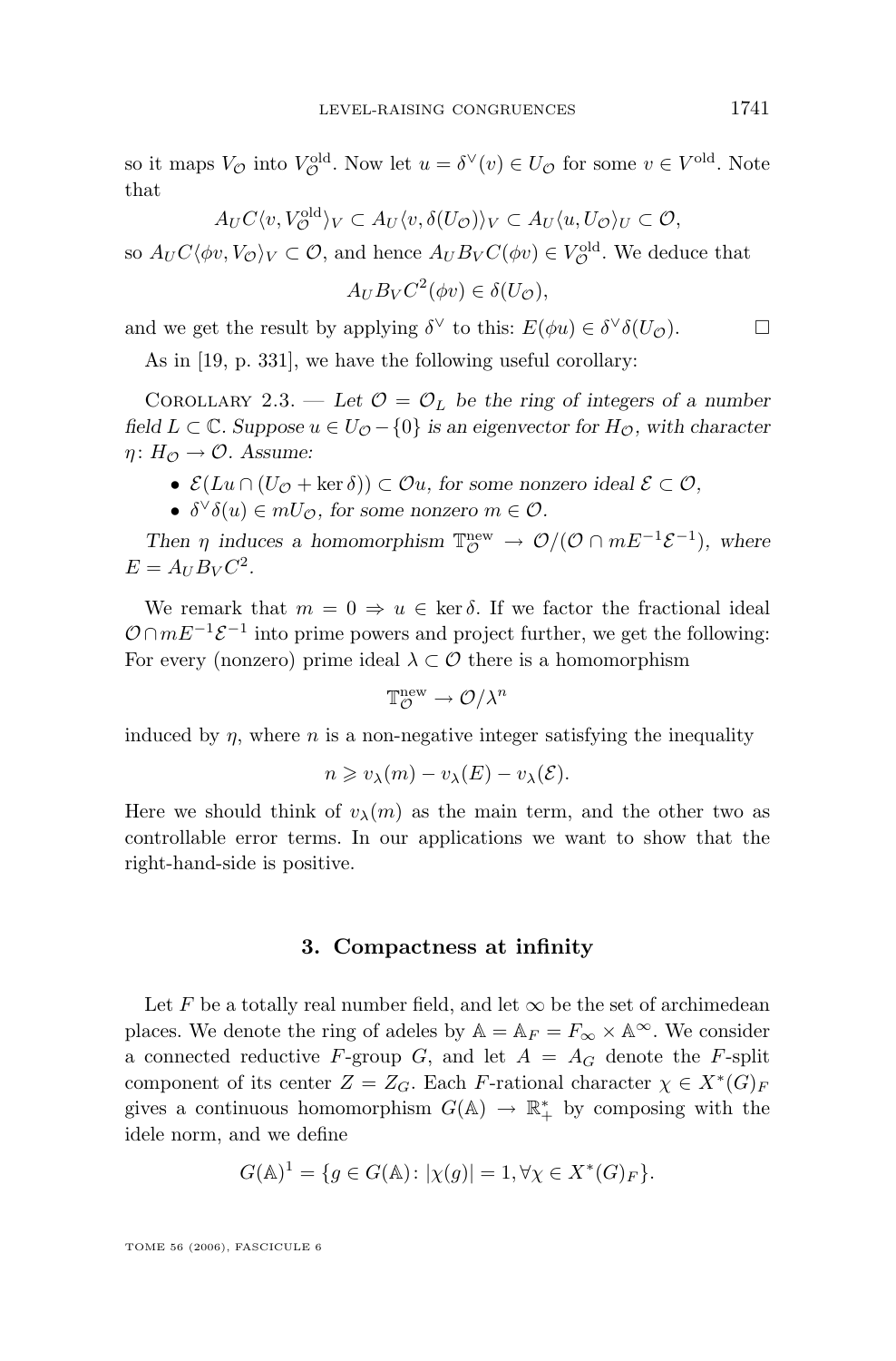It is known to be unimodular. By the product formula,  $G(F)$  is a discrete subgroup of  $G(\mathbb{A})^1$ , and the quotient  $G(F) \backslash G(\mathbb{A})^1$  has finite volume. Moreover, this quotient is compact if and only if  $G<sup>ad</sup>$  is anisotropic. Later, we are naturally led to studying groups for which  $G^1_{\infty} = G_{\infty} \cap G(\mathbb{A})^1$  is compact.

PROPOSITION 3.1. —  $G^1_{\infty}$  is compact if and only if one of the following *holds:*

- $G_{\infty}$  *is compact,*
- $F = \mathbb{Q}$ ,  $\text{rk}_{\mathbb{Q}} Z = \text{rk}_{\mathbb{R}} Z$ , and  $G_{\infty}^{\text{der}}$  is compact.

*Proof.* — Suppose first that  $G^1_{\infty}$  is compact. We may assume that  $A \neq 1$ (otherwise  $G_{\infty} = G_{\infty}^1$  is compact). Choosing a basis for  $X^*(A)$ , we see that (with  $r = \dim A$ )

$$
A_{\infty}^1 \simeq \left\{ x \in F_{\infty}^* \colon \prod_{v \in \infty} |x_v|_v = 1 \right\}^r.
$$

Therefore  $\{x \in F_{\infty}^*: \prod_{v|\infty} |x_v|_v = 1\}$  is compact, and we conclude that F has a unique infinite place. That is,  $F = \mathbb{Q}$ . If  $\text{rk}_{\mathbb{Q}} Z < \text{rk}_{\mathbb{R}} Z$ , the  $\mathbb{Q}$ anisotropic component  $A'$  is not R-anisotropic. The converse is clear.  $\Box$ 

#### **4. Hecke algebras and algebraic modular forms**

#### **4.1. Hecke algebras**

From now on we fix a totally real number field  $F$ , and a connected reductive  $F$ -group  $G$ , not a torus, such that  $G^1_{\infty}$  is compact. We consider the locally profinite group of finite adeles  $G(\mathbb{A}^{\infty})$ , and choose a Haar measure  $\mu = \otimes \mu_v$  on it once and for all. We consider the vector space of all locally constant compactly supported C-valued functions

$$
\mathcal{H} = \mathcal{H}(G(\mathbb{A}^{\infty})) = C_c^{\infty}(G(\mathbb{A}^{\infty}), \mathbb{C}).
$$

This becomes an associative C-algebra, without neutral element, under  $\mu$ -convolution. There is a canonical involution on H defined by  $\phi^{\vee}(x) =$  $\phi(x^{-1})$ . This is an anti-automorphism. If  $K \subset G(\mathbb{A}^{\infty})$  is a compact open subgroup,

$$
e_K = \mu(K)^{-1} \chi_K \in \mathcal{H}
$$

is an idempotent. This is a neutral element in the subalgebra of Kbiinvariant compactly supported functions:

$$
\mathcal{H}_K = \mathcal{H}(G(\mathbb{A}^{\infty}), K) = C_c(G(\mathbb{A}^{\infty}) // K, \mathbb{C}) = e_K \star \mathcal{H} \star e_K.
$$

ANNALES DE L'INSTITUT FOURIER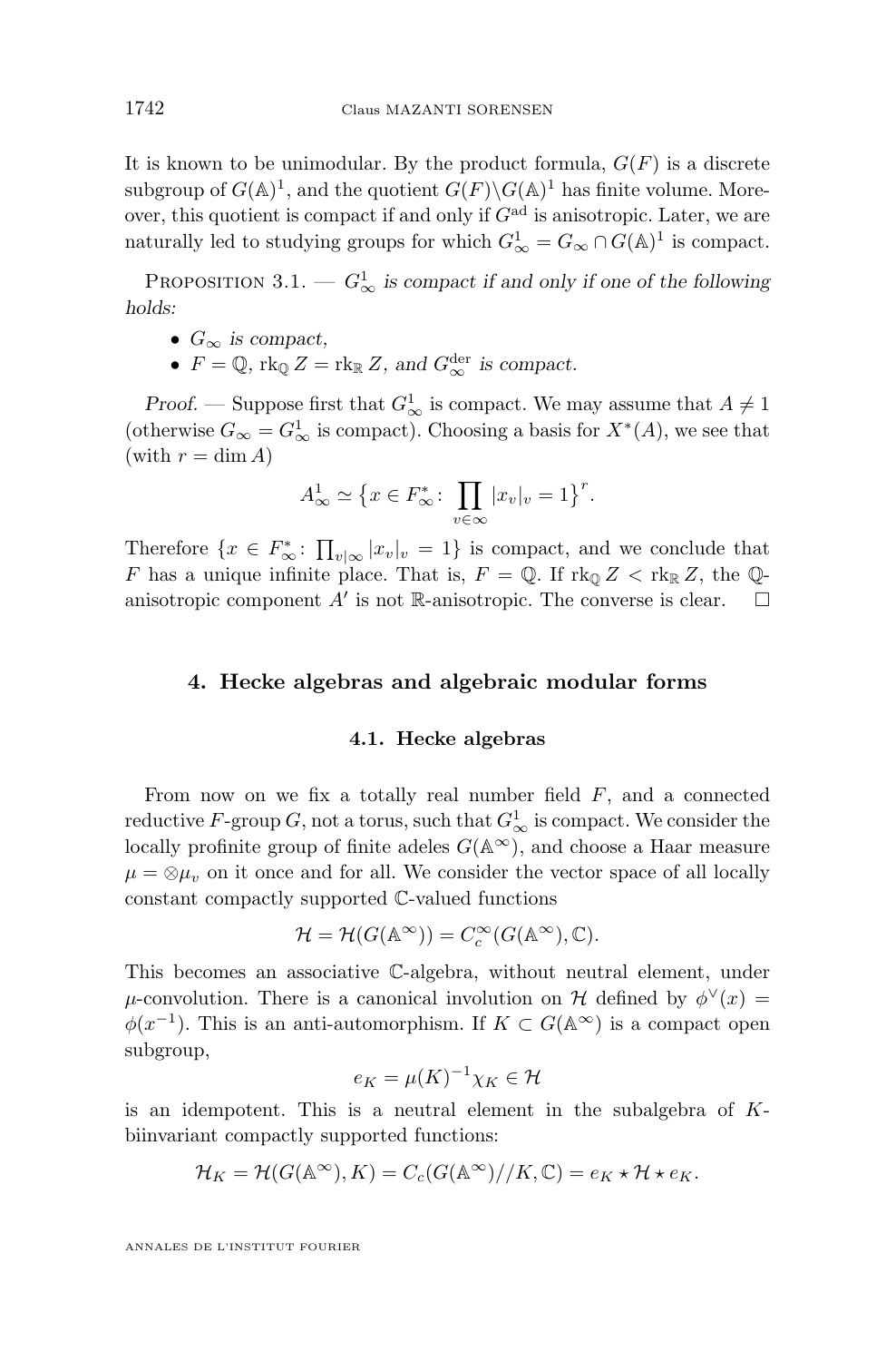Clearly ∨ preserves  $\mathcal{H}_K$ . In addition, there is a canonical Z-order  $\mathcal{H}_{K,\mathbb{Z}} \subset$  $\mathcal{H}_K$  consisting of all  $\mu(K)^{-1}\mathbb{Z}$ -valued functions. As a ring,  $\mathcal{H}_{K,\mathbb{Z}}$  is isomorphic to  $C_c(G(\mathbb{A}^{\infty})//K,\mathbb{Z})$  endowed with the K-normalized convolution. If  $R$  is a commutative ring, with neutral element, we then define

$$
\mathcal{H}_{K,R}=R\otimes_{\mathbb{Z}}\mathcal{H}_{K,\mathbb{Z}}.
$$

The algebras  $\mathcal{H}_K$  are not always commutative. However, by a result of Bernstein [\[2\]](#page-31-0),  $\mathcal{H}_K$  is a finite module over its center  $Z(\mathcal{H}_K)$ . Now, suppose  $J \subset K$  is a (proper) compact open subgroup. Then obviously  $\mathcal{H}_K \subset \mathcal{H}_J$ . However,  $\mathcal{H}_K$  is not a subring since  $e_K \neq e_J$ . There is a natural retraction  $\mathcal{H}_J \to \mathcal{H}_K$  defined by  $\phi \mapsto e_K \star \phi \star e_K$ . It does map  $e_J \mapsto e_K$ , but does not preserve  $\star$  unless we restrict it to the centralizer  $Z_{\mathcal{H}_J}(e_K)$ . Clearly,  $Z_{\mathcal{H}_J}(\mathcal{H}_K)$  maps to the center  $Z(\mathcal{H}_K)$ . In particular,

$$
Z(\mathcal{H}_J) \to Z(\mathcal{H}_K), \quad \phi \mapsto \phi \star e_K = e_K \star \phi,
$$

gives a canonical homomorphism of algebras. It maps  $Z(\mathcal{H}_{LZ})$  into  $Z(\mathcal{H}_{KZ})$ .

#### **4.2. Algebraic modular forms**

Note that  $G(F) \subset G(\mathbb{A}^{\infty})$  is a discrete subgroup. We consider the Hilbert space of  $L^2$ -functions on the quotient,  $L^2(G(F) \backslash G(\mathbb{A}^{\infty}))$ . There is a unitary representation r of  $G(\mathbb{A}^{\infty})$  on this space given by right translations. We consider the smooth vectors,

$$
\mathcal{A} = L^2(G(F) \backslash G(\mathbb{A}^{\infty}))^{\infty} = C^{\infty}(G(F) \backslash G(\mathbb{A}^{\infty}), \mathbb{C}),
$$

consisting of locally constant functions. This is an admissible representation:

$$
\mathcal{A} = \bigcup \mathcal{A}_K, \quad \text{where} \quad \mathcal{A}_K \simeq C(G(F) \backslash G(\mathbb{A}^\infty)/K, \mathbb{C}),
$$

and K runs over all compact open subgroups of  $G(\mathbb{A}^{\infty})$ . Therefore, the Hecke algebra  $H$  acts on  $A$  in the usual way. We have the following compatibility between this action and the inner product:

$$
(r(\bar{\phi})f, g) = (f, r(\phi^{\vee})g).
$$

For a compact open subgroup  $K \subset G(\mathbb{A}^{\infty})$ , the space of K-invariants

$$
\mathcal{A}_K \simeq C(G(F) \backslash G(\mathbb{A}^{\infty})/K, \mathbb{C}) = r(e_K)\mathcal{A}
$$

is finite-dimensional. Indeed the double coset space  $X_K = G(F) \backslash G(\mathbb{A}^{\infty})/K$ is finite. Functions in  $A_K$  are examples of algebraic modular forms. Clearly,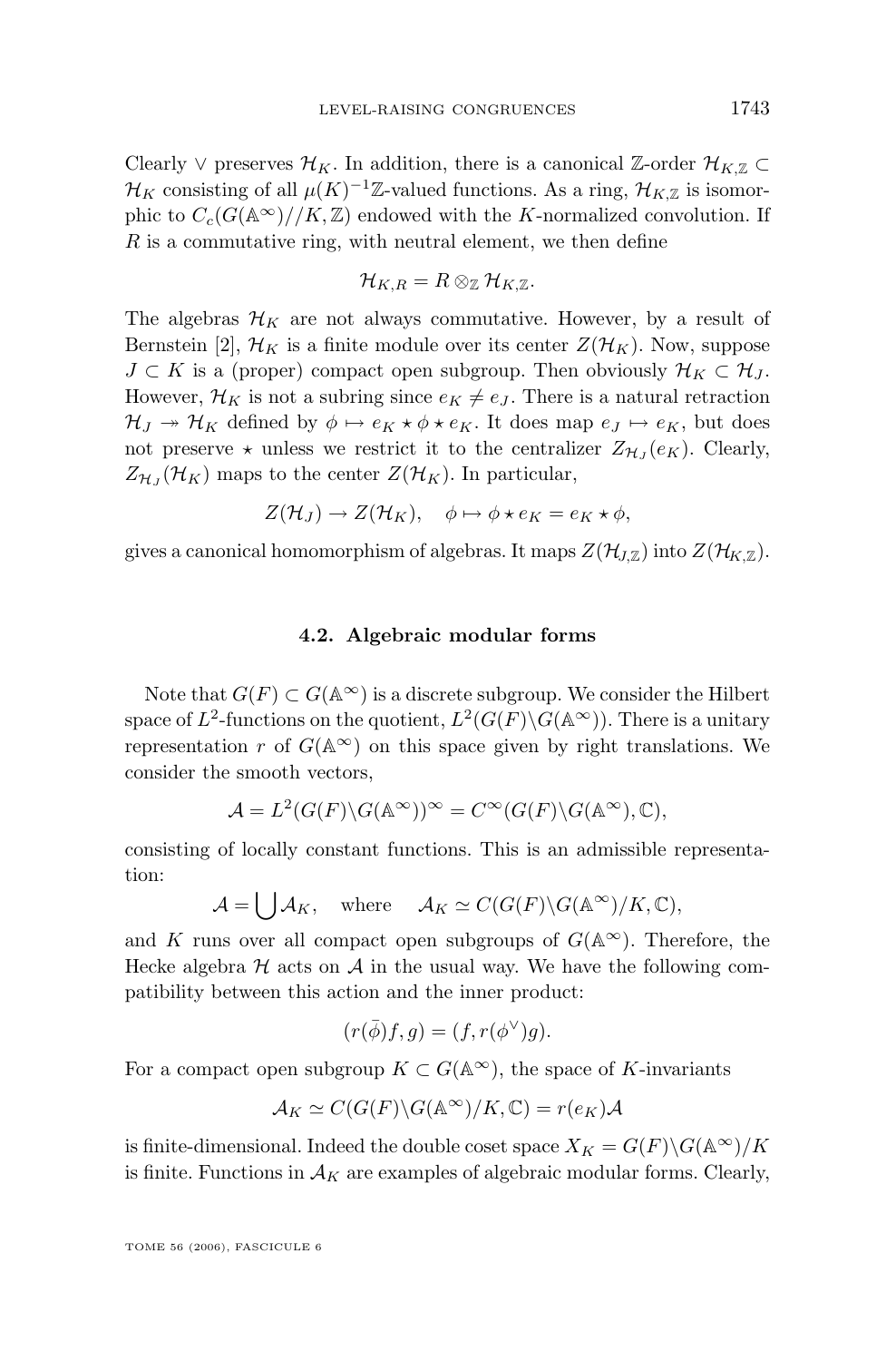<span id="page-10-0"></span> $\mathcal{H}_K$  acts on  $\mathcal{A}_K$ , and the order  $\mathcal{H}_{K,\mathbb{Z}}$  preserves the lattice of  $\mathbb{Z}$ -valued functions:

$$
\mathcal{A}_{K,\mathbb{Z}} = C(G(F) \backslash G(\mathbb{A}^{\infty})/K, \mathbb{Z}) \subset \mathcal{A}_K.
$$

For a commutative ring R we let  $\mathcal{A}_{K,R} = R \otimes_{\mathbb{Z}} \mathcal{A}_{K,\mathbb{Z}}$ . The R-algebra  $\mathcal{H}_{K,R}$ acts on this module, and we let  $T_{K,R}$  denote the image of the center  $Z(\mathcal{H}_{K,R})$  in End<sub>R</sub>  $\mathcal{A}_{K,R}$ . Hence  $\mathbb{T}_{K,R}$  is a commutative R-algebra. Now, suppose  $J \subset K$  is a (proper) compact open subgroup. Then  $\mathcal{A}_K \subset \mathcal{A}_J$ , and the canonical homomorphism  $Z(\mathcal{H}_{J,R}) \to Z(\mathcal{H}_{K,R})$  descends to the restriction map  $\mathbb{T}_{J,R} \to \mathbb{T}_{K,R}$ .

#### **4.3. Pairings**

We define a pairing on  $\mathcal{A}_K$  as follows. Here  $(-, -)$  denotes the Petersson inner product.

DEFINITION 4.1. — *For*  $f, g \in A_K$ , we define a symmetric bilinear form *by*

$$
\langle f, g \rangle_K = \mu(K)^{-1}(f, \bar{g}) = \sum_{x \in X_K} f(x)g(x)|G(F) \cap {}^xK|^{-1},
$$

where we use the notation  ${}^xK = xKx^{-1}$ *.* 

The factors  $|G(F) \cap {}^{x}K|^{-1}$  are missing in [\[18\]](#page-31-0) and [\[19\]](#page-31-0). If K is sufficiently small, for example if  $K = \prod_{v < \infty} K_v$  and some  $K_v$  is torsion-free (this is the case if  $K_v$  is a sufficiently deep principal congruence subgroup), then indeed  $G(F) \cap {}^{x}K = 1$ . For  $\phi \in \mathcal{H}_K$  and  $f, g \in \mathcal{A}_K$  we have the compatibility relation

$$
\langle r(\phi)f, g \rangle_K = \langle f, r(\phi^{\vee})g \rangle_K.
$$

Next we have to show the quotient  $\mathcal{A}_{K,\mathcal{O}}/\mathcal{A}_{K,\mathcal{O}}^{\vee}$  is torsion and find a good annihilator  $A_K$ . The fact that it is torsion is immediate: It is killed by the positive integer

$$
\prod_{x \in X_K} |G(F) \cap {}^xK|.
$$

This is 1 if K is sufficiently small in the sense above.

LEMMA 4.2. — Let  $K = \prod_{v < \infty} K_v \subset G(\mathbb{A}^{\infty})$  be a decomposable com*pact open subgroup, and let*  $\ell$  *be a prime number. Suppose*  $\ell \nmid |K_v|$  *for some*  $v < \infty$ *. Then there exists a positive integer*  $A_K$ *, not divisible by*  $\ell$ *, such that*

$$
A_K \langle A_{K,\mathcal{O}}, A_{K,\mathcal{O}} \rangle_K \subset \mathcal{O}.
$$

ANNALES DE L'INSTITUT FOURIER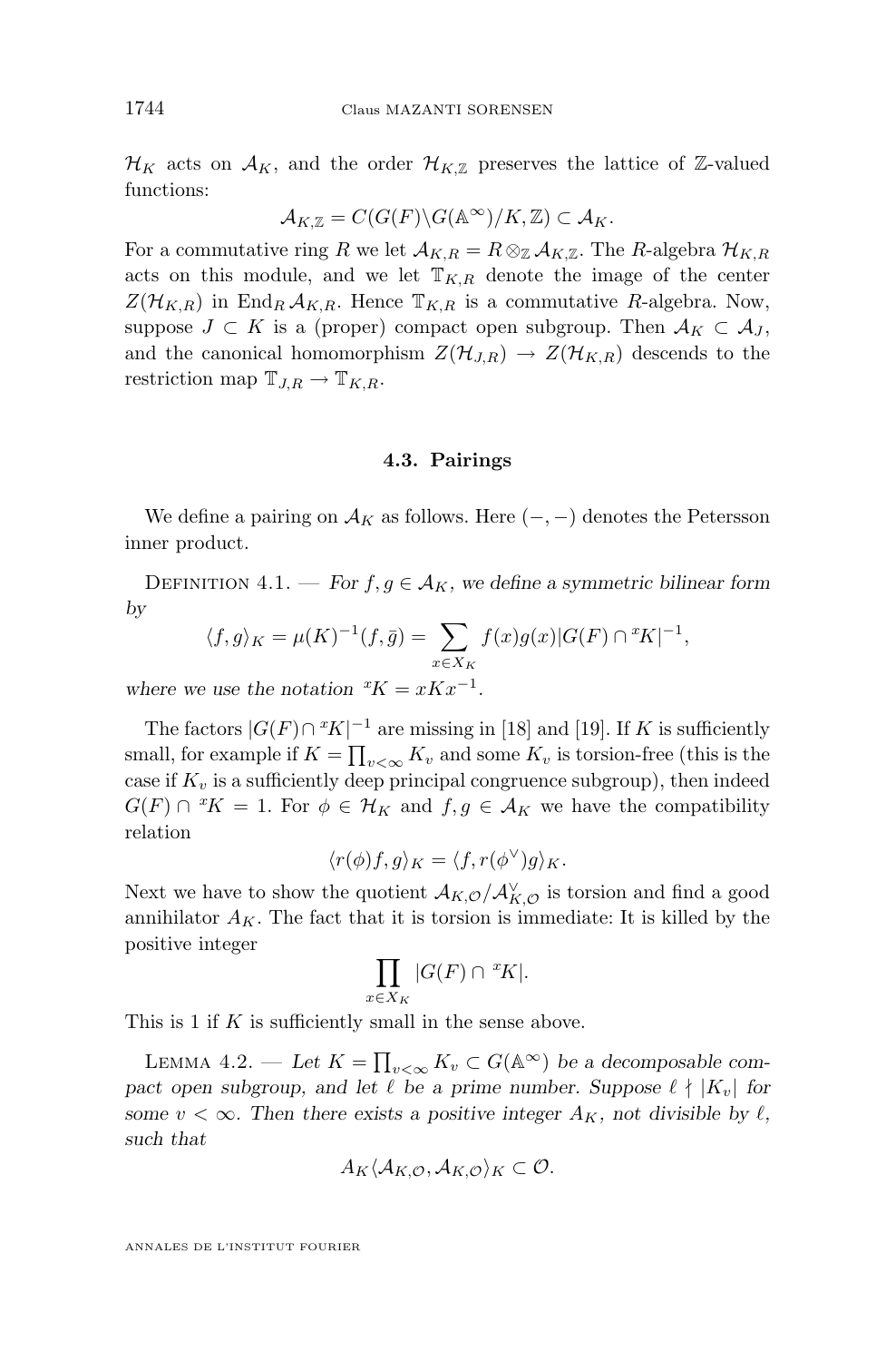*Proof.* — Choose some torsion-free subgroup  $\widetilde{K}_v \subset K_v$  and let  $\widetilde{K}$  =  $K_v K^v$ . Then

$$
\langle \mathcal{A}_{\widetilde{K},\mathcal{O}}, \mathcal{A}_{\widetilde{K},\mathcal{O}} \rangle_{\widetilde{K}} \subset \mathcal{O}
$$
  
Therefore, for  $f, g \in$ 

as we have observed above. Therefore, for  $f, g \in A_{K,\mathcal{O}} \subset A_{\widetilde{K},\mathcal{O}}$ , we have

$$
[K_v: \widetilde{K}_v] \langle f, g \rangle_K = \langle f, g \rangle_{\widetilde{K}} \in \mathcal{O}.
$$

We then take  $A_K = [K_v : \widetilde{K}_v]$ . This is not divisible by  $\ell$ .

Note that  $\ell \nmid |K_v|$  if  $K_v$  is torsion-free and  $v \nmid \ell$ . For large  $\ell$  this is automatic:

LEMMA 4.3. — *Suppose there exists an F-embedding*  $G \hookrightarrow GL(n)$ *. Let*  $K = \prod_{v < \infty} K_v$  be arbitrary and let  $\ell > [F : \mathbb{Q}]n + 1$  be a prime number. *Then*  $\ell \nmid |K_v|$  *holds for infinitely many places v.* 

*Proof.* —  $K_v$  embeds into a conjugate of  $GL(n, \mathcal{O}_v)$ . Therefore  $|K_v|$  divides

$$
|\operatorname{GL}(n, \mathcal{O}_v)| = p^{\infty} \prod_{i=1}^n (q^i - 1).
$$

Assume  $\ell$  divides  $|K_v|$  for almost all v. Then p has order at most  $[F: \mathbb{Q}]n$ in  $(\mathbb{Z}/\ell)^*$  for almost all primes p. Now,  $(\mathbb{Z}/\ell)^*$  is cyclic of order  $\ell-1$ , so by Dirichlet's theorem on primes in arithmetic progressions we conclude that  $\ell \leqslant [F : \mathbb{Q}]n + 1.$ 

#### **5. Parahoric level structure and the concrete setup**

#### **5.1. Parahoric subgroups**

From now on we assume for simplicity that  $G^{\text{der}}$  is simple (that is, it has no nontrivial connected normal subgroups). Moreover, we fix a compact open subgroup

$$
K = \prod_{v < \infty} K_v \subset G(\mathbb{A}^{\infty}).
$$

It is known that  $K_v \subset G_v$  is a hyperspecial maximal compact subgroup for almost all places v, that is,  $K_v = \underline{G}(\mathcal{O}_{F_v})$  for a smooth affine group scheme  $G$  of finite type over  $\mathcal{O}_{F_v}$  with generic fiber G. Such exist precisely when  $G_v$  is unramified. Let us look at a fixed finite place w of F where  $K_w$  is hyperspecial. Then write  $K = K_w K^w$ , where

$$
K^w = \prod_{v \neq w} K_v \subset G(\mathbb{A}^{\infty, w}).
$$

TOME 56 (2006), FASCICULE 6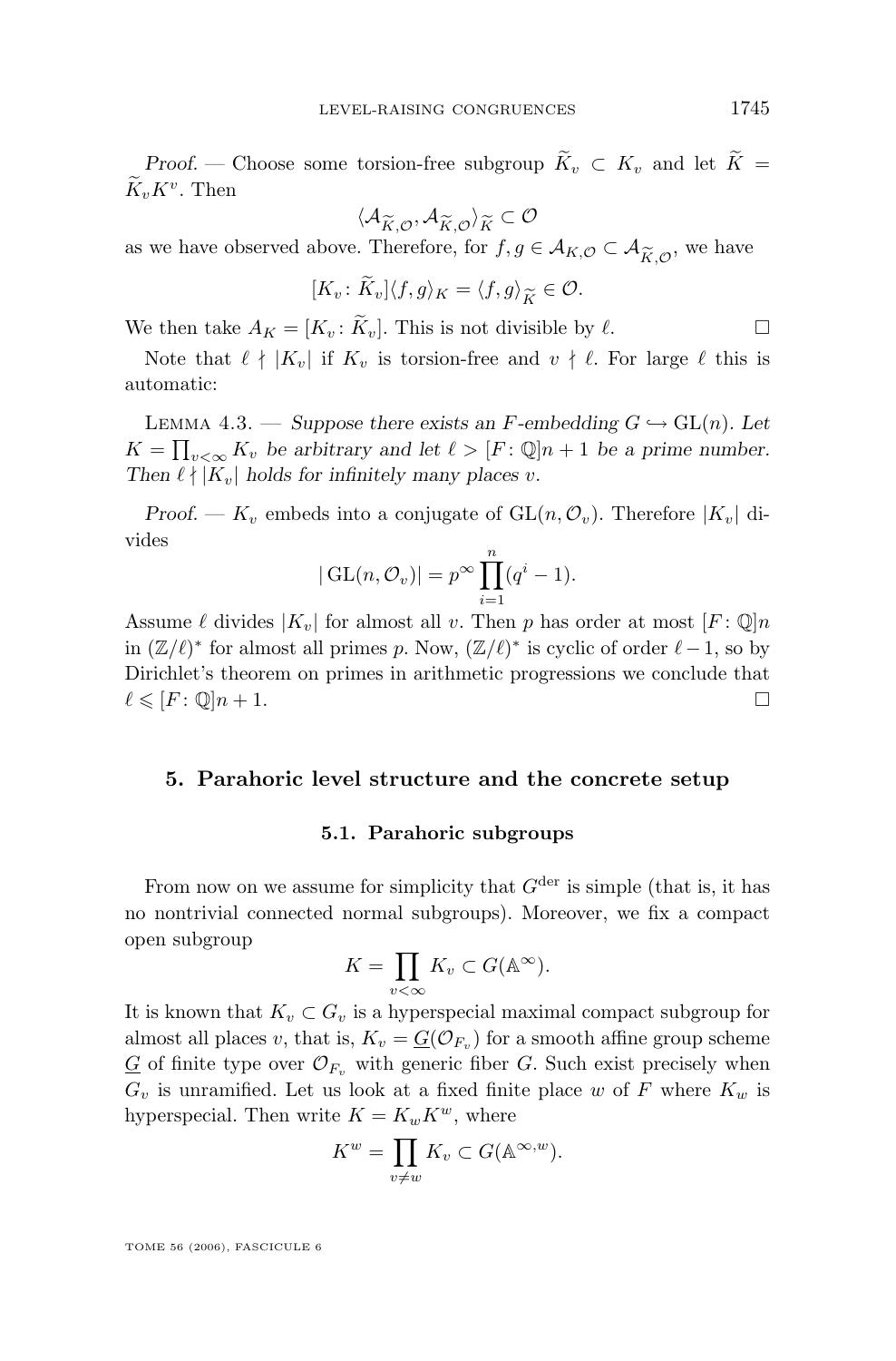<span id="page-12-0"></span>Let  $\mathcal{B}_w$  denote the reduced Bruhat-Tits building of  $G_w$  (that is, the building of  $G_w^{\text{ad}}$ ). We have assumed  $G^{\text{der}}$  is simple, so  $\mathcal{B}_w$  is a simplicial complex. Let  $x \in \mathcal{B}_w$  be the vertex fixed by  $K_w$ , and let  $(x, x')$  be an edge in the building. Then consider the maximal compact subgroup  $K'_w \subset G_w$  fixing the vertex  $x'$ , and the parahoric subgroup  $J_w = K_w \cap K'_w$  associated with the edge  $(x, x')$ . Let  $K' = K_w' K^w$  and  $J = J_w K^w$  be the corresponding subgroups of  $G(\mathbb{A}^{\infty})$ .

LEMMA 5.1.  $-\langle K_w, K'_w\rangle = G_w^0 := \big\{g{\in}G_w\colon |\chi(g)| = 1, \forall \chi{\in}X^*(G)_{F_w}\big\}.$ *Proof.* — This follows from Bruhat-Tits theory. □ Note that  $G_w^{\text{der}} \subset G_w^0 \subset G_w^1 = G_w \cap G(\mathbb{A})^1$ .

#### **5.2. The concrete setup**

Now we want to apply our general results in the following setup: Let  $L \subset \mathbb{C}$  be a number field, and let  $\mathcal{O} = \mathcal{O}_L$  be its ring of integers. We let  $H = Z(\mathcal{H}_J)$ . This is a commutative C-algebra, and it comes with the involution defined by  $\phi^{\vee}(x) = \phi(x^{-1})$ .  $V = \mathcal{A}_J$  is a finite-dimensional  $\mathbb{C}$ space on which  $Z(\mathcal{H}_J)$  acts. The order  $Z(\mathcal{H}_{J,\mathcal{O}})$  preserves the lattice  $V_{\mathcal{O}} =$  $\mathcal{A}_{J,\mathcal{O}}$ . The space V comes with the bilinear form  $\langle -, - \rangle_J$ . The compatibility conditions between these data are satisfied. Let  $U = A_K \oplus A_{K'}$ . Then  $Z(\mathcal{H}_I)$  acts on this space via the natural maps to  $Z(\mathcal{H}_K)$  and  $Z(\mathcal{H}_{K'})$ . The lattice  $U_{\mathcal{O}} = \mathcal{A}_{K,\mathcal{O}} \oplus \mathcal{A}_{K',\mathcal{O}}$  is preserved by  $Z(\mathcal{H}_{J,\mathcal{O}})$ . The bilinear form on U is given by the sum  $\langle -, -\rangle_K \oplus \langle -, -\rangle_{K'}$ . The degeneracy map  $\delta$ is given by

$$
\delta\colon {\mathcal A}_K\oplus {\mathcal A}_{K'} \stackrel{{\rm sum}}{\to} {\mathcal A}_J,
$$

which is clearly  $Z(\mathcal{H}_J)$ -linear. Obviously, ker( $\delta$ ) consists of all pairs  $(f, -f)$ , where

$$
f \in \mathcal{A}_K \cap \mathcal{A}_{K'} = \{G_w^0 K^w - \text{invariant functions } f \in \mathcal{A}\}.
$$

The decompositions  $U = \ker(\delta) \oplus \ker(\delta)^{\perp}$  and  $V = \text{im}(\delta) \oplus \text{im}(\delta)^{\perp}$  are immediate because of the relation between the pairings and the inner product.

#### **5.3. The combinatorial Ihara lemma**

The proof of the following lemma is a straightforward generalization of [\[18,](#page-31-0) p. 274]: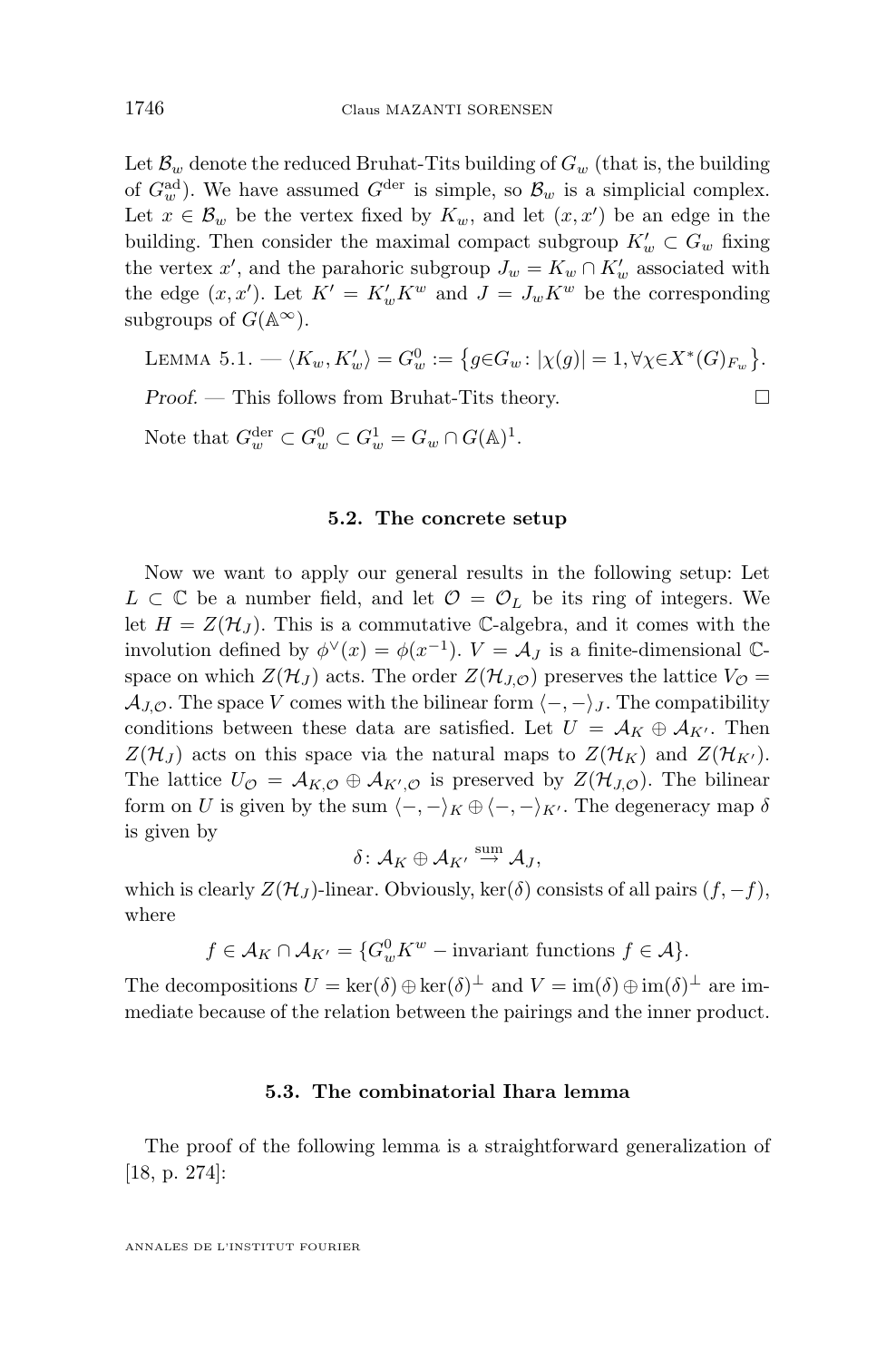<span id="page-13-0"></span>Lemma 5.2. —  $A_{J,\mathcal{O}} \cap \delta(A_K \oplus A_{K'}) = \delta(A_{K,\mathcal{O}} \oplus A_{K',\mathcal{O}}).$ 

*Proof. —* Let us first set up some machinery for the proof. We define an equivalence relation on  $X_J$  by saying that  $x, y \in X_J$  are equivalent  $(x \sim y)$ if and only if

 $\exists$  chain  $x = x_0, \ldots, x_d = y$  such that

$$
\forall i: \pi(x_i) = \pi(x_{i+1}) \text{ or } \pi'(x_i) = \pi'(x_{i+1}).
$$

This gives a partition of  $X_j$  into equivalence classes  $X_j^j$ . For each j, we fix a representative  $y^j \in X_J^j$ . Correspondingly, we have a radius function  $d: X_J \to \mathbb{Z}_{\geqslant 0}$  defined as follows: Given  $x \in X_J$ , there is a unique j such that  $x \sim y^j$ . Then  $d(x)$  is the minimal length of a chain connecting x to  $y^j$ . Now, suppose  $g = \delta(f, f') \in \mathcal{A}_{J,\mathcal{O}}$  for some  $f \in \mathcal{A}_K$  and  $f' \in \mathcal{A}_{K'}$ . We want to show  $g \in \delta(\mathcal{A}_{K,\mathcal{O}} \oplus \mathcal{A}_{K',\mathcal{O}}).$ 

CLAIM. — We may assume that  $f(\pi(y^j)) = 0$  for all j.

To see this, note that  $X_K = \sqcup \pi(X_J^j)$  and  $X_{K'} = \sqcup \pi'(X_J^j)$ . We then define  $\tilde{f} \in \mathcal{A}_K$  such that  $\tilde{f} | \pi(X^j) \equiv f(\pi(y^j))$ , and  $\tilde{f}' \in \mathcal{A}_{K'}$  such that  $\tilde{f}'|\pi'(X_J^j) \equiv f(\pi(y^j)).$  Then

$$
g = \delta(f - \tilde{f}, f' + \tilde{f}')
$$

and  $(f - \tilde{f})(\pi(y^{j})) = 0$  for all j. This proves the claim, so from now on assume that  $f(\pi(y^j)) = 0$  for all j. By induction on  $m \geq 0$ , we now prove the following:

 $\forall x \in X_J$  with  $d(x) = m$ :  $f(\pi(x)) \in \mathcal{O}$  and  $f'(\pi'(x)) \in \mathcal{O}$ .

This is sufficient, for then  $f \in A_{K,\mathcal{O}}$  and  $f' \in A_{K',\mathcal{O}}$ . Note that  $f(\pi(x)) \in$ O if and only if  $f'(\pi'(x)) \in \mathcal{O}$ . The start  $m = 0$  is essentially just our assumption, so assume the statement is true for  $m - 1 \geq 0$  and consider  $x \in X_J$  with  $d(x) = m$ . Let

$$
x = x_0, x_1, \dots, x_m = y^j
$$

be a chain of minimal length. Then  $x' = x_1 \in X_J$  has  $d(x') = m - 1$ , so by induction  $f(\pi(x')) \in \mathcal{O}$  and  $f'(\pi'(x')) \in \mathcal{O}$ . However,  $\pi(x) = \pi(x')$  or  $\pi'(x) = \pi'(x')$ . In either case we get the statement for x.

#### **6. Applying the abstract theory**

#### **6.1.** Computing  $\delta^{\vee}\delta$

To apply the abstract theory it is necessary to compute  $\delta^{\vee}\delta$  explicitly.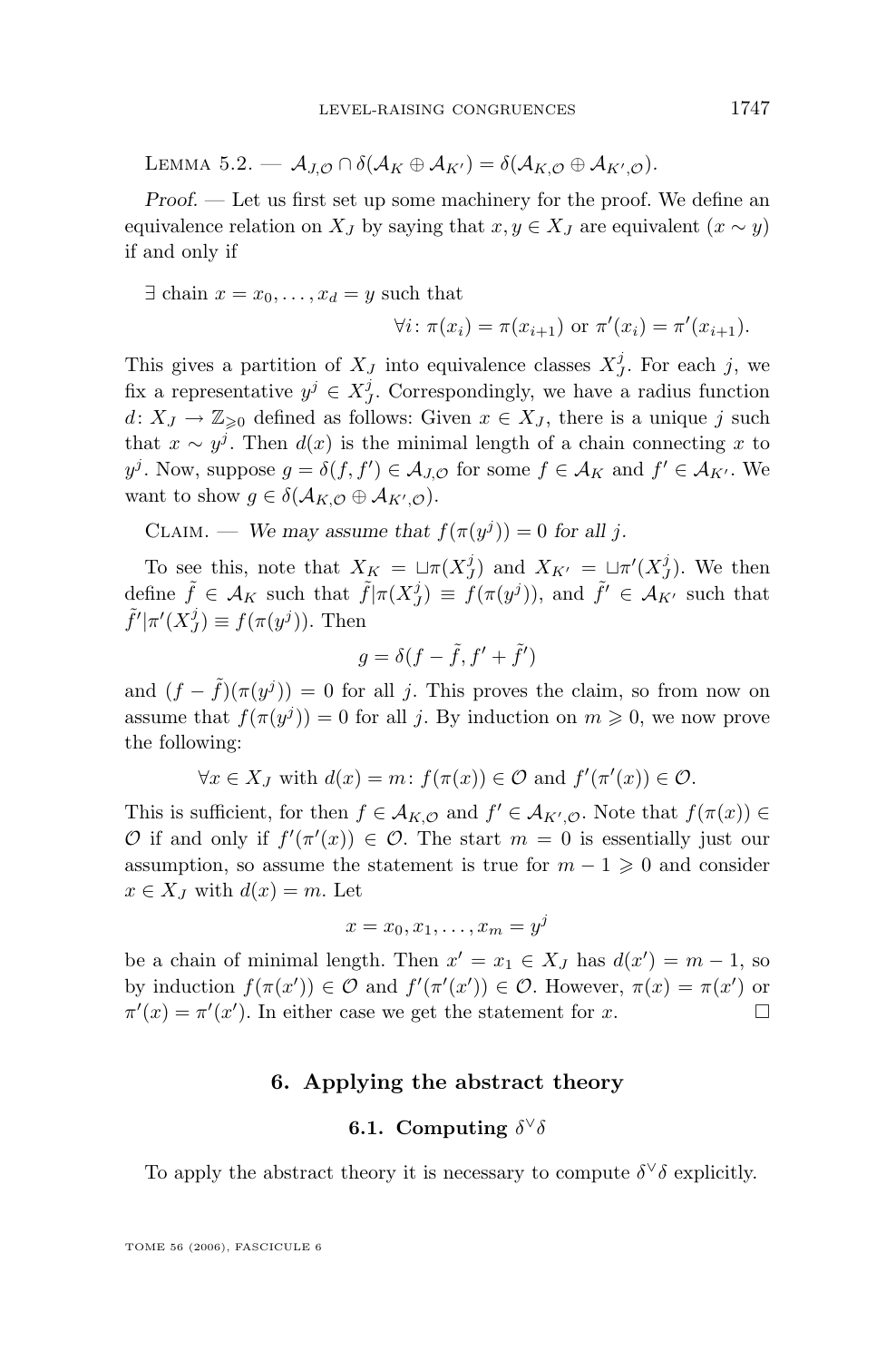<span id="page-14-0"></span>LEMMA 6.1. — *The endomorphism*  $\delta^{\vee}\delta$  *is given by the*  $2 \times 2$  *matrix* 

$$
\delta^\vee\delta=\left(\begin{smallmatrix} [K\colon J]\\ [K'\colon J]e_{K'} & [K'\colon J]\end{smallmatrix}\right).
$$

*Proof.* —  $\delta^{\vee}\delta$  is an endomorphism of  $\mathcal{A}_K \oplus \mathcal{A}_{K'}$ , and we write is as

$$
\delta^\vee \delta = \left(\begin{smallmatrix} a & b \\ c & d \end{smallmatrix}\right),
$$

where b:  $A_{K'} \rightarrow A_K$  and so on. Using the definition it is not hard to see that

$$
\langle af,g\rangle_K = \langle f,g\rangle_J = [K\colon J]\langle f,g\rangle_K
$$

for all  $f, g \in A_K$ . In particular,  $a = [K : J]$ . In the same way one computes b, c and d.

**6.2. The main lemma**

In our situation, Corollary [2.3](#page-7-0) gives the following crucial lemma.

LEMMA 6.2. — Let  $f \in A_{K,\mathcal{O}}$  be an eigenform for  $Z(\mathcal{H}_{K,\mathcal{O}})$  with char- $\alpha$  *acter*  $\eta_f: \mathbb{T}_{K,\mathcal{O}} \to \mathcal{O}$ . Assume f is not  $G_w^0$ -invariant modulo  $\lambda | \ell$ , where  $\ell$ *satisfies the following:*

*There exists at least two places* v *such that*  $\ell \nmid K_v$ . *Then the reduction of*  $\eta_f$  *modulo*  $\lambda^n$  *factors through*  $\mathbb{T}_{J,O}^{\text{new}}$  *when* 

$$
v_{\lambda}(\eta_f(e_{K,K'}) - [K:J][K':J]) - v_{\lambda}([K':J]) \geq n,
$$

where we introduce the notation  $e_{K,K'} = [K : J][K' : J](e_K \star e_{K'} \star e_K) \in$  $Z(\mathcal{H}_{K,\mathbb{Z}})$ .

*Proof.* — To produce an eigenvector in  $U_{\mathcal{O}} = \mathcal{A}_{K,\mathcal{O}} \oplus \mathcal{A}_{K',\mathcal{O}}$ , we take

$$
\vec{f} = [K': J](f, -r(e_{K'})f) \in \mathcal{A}_{K,\mathcal{O}} \oplus \mathcal{A}_{K',\mathcal{O}}.
$$

The factor  $[K' : J]$  is included since  $r(e_{K'}) f$  does not necessarily take values in  $\mathcal{O}$ . Clearly,  $\bar{f}$  is an eigenvector for  $Z(\mathcal{H}_{J,\mathcal{O}})$ , and its character is the composite

$$
\eta_{\vec{f}}\colon Z(\mathcal{H}_{J,\mathcal{O}})\to Z(\mathcal{H}_{K,\mathcal{O}})\stackrel{\eta_{f}}{\to}\mathcal{O}.
$$

Using the explicit formula for  $\delta^{\vee}\delta$  in Lemma [6.1](#page-13-0) above, it follows that

$$
\delta^{\vee}\delta(\vec{f}) = (\eta_f(e_{K,K'}) - [K:J][K':J])(-f,0).
$$

Now, since  $(-f, 0) \in U_{\mathcal{O}}$ , in Corollary [2.3](#page-7-0) we can take

$$
m = \eta_f(e_{K,K'}) - [K:J][K':J] \in \mathcal{O}
$$

ANNALES DE L'INSTITUT FOURIER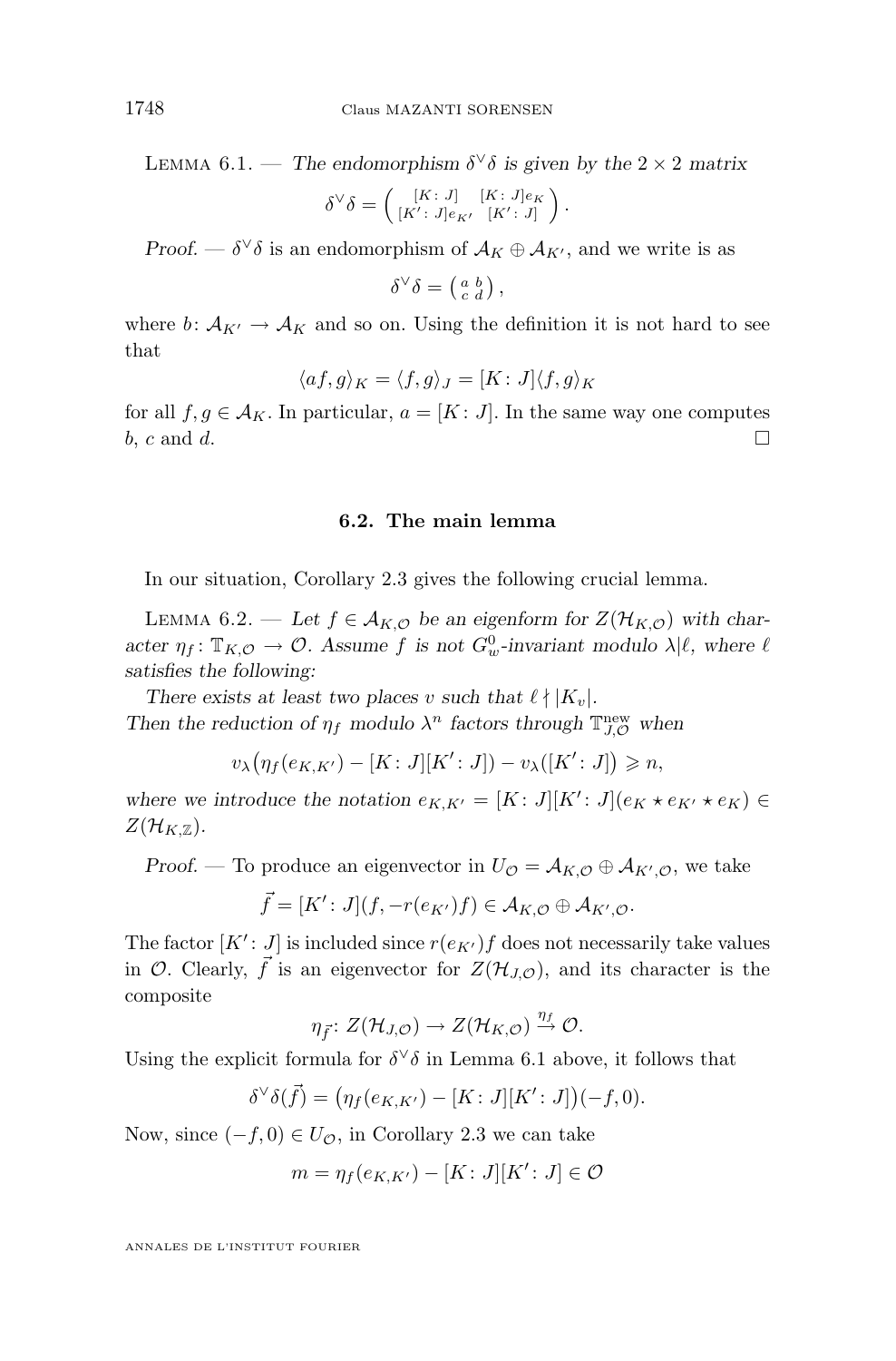as long as this is nonzero. However, note that  $\vec{f}$  must belong to the kernel of  $\delta$  if  $m = 0$ . Hence  $f$  must be invariant under the group  $G_w^0$  (say, on the right). Now, let

$$
\mathcal{F} = \{x \in L : xf \in \mathcal{A}_{K,\mathcal{O}} + \mathcal{A}_{K} \cap \mathcal{A}_{K'}\}.
$$

This is clearly an O-submodule of L containing O. Obviously,  $\mathcal{F} = L$  if  $f \in \mathcal{A}_K \cap \mathcal{A}_{K'}$ . However, f is not  $G_w^0$ -invariant, so  $\mathcal{F}$  is a fractional ideal. To see this note that

$$
A_K\langle f,g\rangle_K\mathcal{F}\subset\mathcal{O}
$$

for every  $g \in A_{K,\mathcal{O}} \cap (A_K \cap A_{K'})^{\perp}$ . These g span  $(A_K \cap A_{K'})^{\perp}$  so f must belong to  $\mathcal{A}_K \cap \mathcal{A}_{K'}$  if  $\langle f, g \rangle_K = 0$  for all such g. Now, the nonzero ideal  $\mathcal{E} = \mathcal{F}^{-1}$  satisfies:

$$
\widetilde{\mathcal{E}}\big(Lf\cap(\mathcal{A}_{K,\mathcal{O}}+\mathcal{A}_{K}\cap\mathcal{A}_{K'})\big)\subset\mathcal{O}f.
$$

Therefore,  $\mathcal{E} = [K': J]\tilde{\mathcal{E}}$  satisfies the primitivity condition in Corollary [2.3:](#page-7-0)

 $\mathcal{E}\big(L\vec{f}\cap (\mathcal{A}_{K,\mathcal{O}}\oplus \mathcal{A}_{K',\mathcal{O}}+\ker\delta)\big)\subset \mathcal{O}\vec{f}.$ 

Suppose  $\lambda \subset \mathcal{O}$  is a maximal ideal such that  $v_{\lambda}(\mathcal{E}) \neq 0$ . Then  $\lambda^{-1} \subset \mathcal{F}$ . It follows that  $f \in \lambda(\mathcal{A}_{K,\mathcal{O}} + \mathcal{A}_{K} \cap \mathcal{A}_{K'})$ , and hence the reduction  $\bar{f} \in \mathcal{A}_{K,\mathbb{F}}$ , is  $G_w^0$ -invariant. Since  $\ell \nmid |K_v|$  holds for at least one  $v \neq w$ , by assumption, we can find  $A_K$  and  $A_{K'}$  indivisible by  $\ell$  according to Lemma [4.2.](#page-10-0) Note also that we can take  $C = 1$  by Lemma [5.2.](#page-12-0)

#### **7. Semisimplicity**

#### **7.1.** Automorphic representations and the decomposition of  $A_K$

Henceforth assume  $G^{\text{der}}$  is simple and simply connected. There is an admissible representation of  $G(\mathbb{A}^{\infty})$  on the space

$$
\mathcal{A} = C^{\infty}(G(F) \backslash G(\mathbb{A}^{\infty}), \mathbb{C})
$$

given by right translations. For a compact open subgroup  $K \subset G(\mathbb{A}^{\infty})$ , we look at the  $\mathcal{H}_K$ -module of K-invariants  $\mathcal{A}_K$ . Recall that an automorphic representation of  $G(\mathbb{A})$  is an irreducible representation  $\pi$  of  $G(\mathbb{A})$  (on some Hilbert space) such that

$$
\operatorname{Hom}_{G(\mathbb{A})^1}(\pi, L^2(G(F)\backslash G(\mathbb{A})^1)) \neq 0.
$$

TOME 56 (2006), FASCICULE 6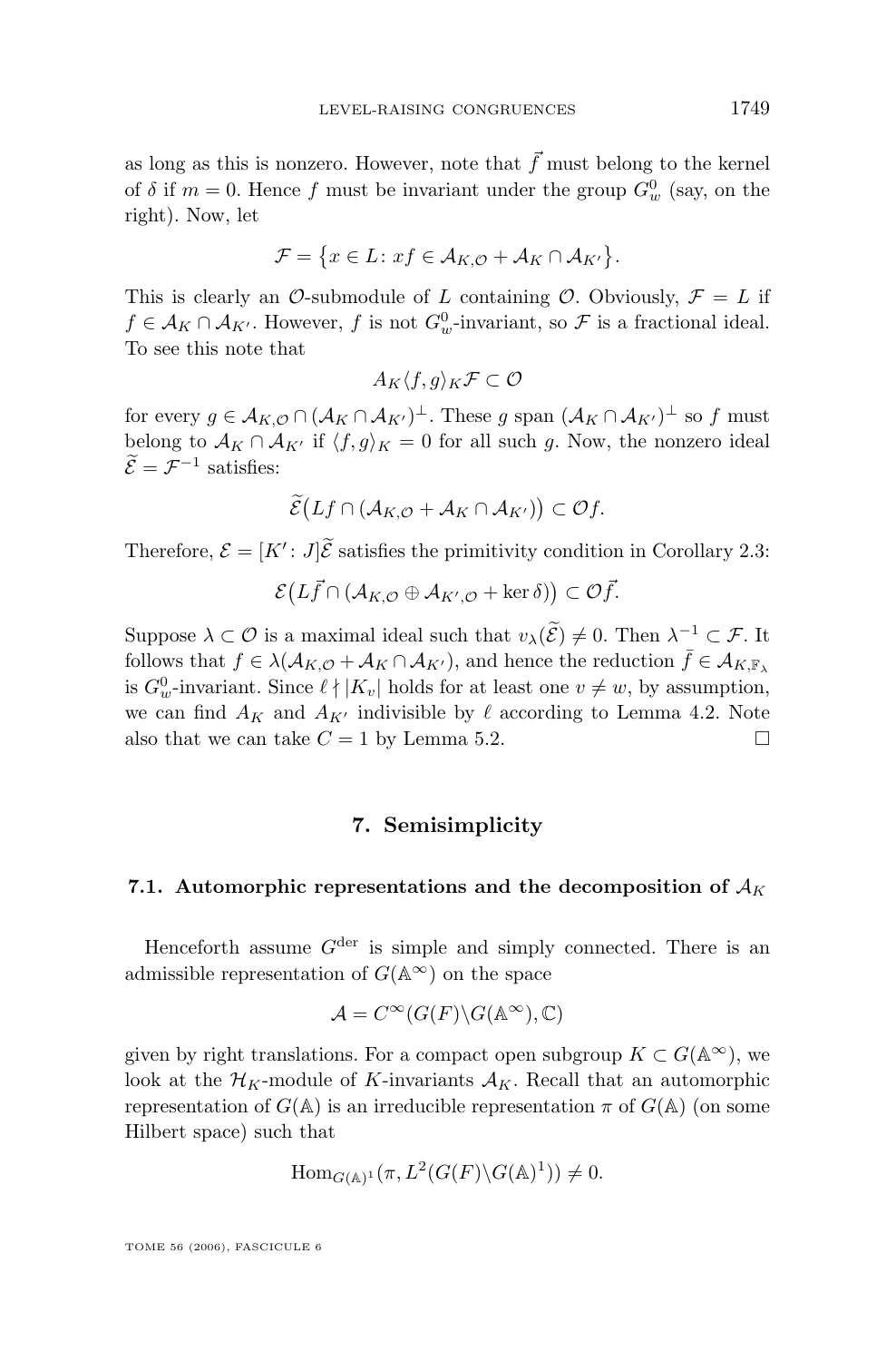<span id="page-16-0"></span>We let  $m(\pi)$  denote the dimension of this space. We then have an isomorphism,

$$
\mathcal{A}_K \simeq \bigoplus_{\pi \in \Pi_{\text{unit}}(G(\mathbb{A})):\ \pi_\infty = \mathbf{1}} m(\pi) \pi^K,
$$

On the right we have a finite direct sum over the automorphic representations  $\pi$  of  $G(\mathbb{A})$  such that  $\pi_{\infty} = 1$  and  $\pi^{K} \neq 0$ . These  $\pi$  are automatically unitary.

#### **7.2. Semisimplicity in characteristic zero**

It is known that each  $\pi^K$  is a simple module over  $\mathcal{H}_K$ , and hence  $\mathcal{A}_K$  is semisimple. Moreover, by Schur's lemma, the center  $Z(\mathcal{H}_K)$  acts on  $\pi^K$  by a C-algebra homomorphism  $\eta_{\pi K} : Z(\mathcal{H}_K) \to \mathbb{C}$ . For a character  $\eta: Z(\mathcal{H}_K) \to$  $\mathbb{C}$ , we denote by  $\mathcal{A}_K(\eta)$  the *η*-isotypic component. That is, the eigenspace

$$
\mathcal{A}_K(\eta) = \big\{ f \in \mathcal{A}_K \colon r(\phi)f = \eta(\phi)f, \forall \phi \in Z(\mathcal{H}_K) \big\}.
$$

Then there is a direct sum decomposition  $A_K = \bigoplus_{\eta} A_K(\eta)$ . Clearly,  $\mathcal{A}_K(\eta) \neq 0$  if and only if  $\eta = \eta_{\pi^K}$  for some  $\pi$ . The image  $\mathbb{T}_K \subset \text{End } \mathcal{A}_K$  of the center  $Z(\mathcal{H}_K)$  is a commutative semisimple C-algebra, that is, a direct product of copies of C.

LEMMA 7.1. — *The eigenspace*  $\mathcal{A}_K(\eta)$  *is nonzero if and only if*  $\eta$  *factors through*  $\mathbb{T}_K$ .

*Proof.* — Obviously,  $\eta$  factors if  $\mathcal{A}_K(\eta) \neq 0$ . Conversely, suppose  $\eta$  factors and look at its kernel  $\mathfrak{m} = \text{ker}(\eta) \subset \mathbb{T}_K$ . This is a maximal ideal. Since  $\mathbb{T}_K$  acts faithfully on  $\mathcal{A}_K$ , which is finite-dimensional, m belongs to the support of  $A_K$ . By the theory of associated primes, m contains a prime ideal of the form  $\text{Ann}_{\mathbb{T}_K}(f)$  with  $f \in \mathcal{A}_K$ . All primes are maximal in  $\mathbb{T}_K$ , so in fact  $\mathfrak{m} = \text{Ann}_{\mathbb{T}_K}(f)$ . Clearly  $\mathfrak{m}$  contains  $T - \eta(T)$  for every  $T \in \mathbb{T}_K$ , so  $f \in \mathcal{A}_K(\eta)$ , and f must be nonzero as  $\mathfrak{m} \neq \mathbb{T}_K$ .

Now, consider the  $\mathcal{H}_{K,\mathbb{Q}}$ -module  $\mathcal{A}_{K,\mathbb{Q}}$ , and the image  $\mathbb{T}_{K,\mathbb{Q}}$  of the center  $Z(\mathcal{H}_{K,\mathbb{Q}})$  in the endomorphism algebra End<sub>Q</sub>  $\mathcal{A}_{K,\mathbb{Q}}$ .  $\mathbb{T}_{K,\mathbb{Q}}$  can be viewed as a subring of  $\mathbb{T}_K \simeq \mathbb{C} \otimes_{\mathbb{Q}} \mathbb{T}_{K,\mathbb{Q}}$ . We deduce that  $\mathbb{T}_{K,\mathbb{Q}}$  is a reduced commutative finite-dimensional Q-algebra, that is, a product of number fields by Nakayama's lemma:

$$
\mathbb{T}_{K,\mathbb{Q}} \simeq L_1 \times \cdots \times L_t.
$$

Visibly,  $\mathbb{T}_{K,\mathbb{Q}}$  is a semisimple Q-algebra. The  $L_i$  occurring in  $\mathbb{T}_{K,\mathbb{Q}}$  are totally real or CM.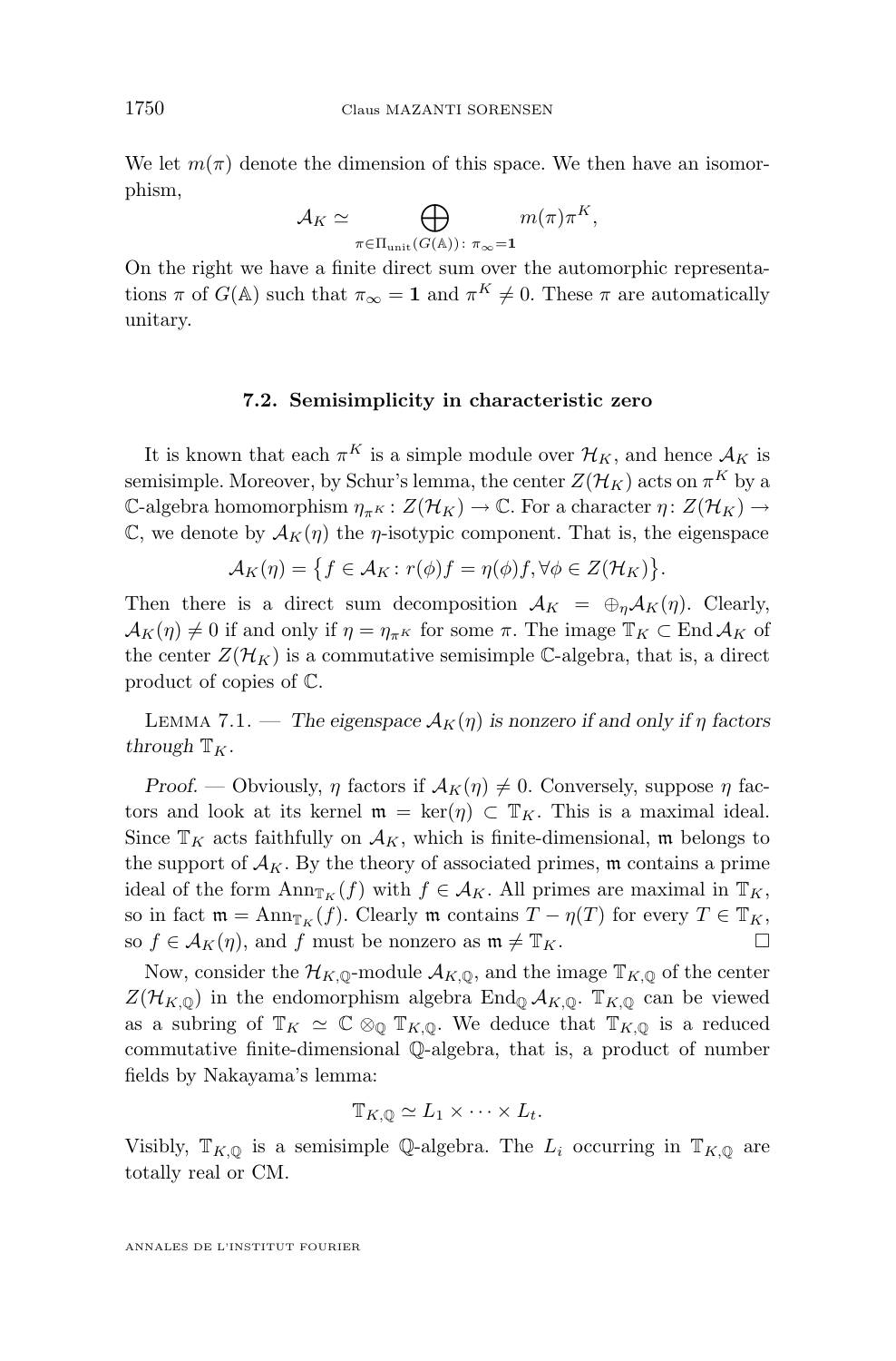#### **7.3. Semisimplicity in positive characteristic**

Now let R be a field of characteristic  $p > 0$ . We are interested in when  $\mathcal{A}_{K,R}$  is a semisimple module over  $Z(\mathcal{H}_{K,R})$ . As we have seen, this means that  $\mathbb{T}_{K,R}$  is a semisimple R-algebra. We have  $\mathbb{T}_{K,R} \simeq R \otimes_{\mathbb{F}_p} \mathbb{T}_{K,\mathbb{F}_p}$ , so equivalently, when is  $\mathbb{T}_{K,\mathbb{F}_p}$  semisimple? There is always a surjective homomorphism

$$
\xi\colon \mathbb{F}_p\otimes_\mathbb{Z} \mathbb{T}_{K,\mathbb{Z}} \twoheadrightarrow \mathbb{T}_{K,\mathbb{F}_p}.
$$

Indeed the image of  $\mathbb{F}_p \otimes_{\mathbb{Z}} \mathbb{T}_{K,\mathbb{Z}}$  in  $\text{End}_{\mathbb{F}_p} \mathcal{A}_{K,\mathbb{F}_p}$  equals the image of  $\mathbb{F}_p \otimes_{\mathbb{Z}}$  $Z(\mathcal{H}_{K,\mathbb{Z}})$ . However, the natural map from this last algebra to  $Z(\mathcal{H}_{K,\mathbb{F}_p})$  is surjective. Let

$$
\widetilde{\mathbb{T}}_{K,\mathbb{Z}}=\big\{T\in \mathbb{T}_{K,\mathbb{Q}}\colon T(\mathcal{A}_{K,\mathbb{Z}})\subset \mathcal{A}_{K,\mathbb{Z}}\big\}.
$$

This is a finite free Z-module containing  $\mathbb{T}_{K,\mathbb{Z}}$  as a subgroup of finite index.

LEMMA 7.2. — The kernel  $\ker(\xi)$  is nilpotent. It is trivial if and only if  $p \nmid [\mathbb{T}_{K,\mathbb{Z}} \colon \mathbb{T}_{K,\mathbb{Z}}].$ 

*Proof.* — It is enough to show that every element in  $\ker(\xi)$  is nilpotent. Under the identification  $\mathbb{F}_p \otimes_{\mathbb{Z}} \mathbb{T}_{K,\mathbb{Z}} \simeq \mathbb{T}_{K,\mathbb{Z}}/p\mathbb{T}_{K,\mathbb{Z}}$ , the kernel ker( $\xi$ ) corresponds to the ideal

$$
(\mathbb{T}_{K,\mathbb{Z}}\cap p\widetilde{\mathbb{T}}_{K,\mathbb{Z}})/p\mathbb{T}_{K,\mathbb{Z}}.
$$

Let  $T \in \mathbb{T}_{K,\mathbb{Z}} \cap p\widetilde{\mathbb{T}}_{K,\mathbb{Z}}$ . Obviously,  $\widetilde{\mathbb{T}}_{K,\mathbb{Z}}$  is integral over  $\mathbb{Z}$ , so there is an equation

$$
(p^{-1}T)^n + a_{n-1}(p^{-1}T)^{n-1} + \dots + a_1(p^{-1}T) + a_0 = 0
$$

for certain  $a_i \in \mathbb{Z}$ . Multiplying by  $p^n$  we see that  $T^n \in p\mathbb{T}_{K,\mathbb{Z}}$ . For the last assertion, note that ker( $\xi$ ) = 0 if and only if  $\mathbb{F}_p \otimes_{\mathbb{Z}} \mathbb{T}_{K,\mathbb{Z}} \to \mathbb{F}_p \otimes_{\mathbb{Z}} \mathbb{T}_{K,\mathbb{Z}}$  is injective. injective.

In particular, ker( $\xi$ ) is contained in the Jacobson radical. We let  $\overline{T}_{K,\mathbb{Z}}$ denote the integral closure of  $\mathbb Z$  in  $\mathbb T_{K,\mathbb Q}$ . It contains  $\widetilde{\mathbb T}_{K,\mathbb Z}$  as a subgroup of finite index.

LEMMA 7.3. —  $p \nmid \Delta_K: = [\overline{T}_{K,\mathbb{Z}}: \widetilde{T}_{K,\mathbb{Z}}] \cdot \prod_i \Delta_{L_i/\mathbb{Q}} \Rightarrow \mathbb{T}_{K,\mathbb{F}_p}$  is semisim*ple.*

*Proof.* — Note first that  $\mathbb{F}_p \otimes_{\mathbb{Z}} \mathbb{T}_{K,\mathbb{Z}} \simeq \mathbb{F}_p \otimes_{\mathbb{Z}} \mathbb{T}_{K,\mathbb{Z}}$  since  $p \nmid [\mathbb{T}_{K,\mathbb{Z}} \colon \mathbb{T}_{K,\mathbb{Z}}]$ . Now,

$$
\mathbb{F}_p\otimes_\mathbb{Z} \overline{\mathbb{T}}_{K,\mathbb{Z}}\simeq \prod_i \mathcal{O}_{L_i}/p\mathcal{O}_{L_i}\simeq \prod_i \prod_{\mathfrak{p}\mid p} \mathcal{O}_{L_i}/\mathfrak{p},
$$

TOME 56 (2006), FASCICULE 6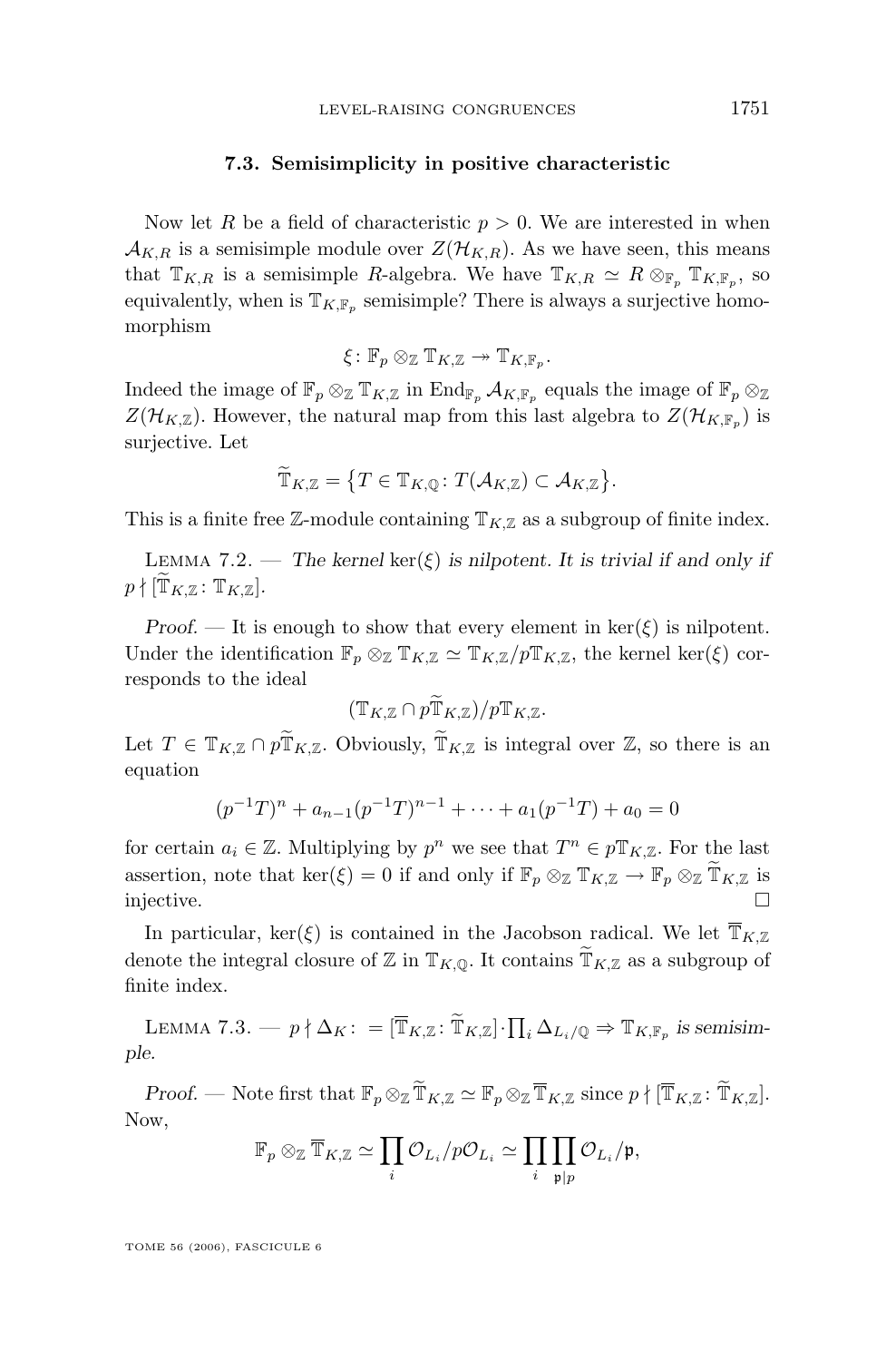since p is unramified in every  $L_i$  occurring in  $\mathbb{T}_{K,\mathbb{Q}}$ . There is an embedding,

$$
\mathbb{T}_{K,\mathbb{F}_p}\simeq \mathbb{T}_{K,\mathbb{Z}}/(\mathbb{T}_{K,\mathbb{Z}}\cap p\widetilde{\mathbb{T}}_{K,\mathbb{Z}})\hookrightarrow \widetilde{\mathbb{T}}_{K,\mathbb{Z}}/p\widetilde{\mathbb{T}}_{K,\mathbb{Z}}\simeq \mathbb{F}_p\otimes_{\mathbb{Z}}\widetilde{\mathbb{T}}_{K,\mathbb{Z}},
$$

and it follows that  $\mathbb{T}_{K,\mathbb{F}_p}$  is semisimple.

The converse holds at least for  $p \nmid [\widetilde{T}_{K,\mathbb{Z}}: T_{K,\mathbb{Z}}]$  (that is, when  $\xi$  is injective).

#### **7.4. The simple modules**

Let R be a perfect field of characteristic  $p \geqslant 0$ . Up to isomorphism, the simple  $Z(\mathcal{H}_{K,R})$ -modules are given by an extension  $R'/R$  with an action given by a surjective R-algebra homomorphism  $\eta: Z(\mathcal{H}_{K,R}) \to R'$ . If  $\eta$  is a submodule of  $\mathcal{A}_{K,R}$ , the extension  $R'/R$  is finite and  $\eta$  factors through  $\mathbb{T}_{K,R}$ . If  $p \nmid \Delta_K$ , there exists a finite extension  $L/R$  such that we have a direct sum decomposition

$$
\mathcal{A}_{K,L}=\bigoplus_{\eta}\mathcal{A}_{K,L}(\eta),
$$

This is still true when  $p|\Delta_K$ , provided  $\mathcal{A}_{K,L}(\eta)$  denotes the generalized eigenspace:

 $\mathcal{A}_{K,L}(\eta) = \left\{ f \in \mathcal{A}_{K,L} \colon \forall \phi \in Z(\mathcal{H}_{K,L}), (r(\phi) - \eta(\phi))^n f = 0 \text{ for some } n \geq 1 \right\}.$ Observe the following:

LEMMA 7.4. — Let R be a field, and choose a finite extension  $L/R$  as *above.* Then let  $L'/L$  be an arbitrary extension. Suppose  $\eta' : Z(\mathcal{H}_{K,L'}) \rightarrow$ L' occurs in  $\mathcal{A}_{K,L'}$ . Then  $\eta' = 1 \otimes \eta$  for some character  $\eta: Z(\mathcal{H}_{K,L}) \to L$ *occurring in*  $A_{K,L}$ *. Moreover,* 

$$
\mathcal{A}_{K,L'}(1\otimes\eta)\simeq L'\otimes_L\mathcal{A}_{K,L}(\eta),
$$

*so*  $\eta$  and  $\eta' = 1 \otimes \eta$  *occur with the same multiplicity.* 

*Proof.* — Both  $\mathcal{A}_{K,L}$  and  $\mathcal{A}_{K,L'} \simeq L' \otimes_L \mathcal{A}_{K,L}$  have decompositions into direct sums of generalized eigenspaces. Under this isomorphism,  $L' \otimes_L$  $\mathcal{A}_{K,L}(\eta) \hookrightarrow \mathcal{A}_{K,L'}(1 \otimes \eta)$ . Therefore, every  $\eta'$  occurring in  $\mathcal{A}_{K,L'}$  must come from an  $\eta$ , and the above injection must be an isomorphism.  $\Box$ 

Let us apply these results to  $R = \mathbb{Q}$ . We conclude that there exists a number field  $L/\mathbb{Q}$  such that  $\mathcal{A}_{K,L}$  is a direct sum of eigenspaces for characters  $Z(\mathcal{H}_{K,L}) \to L$ . Furthermore, if  $\eta: Z(\mathcal{H}_K) \to \mathbb{C}$  is a character such that  $\mathcal{A}_K(\eta) \neq 0$ , then  $\eta$  restricts to a Q-algebra homomorphism  $Z(\mathcal{H}_{K,\mathbb{Q}}) \to L$ occurring in  $A_{K,L}$ . In addition, since  $Z(\mathcal{H}_{K,\mathbb{Z}})$  preserves  $A_{K,\mathcal{O}_L}$ ,  $\eta$  even restricts to a ring homomorphism  $Z(\mathcal{H}_{K,\mathbb{Z}}) \to \mathcal{O}_L$  occurring in  $\mathcal{A}_{K,\mathcal{O}_L}$ .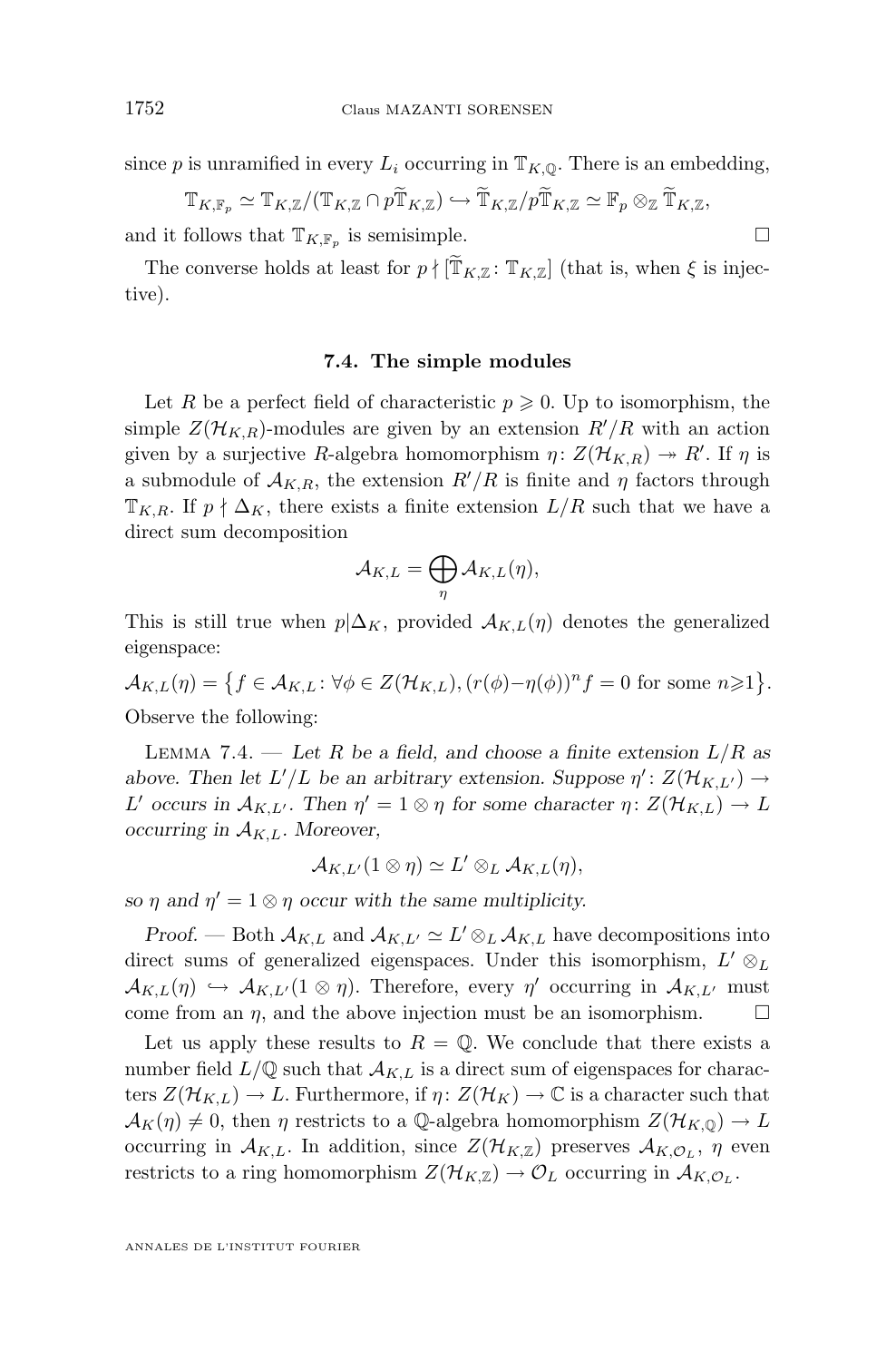#### **8. End of the proof**

#### **8.1. Invariance modulo** λ

The following is a more refined version of the notion abelian modulo  $\lambda$ .

DEFINITION 8.1. — Let  $\pi$  be an automorphic representation of  $G(\mathbb{A})$ *such that*  $\pi_{\infty} = 1$ *. We say that*  $\pi$  *is abelian modulo*  $\lambda$  *relative to* K *if*  $\pi^{K} \neq 0$  and there exists an automorphic character  $\chi$  of  $G(\mathbb{A})$ , trivial on  $G_{\infty}K$ *, such that*  $\eta_{\pi^K}(\phi) \equiv \eta_{\chi}(\phi) \pmod{\lambda}$ ,  $\forall \phi \in Z(\mathcal{H}_{K,\mathbb{Z}})$ .

If this does *not* hold, we can find eigenforms in  $\pi^{K}$  to which our main lemma applies:

LEMMA 8.2. — Let  $\pi$  be an automorphic representation of  $G(\mathbb{A})$  such *that*  $\pi_{\infty} = 1$ *. If*  $\pi$  *is non-abelian modulo*  $\lambda$  *relative to* K, then the eigenspace  $\mathcal{A}_{K,\mathbb{F}}^{\circ}(\bar{\eta})$  contains no nonzero  $G_w^{\text{der}}$ -invariant functions, where w is a place *such that*  $K_w$  *is hyperspecial.* 

*Proof.* — Choose a number field  $L/\mathbb{Q}$  such that  $\mathcal{A}_{K,L}$  is a direct sum of eigenspaces and let  $\mathcal{O} = \mathcal{O}_L$ . Denote by

$$
\eta=\eta_{\pi^K}\colon Z(\mathcal{H}_{K,\mathbb{Z}})\to\mathcal{O}
$$

the character giving the action on  $\pi^K$ . As we have observed above it occurs in  $\mathcal{A}_{K,\mathcal{O}}$ , that is, there exists an eigenform  $0 \neq f \in \mathcal{A}_{K,\mathcal{O}}$  with  $\eta_f = \eta$ . We consider a finite place  $\lambda|\ell$  of  $\overline{\mathbb{Q}}$ , and a finite place w of F such that  $G_w$ is unramified. Let  $\bar{f} = 1 \otimes f \in \mathcal{A}_{K,\mathbb{F}}$  be the reduction modulo  $\lambda$ , where  $\mathbb{F} = \mathcal{O}/\lambda \cap \mathcal{O}$  is a finite extension of  $\mathbb{F}_{\ell}$ . By scaling f, we can assume that  $\bar{f} \neq 0$ . Let us assume  $\bar{f}$  is  $G_w^{\text{der}}$ -invariant. Now,  $G^{\text{der}}$  is simple, simply connected and  $G_w^{\text{der}}$  is noncompact. By the strong approximation theorem,  $\bar{f}$  is in fact  $G^{\text{der}}(\mathbb{A}^{\infty})$ -invariant. There is a short exact sequence

$$
1 \to G^{\operatorname{der}}(\mathbb{A}^{\infty}) \to G(\mathbb{A}^{\infty}) \xrightarrow{\nu} G^{\operatorname{ab}}(\mathbb{A}^{\infty}) \to 1.
$$

It follows that  $\bar{f}$  lives on  $G^{ab}(\mathbb{A}^{\infty})$ . More precisely, there exists a unique function  $\tilde{f}$ :  $G^{ab}(\mathbb{A}^{\infty}) \to \mathbb{F}$  such that  $\bar{f} = \tilde{f} \circ \nu$ . It fits into the diagram

$$
X_K = G(F) \setminus G(\mathbb{A}^{\infty})/K \xrightarrow{\bar{f}} \mathbb{F}
$$
  

$$
Y_K = \nu(G(F)) \setminus G^{\text{ab}}(\mathbb{A}^{\infty})/\nu(K)
$$

If R is a ring we denote by  $\mathcal{A}_{K,R}^{\text{ab}}$  the module of R-valued functions on  $Y_K$ . Pulling back via  $\nu$ , identifies  $\mathcal{A}_{K,R}^{ab}$  with an  $\mathcal{H}_{K,R}$ -submodule of  $\mathcal{A}_{K,R}$ . Then

TOME 56 (2006), FASCICULE 6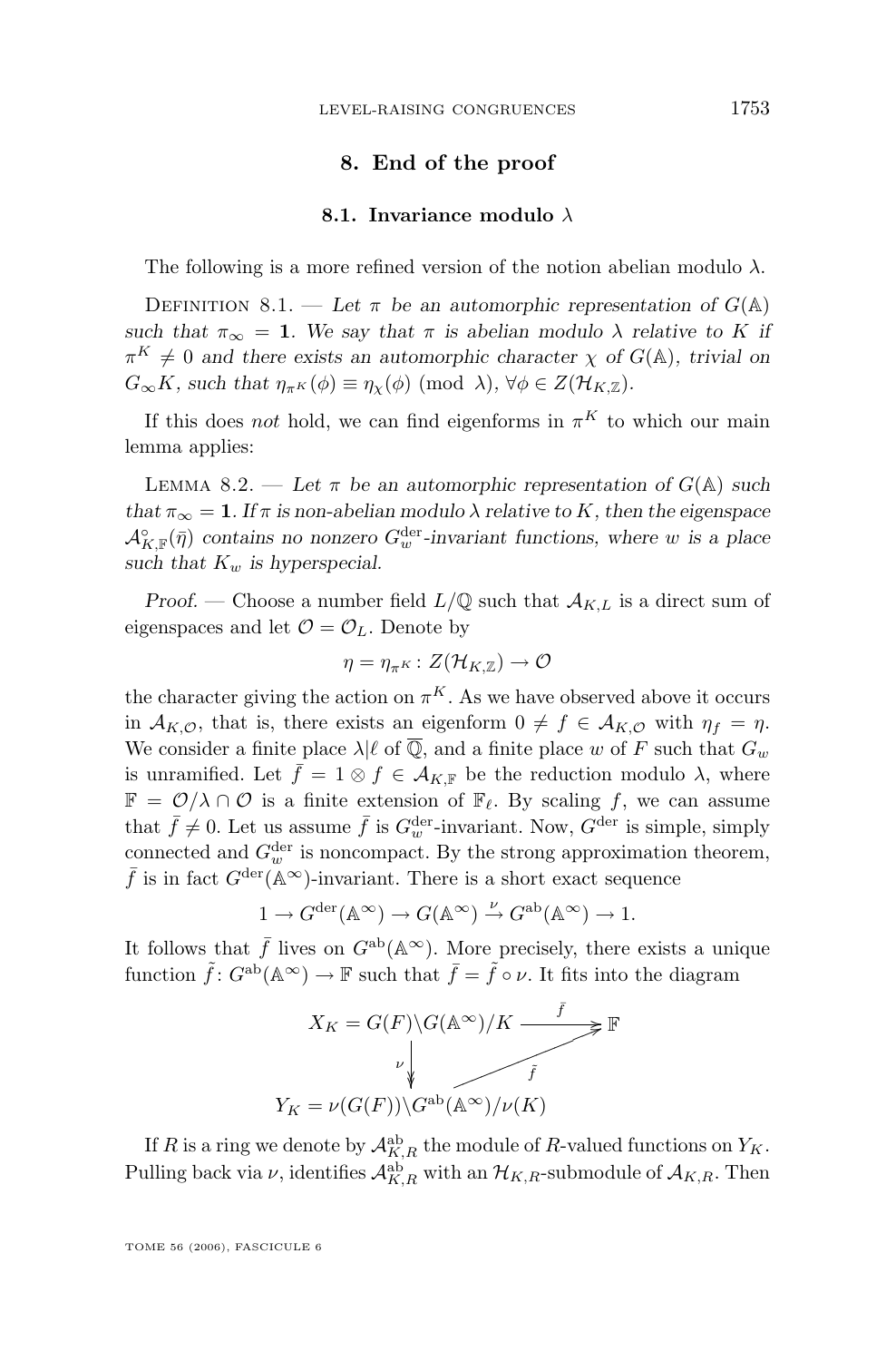<span id="page-20-0"></span> $0 \neq \tilde{f} \in \mathcal{A}_{K,\mathbb{F}}^{\text{ab},\circ}(\bar{\eta})$ . By the Deligne-Serre lifting lemma (that is, Lemme 6.11) in their paper [\[7,](#page-31-0) p. 522]) we can lift  $\bar{\eta}$  to characteristic zero: There exists an eigenform  $0 \neq f' \in \mathcal{A}_{K,L_\lambda}^{\text{ab}}$  such that its character  $\eta' : Z(\mathcal{H}_{K,\mathbb{Z}}) \to \mathcal{O}_{\lambda}$ reduces to  $\bar{\eta}$  modulo  $\lambda \cap \mathcal{O}$ . From the results of the previous section we see that in fact  $\eta'$  maps into  $\mathcal{O}$ , and it occurs in  $\mathcal{A}_{K,L}^{ab}$  (and therefore in  $\mathcal{A}_{K}^{ab}$ ). However,  $\mathcal{A}_K^{\text{ab}}$  is just the space of  $\mathbb C$ -valued functions on the finite abelian group  $Y_K$ , so the characters form a basis. We conclude that there exists a character  $\chi$  such that  $\eta(\phi) \equiv \eta_{\chi}(\phi) \pmod{\lambda}$  for all  $\phi \in Z(\mathcal{H}_{K,\mathbb{Z}})$ .

#### **8.2. Proof of the main theorem**

We can now prove the more precise version of Theorem [1.3](#page-3-0) alluded to in the introduction.

THEOREM 8.3. — Let  $K = \prod_{v < \infty} K_v \subset G(\mathbb{A}^{\infty})$  be a compact open *subgroup. Let*  $\lambda | \ell$  *be a finite place of*  $\overline{Q}$  *such that there exists at least two finite places* v where  $\ell \nmid |K_v|$  *(this is automatic if*  $\ell > [F : \mathbb{Q}]n + 1$ *). Let*  $\pi = \otimes \pi_v$  be an automorphic representation of  $G(\mathbb{A})$  such that  $\pi_{\infty} = 1$  $\alpha$ *nd*  $\pi^{K} \neq 0$ *.* Assume  $\pi$  *is non-abelian modulo*  $\lambda$  *relative to* K*. Let w be a finite place of* F *such that*  $K_w$  *is hyperspecial, and let*  $J_w = K_w \cap K'_w$  *be a* parahoric subgroup, where  $K'_w \neq K_w$  is maximal compact. Let  $J = J_w K^w$ and  $K' = K_w' K^w$ . Suppose  $\ell \nmid [K': J]$  and

$$
\eta_{\pi^K}(e_{K,K'}) \equiv \eta_1(e_{K,K'}) \; (\text{mod } \lambda),
$$

*where*

$$
e_{K,K'} = [K:J][K':J](e_K \star e_{K'} \star e_K) \in Z(\mathcal{H}_{K,\mathbb{Z}}).
$$

*Then there exists an automorphic representation*  $\tilde{\pi} = \otimes \tilde{\pi}_v$  *of*  $G(\mathbb{A})$  *such that*  $\tilde{\pi}_{\infty} = 1$  *and*  $\tilde{\pi}^{K^w} \neq 0$  *satisfying the following:* 

- $\tilde{\pi}_{w}^{J_{w}} \neq \tilde{\pi}_{w}^{K_{w}} + \tilde{\pi}_{w}^{K'_{w}},$  and
- $\eta_{\tilde{\pi}^J}(\phi) \equiv \eta_{\pi^K}(e_K \star \phi) \pmod{\lambda}$ , for all  $\phi \in Z(\mathcal{H}_{J,\mathbb{Z}})$ .

*Proof.* — The reduction  $\bar{\eta}_{\pi K}$  modulo  $\lambda \cap \mathcal{O}$  factors through  $\mathbb{T}^{\text{new}}_{J,\mathbb{Z}}$  by the main lemma (Lemma [6.2\)](#page-14-0). That is, there exists a character  $\eta' : Z(\mathcal{H}_{J,\mathbb{Z}}) \to$ **F** factoring through  $\mathbb{T}_{J,\mathbb{Z}}^{\text{new}}$  such that  $\eta'(\phi) = \eta_{\pi^K}(e_K \star \phi)$  (mod  $\lambda$ ) for all  $\phi \in Z(\mathcal{H}_{J,\mathbb{Z}})$ . As above, there is a surjective homomorphism with nilpotent kernel

$$
\mathbb{F}_\ell \otimes_\mathbb{Z} \mathbb{T}^{\mathrm{new}}_{J,\mathbb{Z}} \twoheadrightarrow \mathbb{T}^{\mathrm{new}}_{J,\mathbb{F}_\ell}.
$$

Thus  $\eta'$  gives rise to a character  $\mathbb{T}^{\text{new}}_{J,\mathbb{F}} \to \mathbb{F}$ , also denoted by  $\eta'$ . By a standard argument (used above in section [7.2\)](#page-16-0), there is an eigenform  $f' \in$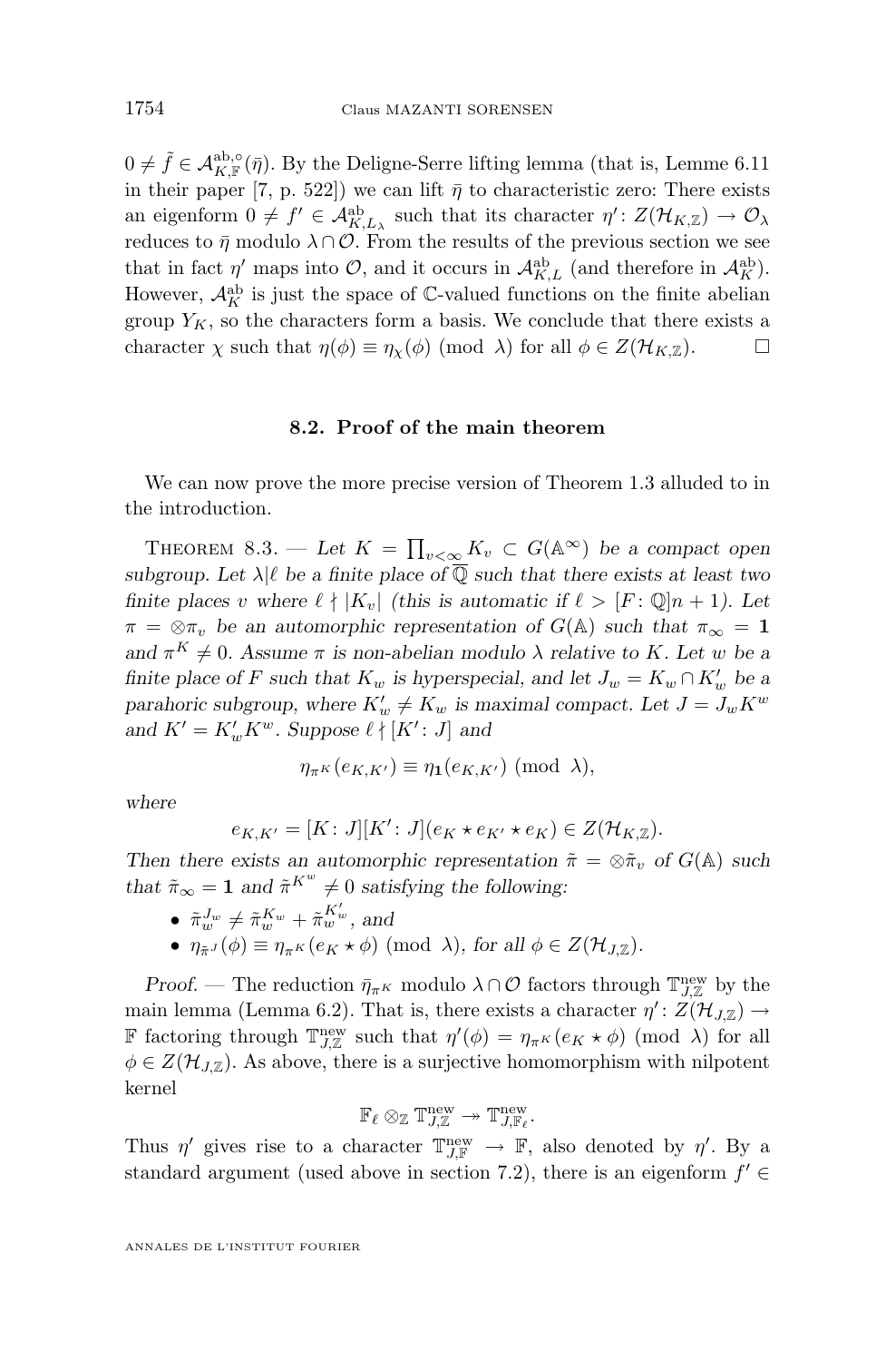$\mathcal{A}_{J,\mathbb{F}}^{\text{new}}$  with character  $\eta'$ . Now we apply the Deligne-Serre lifting lemma, [\[7,](#page-31-0) p. 522], to the finite free module  $\mathcal{A}_{J,\mathcal{O}_{\lambda}}^{\text{new}}$  where  $\mathcal{O}_{\lambda}$  is the completion of  $\mathcal{O}_{\lambda}$ at  $\lambda \cap \mathcal{O}$ . It gives the existence of a character  $\tilde{\eta}$ :  $\mathbb{T}^{\text{new}}_{J,\mathbb{Z}} \to \tilde{\mathcal{O}}_{\lambda}$  occurring in  $\mathcal{A}_{J,\widetilde{O}_{\lambda}}^{\text{new}}$  and reducing to  $\eta'$ , where  $\mathcal{O}_{\lambda}$  is the ring of integers in a finite J,  $\mathcal{O}_{\lambda}$  extension of  $L_{\lambda}$ . Since  $\mathbb{T}_{J,\mathbb{Z}}^{\text{new}}$  preserves the lattice  $\mathcal{A}_{J,\mathbb{Z}}^{\text{new}}$ , the values  $\tilde{\eta}(\phi)$  all lie in the ring of integers of some number field,  $\mathcal{O}_{\widetilde{L}}$ . We deduce that there exists a character  $\widetilde{\eta}$ :  $Z(\mathcal{H}_{J\mathbb{Z}}) \to \mathcal{O}_{\widetilde{\tau}}$ , occurring in  $\mathcal{A}_{\tau}^{\text{new}}$ , such that exists a character  $\tilde{\eta}$ :  $Z(\mathcal{H}_{J,\mathbb{Z}}) \to \mathcal{O}_{\widetilde{L}}$ , occurring in  $\mathcal{A}_J^{\text{new}}$ , such that

$$
\tilde{\eta}(\phi) \equiv \eta_{\pi^K}(e_K \star \phi) \pmod{\lambda}
$$

for all  $\phi \in Z(\mathcal{H}_{J,\mathbb{Z}})$ . From the decomposition of  $\mathcal{A}_J$  in terms of automorphic representations, it follows that the newspace  $\mathcal{A}_J^{\text{new}}$  has the following description:

$$
\mathcal{A}_J^{\text{new}} \simeq \bigoplus_{\pi \in \Pi_{\text{unit}}(G(\mathbb{A})) \colon \pi_{\infty} = \mathbf{1}} m(\pi) \bigl(\pi^J / (\pi^K + \pi^{K'})\bigr),
$$

as  $Z(\mathcal{H}_J)$ -modules. The center  $Z(\mathcal{H}_J)$  acts on the quotient  $\pi^J/(\pi^K + \pi^{K'})$ by the character  $\eta_{\pi J}$ . We conclude that there exists an automorphic representation  $\tilde{\pi}$  of  $G(\mathbb{A})$  with  $\tilde{\pi}_{\infty} = 1$  and  $\tilde{\pi}^{J} \neq \tilde{\pi}^{K} + \tilde{\pi}^{K'}$ , such that  $\eta_{\tilde{\pi}^{J}} = \tilde{\eta}$ . In particular,

$$
\eta_{\tilde{\pi}^J}(\phi) \equiv \eta_{\pi^K}(e_K \star \phi) \pmod{\lambda}
$$

for all  $\phi \in Z(\mathcal{H}_{J,\mathbb{Z}})$ . This finishes the proof

#### **9. Applications**

#### **9.1. The rank one situation**

When the  $F_w$ -rank of  $G_w^{\text{der}}$  is one, the condition  $\tilde{\pi}_w^{J_w} \neq \tilde{\pi}_w^{K_w} + \tilde{\pi}_w^{K'_w}$  forces  $\tilde{\pi}_w$  to be ramified:

Corollary 9.1. — *With notation as above, let* w *be a finite place of* F such that  $K_w$  is hyperspecial and the  $F_w$ -rank of  $G_w^{\text{der}}$  is one. Let  $I_w = K_w \cap K'_w$  be an Iwahori subgroup, where  $K'_w$  is maximal compact. Let  $I = I_w K^w$  and  $K' = K'_w K^w$ . Suppose  $\ell \nmid [K': I]$  and

$$
\eta_{\pi^K}(e_{K,K'}) \equiv \eta_1(e_{K,K'}) \; (\text{mod } \lambda),
$$

with  $e_{K,K'}$  as in Theorem [8.3.](#page-20-0) Then there exists an automorphic represen*tation*  $\tilde{\pi} = \otimes \tilde{\pi}_v$  *of*  $G(\mathbb{A})$  *such that*  $\tilde{\pi}_{\infty} = 1$  *and*  $\tilde{\pi}^{K^w} \neq 0$  *satisfying the following properties:*

•  $\tilde{\pi}_w^{I_w} \neq 0$  and  $\tilde{\pi}_w^{K_w} = 0$ ,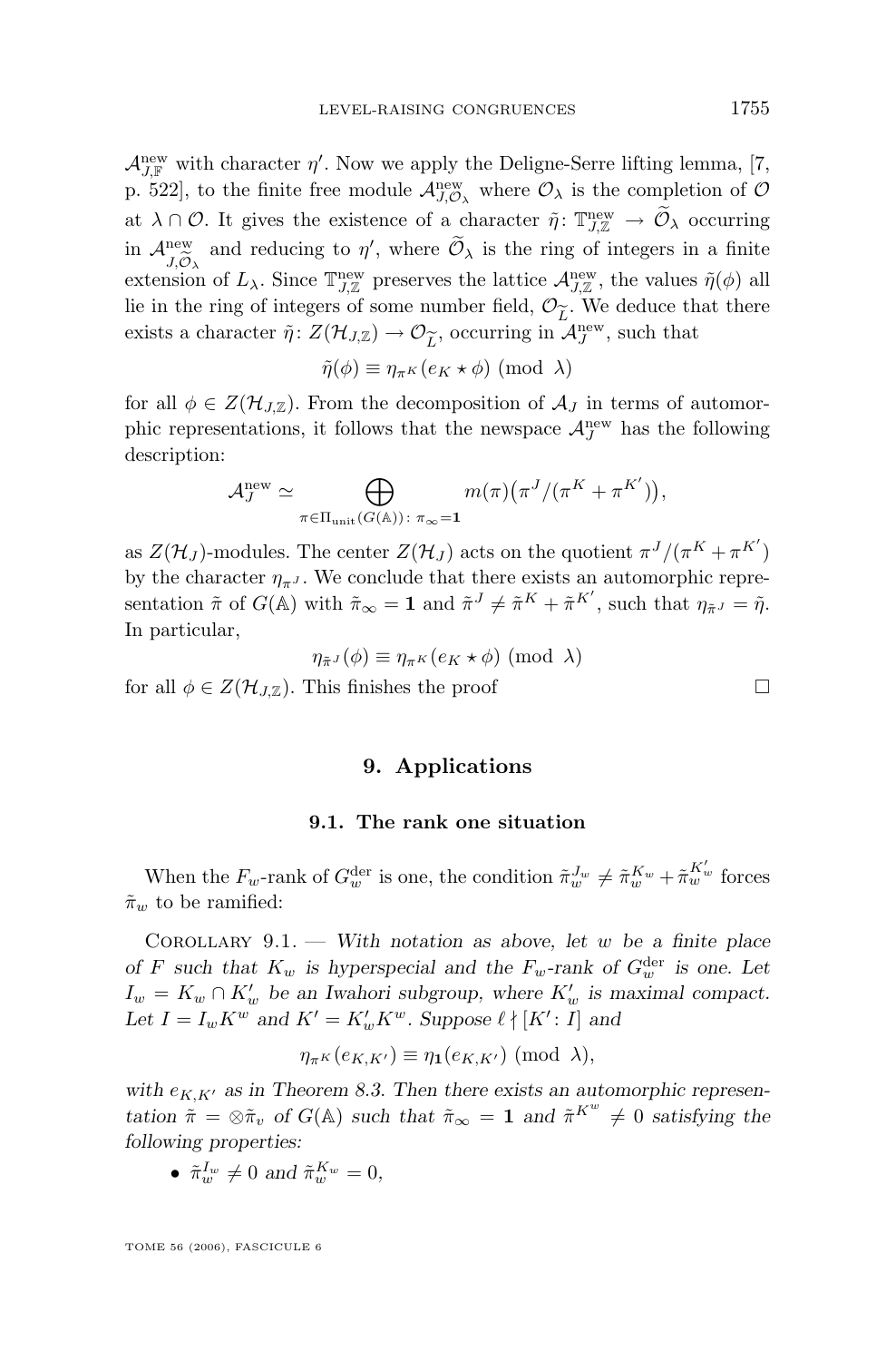•  $\eta_{\tilde{\pi}^I}(\phi) \equiv \eta_{\pi^K}(e_K \star \phi) \pmod{\lambda}$ , for all  $\phi \in Z(\mathcal{H}_{I,\mathbb{Z}})$ .

This corollary is a slight generalization of Bellaiche's [\[1,](#page-31-0) Theorem 1.4.6, p. 215. It gives results modulo arbitrary  $\lambda | \ell$ , the level-raising condition is weaker, and we get information about the action of the center of the Iwahori-Hecke algebra on  $\tilde{\pi}_w^{I_w}$ . Bellaiche's proof is different. He uses results of Lazarus and Vigneras from modular representation theory, such as the computation of the composition series of universal modules. With his stronger level-raising condition,  $\eta_{\pi^K}(\phi) \equiv \eta_1(\phi)$  for all  $\phi \in \mathcal{H}_{K_w}$ , one can conclude that  $\tilde{\pi}_w$  is the actual Steinberg representation of  $G_w$ , see [\[1,](#page-31-0) p. 221].

#### **9.2.** U(3) **- the split case**

In this subsection, we let  $E/\mathbb{Q}$  denote an imaginary quadratic extension of Q, even though much of what we have to say is true for CM extensions. We consider the quasi-split unitary  $\mathbb{Q}$ -group in 3 variables,  $G^* = U(2, 1)$ , split over E. We let  $G = U(3)$  be an arbitrary inner form of  $G^*$  such that  $G_{\infty}$  is compact. Such exist since E is imaginary. The rank is odd, so we may even assume  $G$  is quasi-split at all finite primes, but we do not need that here. Now, we will focus on primes  $q$  split in  $E$ . First, we make some remarks on the parahoric subgroups of  $GL_3(E_{\mathfrak{q}}) \simeq GL_3(\mathbb{Q}_q)$ . There is the hyperspecial maximal compact subgroup  $K = GL_3(\mathbb{Z}_q)$ , and the Iwahori subgroup

$$
I = \{ g \in K : g \equiv \left( \begin{smallmatrix} * & * & * \\ 0 & * & * \\ 0 & 0 & * \end{smallmatrix} \right) \pmod{q} \}.
$$

There is only one  $GL_3(\mathbb{Q}_q)$ -conjugacy class of maximal proper parahorics. We take

$$
J = \{ g \in K : g \equiv \left( \begin{smallmatrix} * & * & * \\ * & * & * \\ 0 & 0 & * \end{smallmatrix} \right) (\text{mod } q) \} = K \cap \mu^{-1} K \mu,
$$

where

$$
\mu = \left(\begin{array}{c} q \\ q \\ 1 \end{array}\right),
$$

as a representative. The following is a slightly stronger version of Theorem [1.4.](#page-4-0)

THEOREM 9.2. — Let  $\pi = \otimes \pi_p$  be an automorphic representation of  $G(A)$  with  $\pi_{\infty} = 1$ . Let  $\lambda | \ell$  be a finite place of  $\overline{Q}$  such that  $\pi$  is non*abelian modulo*  $\lambda$ *. Choose a compact open subgroup*  $K = \prod K_p \subset G(\mathbb{A}^{\infty})$ *such that*  $\pi^K \neq 0$ . If  $\ell \leq 3$ , or we are in the situation where  $E = \mathbb{Q}(\sqrt{-7})$ *and*  $\ell = 7$ *, assume*  $\ell \mid |K_p|$  *for at least two primes p. Let*  $q \neq \ell$  *be a prime,*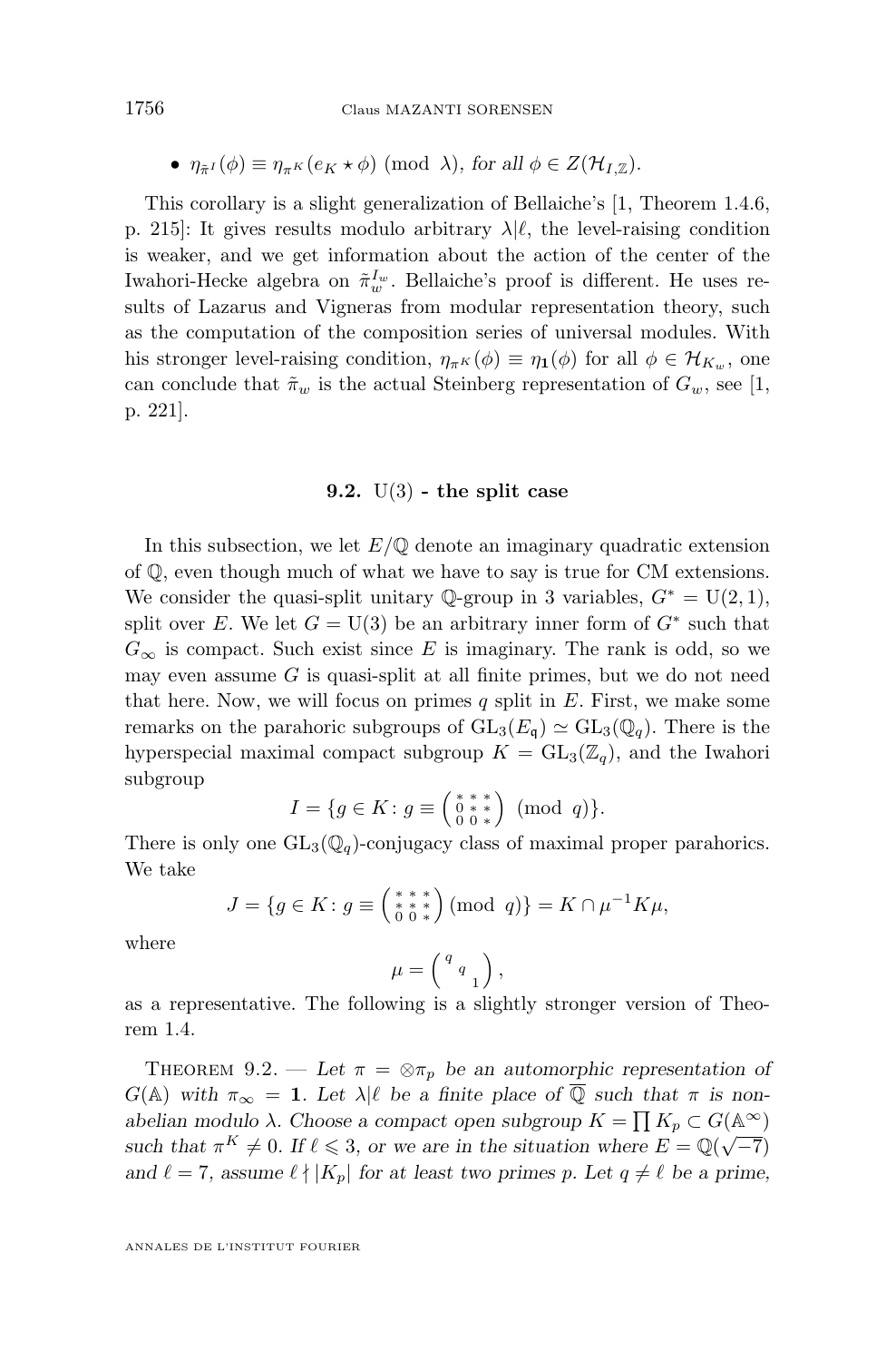split in E, such that  $K_q$  is hyperspecial. If  $\ell \nmid 1 + q + q^2$ , and the following *is satisfied*

$$
\mathfrak{t}_{\pi,\mathfrak{q}}\equiv\Big(\begin{smallmatrix}q\\&1\\&&q^{-1}\end{smallmatrix}\Big)\ (\mathrm{mod}\ \lambda),
$$

*where*  $\mathfrak{q}|q$ *, then there exists an automorphic representation*  $\tilde{\pi} = \otimes \tilde{\pi}_p$  *of*  $G(\mathbb{A})$  with  $\tilde{\pi}_{\infty} = 1$  and  $\tilde{\pi}^{K^q} \neq 0$  satisfying the following conditions,

- $\tilde{\pi}_q$  is either an irreducible unramified principal series or induced from a Steinberg representation. In particular  $\tilde{\pi}_q$  is generic, not  $L^2$ , and  $\tilde{\pi}_q^{J_q} \neq 0$ ,
- $\eta_{\tilde{\pi}^J}(\phi) \equiv \eta_{\pi^K}(e_K \star \phi) \pmod{\lambda}$ , for all  $\phi \in Z(\mathcal{H}_{J,\mathbb{Z}})$ , where  $J =$  $J_q K^q$ .

*Proof. —* We first need to classify all the Iwahori-spherical representations of  $GL_3(\mathbb{Q}_q)$ . It is a theorem of Borel and Casselman that these are precisely the constituents of unramified principal series. Using the theory developed by Bernstein and Zelevinsky, nicely summarized in [\[9\]](#page-31-0), we obtain the following table:  $\nu = |\cdot|$  is the absolute value,

|             |              | constituent of                                            | representation                                     | unitary      | tempered     | $L^2$      | generic |
|-------------|--------------|-----------------------------------------------------------|----------------------------------------------------|--------------|--------------|------------|---------|
|             |              | $\chi_1 \times \chi_2 \times \chi_3$                      | $\chi_1 \times \chi_2 \times \chi_3$               | below        | $ \chi_i =1$ |            |         |
| $_{\rm II}$ | $\mathbf{a}$ | $\chi_1 \nu^{1/2} \times \chi_1 \nu^{-1/2} \times \chi_2$ | $\chi_1 \text{St}_{GL(2)} \times \chi_2$           | $ \chi_i =1$ | $ \chi_i =1$ |            |         |
|             | $\mathbf b$  | $\chi_1 \chi_2^{-1} \neq \nu^{\pm 3/2}$                   | $\chi_1 \mathbf{1}_{\mathrm{GL}(2)} \times \chi_2$ | $ \chi_i =1$ |              |            |         |
| Ш           | a.           | $\chi \nu \times \chi \times \chi \nu^{-1}$               | $\chi\rm St_{GL(3)}$                               | $ \chi =1$   | $ \chi =1$   | $ \chi =1$ |         |
|             | b            |                                                           | $\chi V_P$                                         |              |              |            |         |
|             | $\mathbf{C}$ |                                                           | $\chi V_Q$                                         |              |              |            |         |
|             | d            |                                                           | $\chi^{\mathbf{1}}$ GL(3)                          | $ \chi =1$   |              |            |         |

Table A: Iwahori-spherical representations of GL(3)

The irreducible representation  $\chi_1 \times \chi_2 \times \chi_2$  in group I is unitary if and only if either all the  $\chi_i$  are unitary, or,  $\chi_1 \chi_2^{-1} = \nu^{\alpha}$  with  $0 < \alpha < 1$ and  $\chi_3$  unitary (after a permutation). In the table, P and Q denote the parabolics of  $G = GL_3(\mathbb{Q}_q)$  of type  $(2, 1)$  and  $(1, 2)$  respectively. Moreover,  $V_P = C^{\infty}(P \backslash G)/\mathbb{C}$  and  $V_Q$  is defined similarly. They are not unitary, and therefore irrelevant for the theory of automorphic forms. Next, we list the dimensions of their parahoric fixed spaces: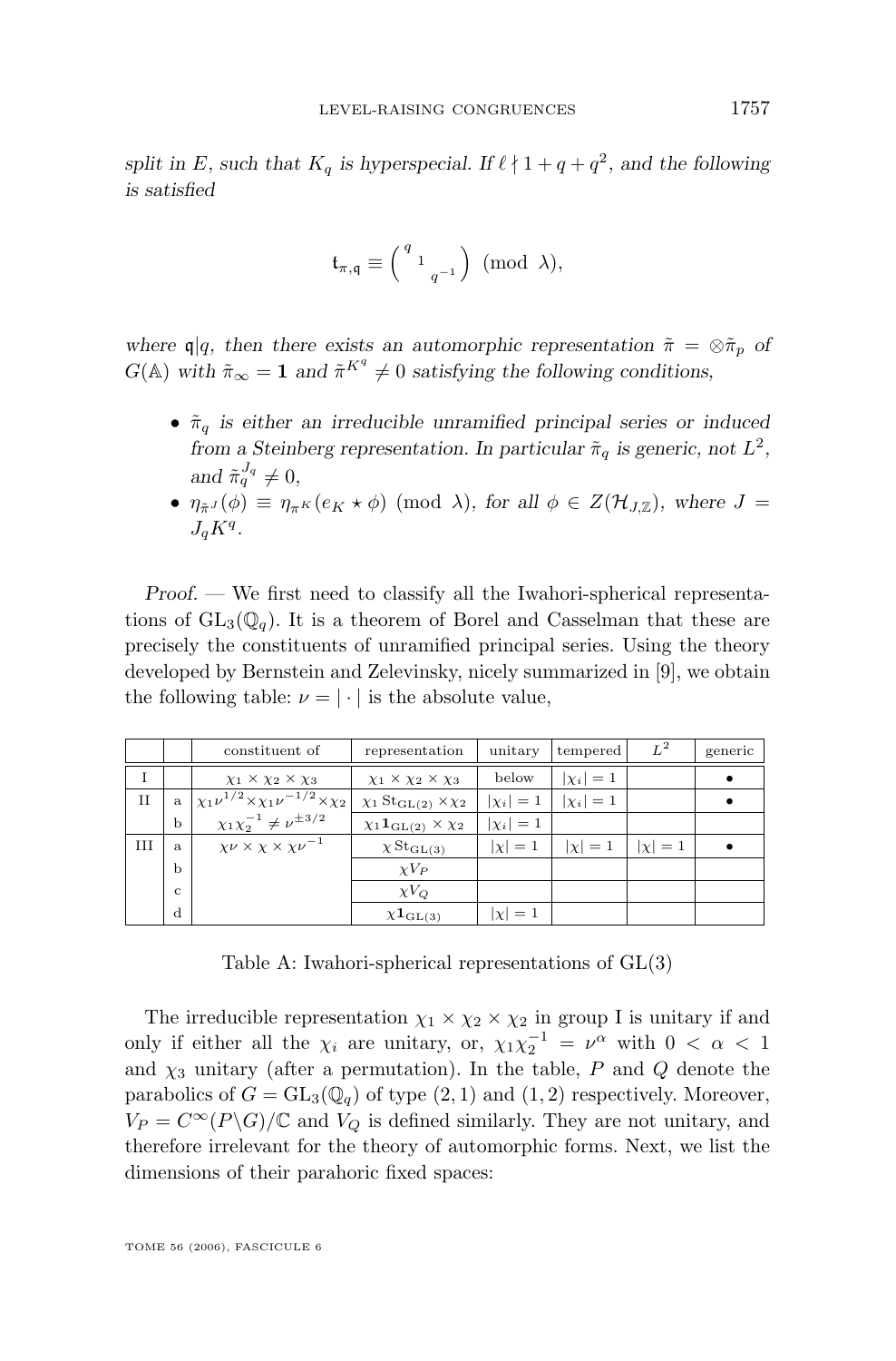|   |              | representation                                               | remarks     | K                |   |               |
|---|--------------|--------------------------------------------------------------|-------------|------------------|---|---------------|
|   |              | $\chi_1 \times \chi_2 \times \chi_3$                         |             |                  | 3 | 6             |
| П | a            | $\chi_1\operatorname{St}_{\operatorname{GL}(2)}\times\chi_2$ |             | $\left( \right)$ |   | 3             |
|   | b            | $\chi_1 \mathbf{1}_{\mathrm{GL}(2)} \times \chi_2$           |             |                  | 2 | 3             |
| Ħ | a            | $\chi \mathrm{St}_{\mathrm{GL}(3)}$                          |             | O                | O |               |
|   | b            | $\chi V_P$                                                   | not unitary | 0                |   | $\mathcal{D}$ |
|   | $\mathbf{c}$ | $\chi V_Q$                                                   | not unitary | O                |   | $\mathcal{D}$ |
|   | d            | $\chi {\bf 1}_{\text{GL}(3)}$                                | irrelevant  |                  |   |               |

Table B: Dimensions of the parahoric fixed spaces

To compute these dimensions, we use the following observation: If P is parabolic and J is parahoric, a choice of representatives  $g \in P\backslash G/J$ determines an isomorphism

$$
\operatorname{Ind}_P^G(\tau)^J \simeq \bigoplus_{g \in P \backslash G/J} \tau^{P \cap gJg^{-1}},
$$

for every representation  $\tau$  of a Levi factor  $M_P$ . In particular, if  $P = B$  is the Borel subgroup and  $\tau$  is an unramified character, the dimension of  $\operatorname{Ind}_{B}^{G}(\tau)^{J}$ equals the number of double cosets  $|B\setminus G/J|$ . With this information, the proof proceeds as follows: Our main theorem gives us an automorphic representation  $\tilde{\pi}$  congruent to  $\pi$  (modulo  $\lambda$ ) such that  $\tilde{\pi}_q^{J_q} \neq \tilde{\pi}_q^{K_q} + \tilde{\pi}_q^{K'_q}$ . Since  $\tilde{\pi}_q$  must be unitary, we see from table B that it is of type I or IIa. Then, from table A, we derive that  $\tilde{\pi}_q$  is generic and not  $L^2$ . Finally, note that there is a bijection  $K/J \simeq \mathrm{GL}_3(\mathbb{F}_q)/\overline{P}$ , so  $[K: J] = 1 + q + q^2$ .

*Remark.* — This corollary has no content unless  $\pi_q$  is induced from the determinant (type IIb), that is, unramified and non-generic (and not 1-dimensional), which is the case for the endoscopic lifts from  $U(2) \times U(1)$ considered in [\[1,](#page-31-0) p. 250]. In fact, the results we get for  $U(n)$  indicate that an endoscopic abelian lift  $\pi$  is congruent to a  $\tilde{\pi}$  which is not endoscopic abelian. In his thesis [\[1,](#page-31-0) p. 218], Bellaiche also has a result in the split case. Apparently, if you only allow  $\ell$  outside a finite set and  $\pi$  occurs with multiplicity 1, then you can obtain a  $\tilde{\pi}$  with  $\tilde{\pi}_q$  ramified. Hence, from our analysis,  $\tilde{\pi}_q$  is induced from Steinberg. It looks like the preceding corollary is related to the  $n = 3$  case of conjecture 5.3 in [\[19,](#page-31-0) p. 35], providing an analogue of Ihara's lemma, and to the work of Mann [\[11\]](#page-31-0). We also note that automorphic representations of unitary groups with a generic component at a split prime, come up naturally in the proof of the local Langlands correspondence for  $GL(n)$  [\[8\]](#page-31-0).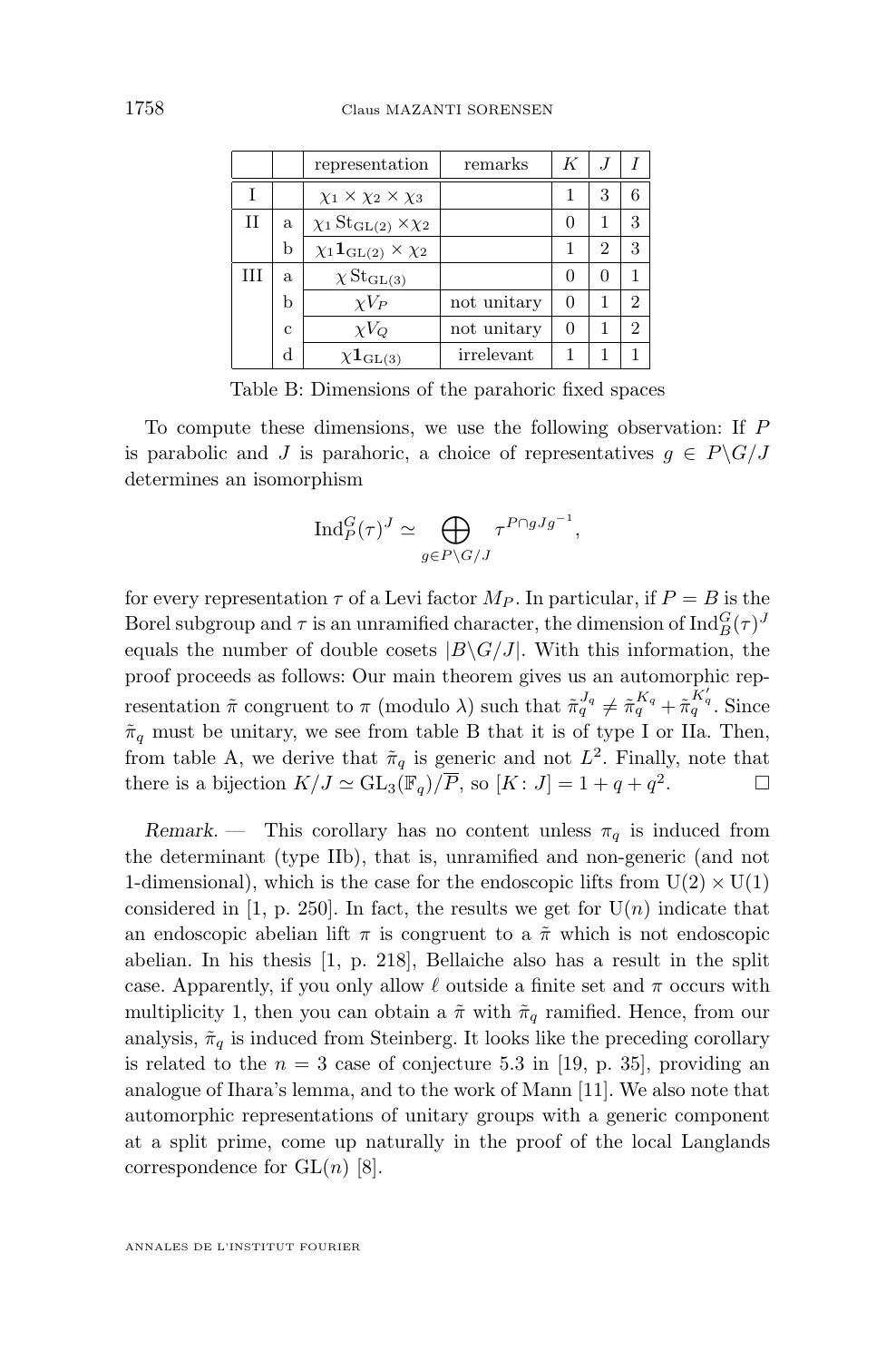#### **9.3.** Gsp(4)

<span id="page-25-0"></span>In this subsection we view  $Gsp(4)$  as an algebraic  $\mathbb{Q}$ -subgroup of  $GL(4)$ by realizing it with respect to the standard skew-diagonal symplectic form. With this choice, the set of upper triangular matrices form a Borel subgroup  $B = TU$ . There are two maximal parabolic subgroups containing B, namely the Siegel parabolic

$$
P = M_P \ltimes N_P = \left\{ \begin{pmatrix} g & 0 & 0 \\ 0 & \nu^{\tau} g^{-1} & 0 \\ 0 & 0 & 1 \end{pmatrix} \begin{pmatrix} 1 & 0 & 0 \\ 0 & 1 & 0 \\ 0 & 1 & 0 \end{pmatrix} \right\},
$$

where  $\tau_g$  denotes the skew-transpose, and the Klingen parabolic

$$
Q = M_Q \ltimes N_Q = \left\{ \begin{pmatrix} \nu & & \\ & \nu^{-1} \det g \end{pmatrix} \begin{pmatrix} 1 & c & \\ & 1 & -c \\ & & 1 \end{pmatrix} \begin{pmatrix} 1 & r & s \\ & 1 & r \\ & & 1 \end{pmatrix} \right\}.
$$

We consider an inner form G of Gsp(4) such that  $G^{\text{der}}(\mathbb{R})$  is compact. Concretely we have  $G = \text{GSpin}(f)$ , where f is some definite quadratic form in 5 variables over Q. Now, let us first describe the parahoric subgroups of  $\operatorname{Gsp}_4(\mathbb{Q}_q)$ . There is the hyperspecial maximal compact subgroup  $K_q = \text{Gsp}_4(\mathbb{Z}_q)$ , and the Iwahori subgroup  $I_q$  consisting of elements in  $K_q$ with upper triangular reduction mod  $q$ . Similarly,  $P$  and  $Q$  define (nonconjugate) parahoric subgroups  $J'_q$  and  $J_q$  called the Siegel parahoric and the Klingen parahoric respectively. One can easily check that we have the identity,

$$
J'_q = K_q \cap hK_qh^{-1}, \text{ where } h = \begin{pmatrix} 1 & 1 \\ q & q \end{pmatrix}.
$$

However,  $J_q = K_q \cap K'_q$ , where  $K'_q$  is the non-special maximal compact subgroup containing  $I_q$ . It is called the paramodular group. Since P and Q are not associated parabolics, the classification of the Iwahori-spherical representations of  $\text{Gsp}_4(\mathbb{Q}_q)$  is much more complicated than for  $\text{GL}_3(\mathbb{Q}_q)$ . Fortunately, this has been done by Ralf Schmidt. The tables we need are Table 1 and Table 3 in the forthcoming paper [\[15\]](#page-31-0). With the permission of Ralf Schmidt, we have reproduced the information we need in Appendix [B](#page-29-0) as Table C an Table D. We use the notation from this appendix below. If  $\pi$ has a Galois representation  $\rho_{\pi,\lambda}$  (for example, if it transfers to a cuspidal representation  $\Pi$  of Gsp(4) with  $\Pi_{\infty}$  in the discrete series, see [\[10\]](#page-31-0), [\[20\]](#page-31-0)), then  $\rho_{\pi,\lambda}(\text{Fr}_p)$  and  $\mathfrak{t}_{\pi_p\otimes|\nu|^{-3/2}}$  have the same eigenvalues. In this case,  $\pi$  is abelian modulo  $\lambda$  if some twist of  $\bar{\rho}_{\pi,\lambda}$  has the form  $\mathbf{1} \oplus \bar{\omega}_{\ell} \oplus \bar{\omega}_{\ell}^2 \oplus \bar{\omega}_{\ell}^3$ . We obtain the following strengthening of Theorem [1.5.](#page-4-0)

THEOREM 9.3. — Let  $\pi = \otimes \pi_p$  be an automorphic representation of  $G(A)$  with  $\pi_{\infty} = 1$ . Let  $\lambda | \ell$  be a finite place of  $\overline{Q}$  such that  $\pi$  is nonabelian modulo  $\lambda$ . Choose a compact open subgroup  $K = \prod K_p$  such that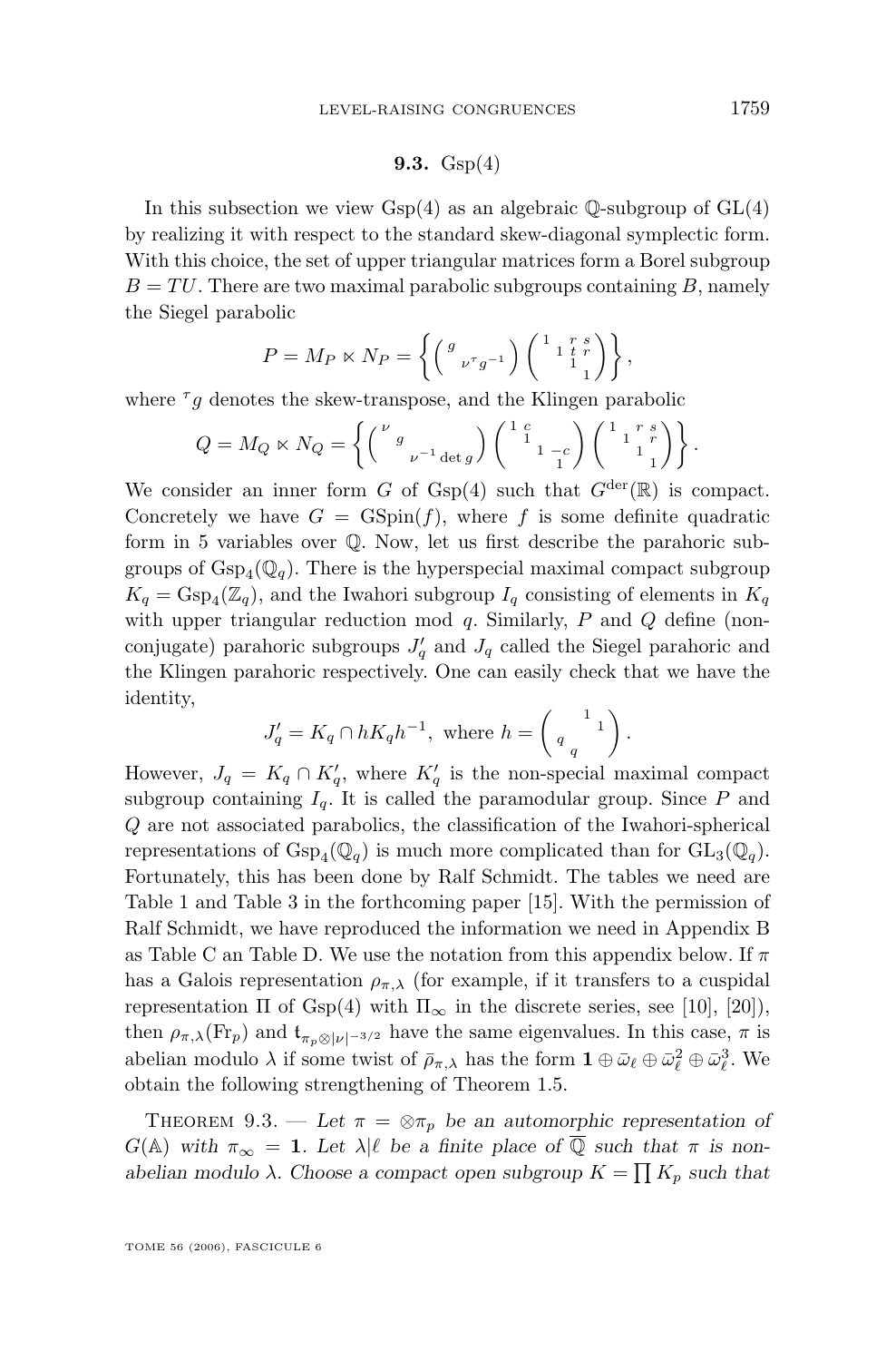$\pi^K \neq 0$ . If  $\ell \leq 5$  assume  $\ell \nmid |K_p|$  for at least two primes p. Let  $q \neq \ell$  be a *prime such that*  $K_q$  *is hyperspecial. Suppose* 

$$
\mathfrak{t}_{\pi_q \otimes |\nu|^{-3/2}} \equiv \left(\begin{smallmatrix} 1 & q \\ & q^2 \\ & q^3 \end{smallmatrix}\right) \pmod{\lambda}.
$$

*Then there exists an automorphic representation*  $\tilde{\pi} = \otimes \tilde{\pi}_p$  *of*  $G(\mathbb{A})$  *with*  $\tilde{\pi}_{\infty} = 1$  and  $\tilde{\pi}^{K^q} \neq 0$  satisfying the following conditions,

- $\tilde{\pi}_q$  is generic and Klingen-spherical,
- $\eta_{\tilde{\pi}^J}(\phi) \equiv \eta_{\pi^K}(e_K \star \phi) \pmod{\lambda}$ , for all  $\phi \in Z(\mathcal{H}_{J,\mathbb{Z}})$ , where  $J =$  $J_q K^q$ .

*Moreover, if in addition*  $q^4 \neq 1 \pmod{l}$ ,  $\tilde{\pi}_q$  *must be of type I, IIa or IIIa.*

*Proof.* — We apply the main theorem (Theorem [8.3\)](#page-20-0) to the Klingen parahoric  $J_q$ . An easy computation shows that  $[K'_q: J_q] = q$ . We get an automorphic representation  $\tilde{\pi}$ , congruent to  $\pi$  modulo  $\lambda$ , such that the component at  $q$  satisfies the identity:

$$
\tilde{\pi}_q^{J_q} \neq \tilde{\pi}_q^{K_q} + \tilde{\pi}_q^{K_q'}.
$$

In particular,  $\tilde{\pi}_q^{J_q} \neq 0$ . We must have that  $\tilde{\pi}_q^{K_q} \cap \tilde{\pi}_q^{K_q'} = 0$ , for otherwise dim  $\tilde{\pi}_q = 1$  and therefore  $\tilde{\pi}$  is one-dimensional by the strong approximation theorem. However,  $\pi$  is assumed to be non-abelian modulo  $\lambda$ . Thus, equivalently we have

$$
\dim \tilde{\pi}_q^{J_q} > \dim \tilde{\pi}_q^{K_q} + \dim \tilde{\pi}_q^{K'_q}.
$$

From Schmidt's tables, [\[15,](#page-31-0) p. 16], (that is, Table D in Appendix [B\)](#page-29-0), we deduce that this inequality is satisfied precisely when  $\tilde{\pi}_q$  is of type I, IIa, IIIa, IVb, IVc, Va or VIa. However, those representations of type IVb and IVc are not unitary and can therefore be ruled out immediately. We are then left with the possible types I, IIa, IIIa, Va and VIa. Then, from the tables [\[15,](#page-31-0) p. 9], (Table C in Appendix [B\)](#page-29-0), we read off that  $\tilde{\pi}_q$  is generic. Indeed all the representations of type Xa are generic, for X arbitrary.

Now, let us show that the types Va and VIa can also be ruled out if we assume  $q^4 \neq 1 \pmod{\ell}$ . Suppose first that  $\tilde{\pi}_q$  is of type Va, that is, the unique subrepresentation of some  $|\cdot|\xi_0 \times \xi_0 \times |\cdot|^{-1/2}\sigma$  where  $\xi_0$  has order two, see [\[15,](#page-31-0) p. 7] for an explanation of the notation. By the main theorem, the center of the Klingen-Hecke algebra  $Z(\mathcal{H}_{J_q,\mathbb{Z}})$  acts on  $\tilde{\pi}_q^{J_q}$  by a character  $\eta_{\tilde{\pi}_q^{J_q}}$  satisfying the congruence

$$
\eta_{\tilde{\pi}_q^{J_q}}(\phi) \equiv \eta_{\pi_q^{K_q}}(e_{K_q} \star \phi) \equiv \eta_1(e_{K_q} \star \phi) \pmod{\lambda},
$$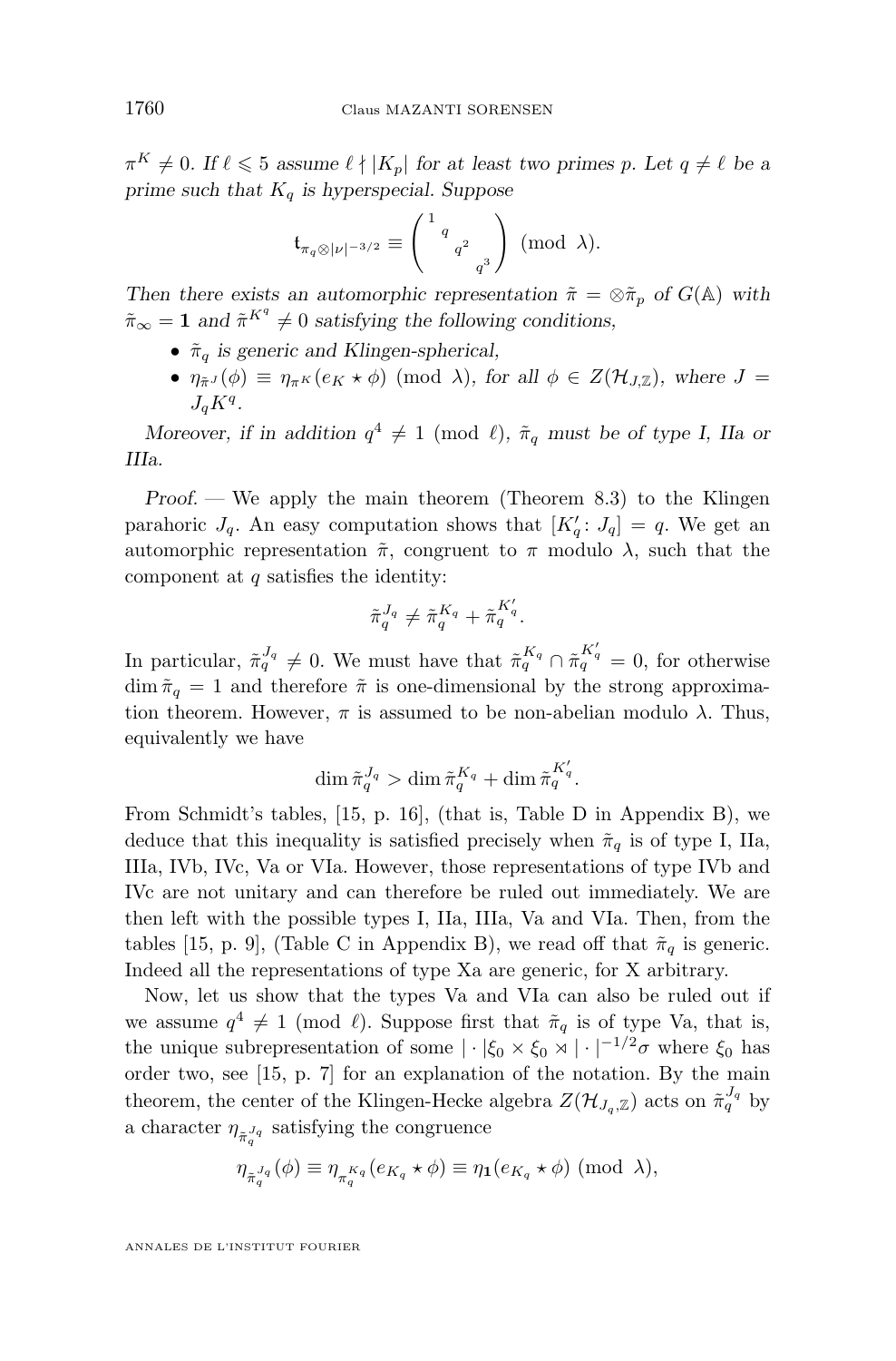for all  $\phi \in Z(\mathcal{H}_{J_q,\mathbb{Z}})$ . We get immediately that the analogous statement is also true for the center of the Iwahori-Hecke algebra  $Z(\mathcal{H}_{I_{\alpha},\mathbb{Z}})$ . This, however, acts by a character on the Iwahori-fixed vectors in the principal series  $|\cdot|\xi_0 \times \xi_0 \times |\cdot|^{-1/2}\sigma$  (for it has an unramified Langlands quotient, so is generated by any nonzero  $K_q$ -fixed vector). Hence,  $Z(\mathcal{H}_{I_q,\mathbb{Z}})$  acts on every constituent of this principal series by the same character  $\eta_{\tilde{\pi}_q^{I_q}}$ . In particular, the action of the spherical Hecke algebra  $\mathcal{H}_{K_q,\mathbb{Z}} \simeq Z(\mathcal{H}_{I_q,\mathbb{Z}})$ on the  $K_q$ -fixed vectors of the unramified quotient (type Vd) is given by a character congruent to  $\eta_1$ . In terms of their Satake parameters we therefore must have (modulo the action of the Weyl group):

$$
\left( \begin{smallmatrix} q^{-1/2} \sigma(q) & & \\ & q^{-1/2} \xi_0 \sigma(q) & \\ & & q^{1/2} \xi_0 \sigma(q) & \\ & & & q^{1/2} \sigma(q) \end{smallmatrix} \right) \equiv \left( \begin{smallmatrix} q^{-3/2} & & \\ & q^{-1/2} & \\ & & q^{1/2} & \\ & & & q^{3/2} \end{smallmatrix} \right) \pmod{\lambda}.
$$

Since  $\xi_0(q) = -1$  we conclude that  $q \equiv -1$  or  $q^2 \equiv -1$  modulo  $\ell$ . Secondly, assume  $\tilde{\pi}_q$  is of type VIa, that is, the unique irreducible subrepresentation of some  $|\cdot| \times 1 \times |\cdot|^{-1/2} \sigma$ . Then, by the argument above, we conclude that the unramified quotient of this principal series must be congruent to 1. That is, in terms of their Satake parameters:

$$
\left( \begin{smallmatrix} q^{-1/2} \sigma(q) & & \\ & q^{-1/2} \sigma(q) & \\ & & q^{1/2} \sigma(q) & \\ & & & q^{1/2} \sigma(q) \end{smallmatrix} \right) \equiv \left( \begin{smallmatrix} q^{-3/2} & & & \\ & q^{-1/2} & & \\ & & q^{1/2} & \\ & & & q^{3/2} \end{smallmatrix} \right) \ (\mathrm{mod} \ \lambda).
$$

It follows that  $q^2 \equiv 1$ . The types I, IIa and IIIa cannot be excluded, even if  $\pi$  has trivial central character.

*Remark.* – There exists q with  $q^4 \neq 1 \pmod{l}$  precisely when  $l \geq 7$ . In this case  $\tilde{\pi}_q$  is an unramified principal series (type I) or induced from a twisted Steinberg representation  $\chi$  St<sub>GL(2)</sub>  $\forall \chi'$  or  $\chi \times \chi'$  St<sub>GL(2)</sub> (type IIa and IIIa respectively). If one can show that  $\tilde{\pi}_q$  is para-ramified, meaning that  $\tilde{\pi}_q$  has no nonzero  $K'_q$ -fixed vectors, one can conclude that it is of type IIIa and therefore induced from a twisted Steinberg representation on the Klingen-Levi. It seems possible to prove this if  $m(\pi) = 1$ , using the methods of [\[1\]](#page-31-0) and [\[6\]](#page-31-0). We hope to return to this point in another paper. The result above only gives non-trivial congruences if  $\pi_q$  is non-generic. If  $\pi$  is of Saito-Kurokawa type (that is, a theta-lift from the SL(2)), it is locally non-generic, and we get a  $\tilde{\pi}$  congruent to  $\pi$  which is not of Saito-Kurokawa type. If we know  $\tilde{\pi}_q$  is of type IIIa, we can apply this strategy to the Bloch-Kato conjecture for the motives attached to classical modular forms of weight (at least) 4, using the methods of [\[1\]](#page-31-0). We should note that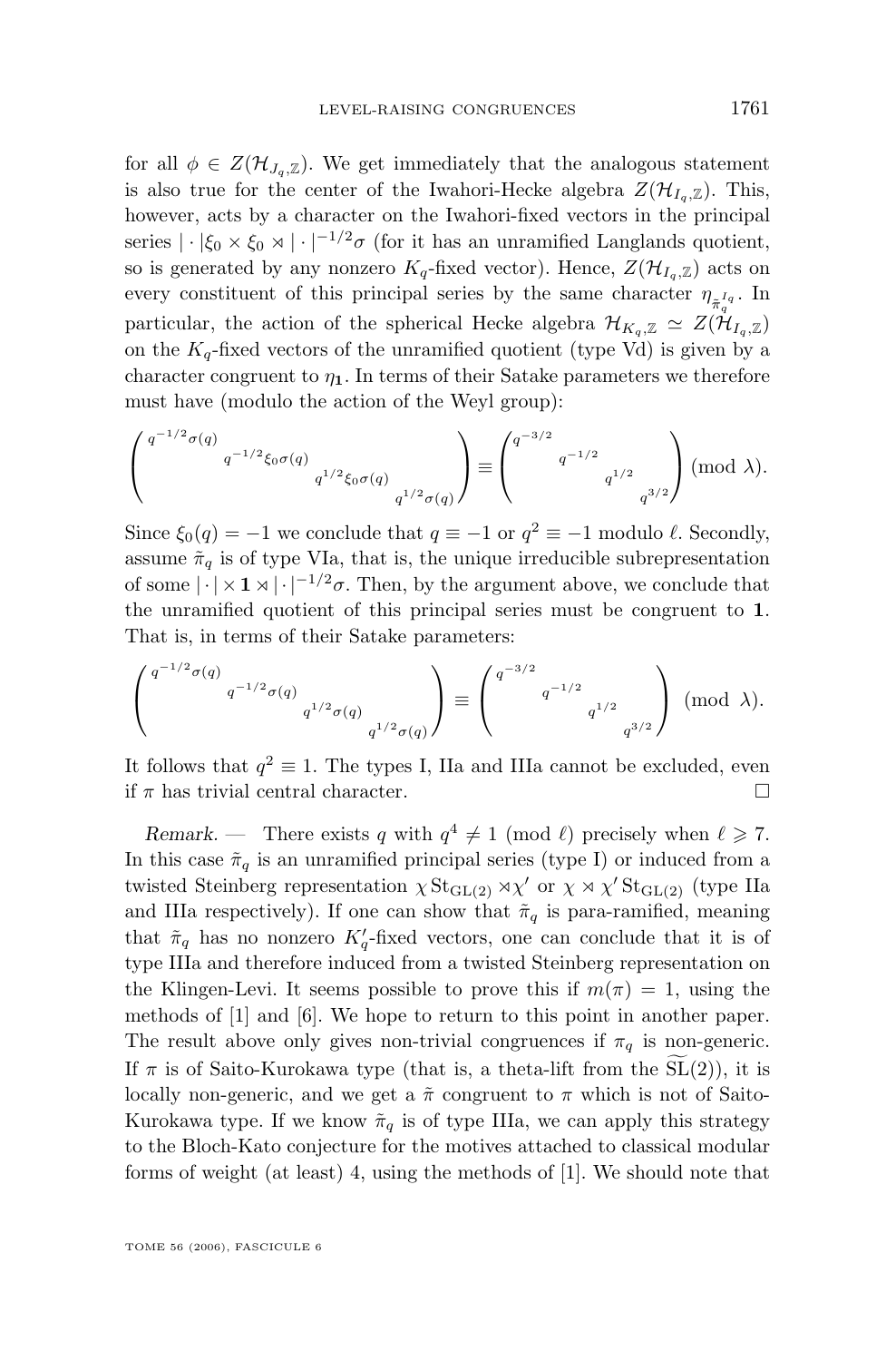if we choose to work with the Siegel-parahoric  $J'_q$ , we can only conclude that  $\tilde{\pi}_q$  is generic or a Saito-Kurokawa lift.

#### **Appendix A. Congruent representations**

The compact open subgroups  $K \subset G(\mathbb{A}^{\infty})$  form a directed set by opposite inclusion, that is  $K \preccurlyeq J \Leftrightarrow K \supset J$ . Let R be a commutative ring. As K varies over the compact open subgroups, the centers  $Z(\mathcal{H}_{K,R})$ form an inverse system of R-algebras with respect to the canonical maps  $Z(\mathcal{H}_{K,R}) \leftarrow Z(\mathcal{H}_{J,R})$  when  $K \supset J$ . Let

$$
\mathcal{Z}_{G(\mathbb{A}^{\infty}),R} = \underleftarrow{\lim} Z(\mathcal{H}_{K,R}).
$$

In this limit, it is enough to let  $K$  run through a neighborhood basis at the identity. Thus  $\mathcal{Z}_{G(\mathbb{A}^{\infty})\backslash R}$  is a commutative R-algebra, and it comes with projections  $(K \supset J)$ 



All we have said makes sense for any locally profinite group, so in particular we have local analogues  $\mathcal{Z}_{G_v,R}$  for each finite place v. If  $\mu = \otimes \mu_v$ , it follows that

$$
\mathcal Z_{G(\mathbb A^\infty),R}\simeq\bigotimes_{v<\infty}\mathcal Z_{G_v,R},
$$

a restricted tensor product. Indeed the decomposable groups  $K = \prod K_v$ form a cofinal system. It remains to determine the algebras  $\mathcal{Z}_{G_v,R}$ . By [\[5,](#page-31-0) p. 14], there exists a neighborhood basis at 1 consisting of compact open subgroups  $K_v \subset G_v$  with Iwahori factorization with respect to a fixed minimal parabolic. If  $G_v$  is unramified, for such a  $K_v$  the canonical map  $Z(\mathcal{H}_{K_v,R}) \to \mathcal{H}_{v,R}^{\mathrm{sph}}$  to the spherical Hecke algebra at v is an isomorphism [\[3\]](#page-31-0), [\[4\]](#page-31-0). This is a well-known result due to Bernstein when  $K_v$  is an actual Iwahori subgroup. Therefore,

$$
G_v
$$
 unramified  $\implies \mathcal{Z}_{G_v,R} \simeq \mathcal{H}_{v,R}^{\mathrm{sph}}$ .

The reason for introducing these objects is the following: Let  $\pi = \otimes \pi_v$ be an irreducible admissible representation of  $G(A)$ . Then there exists a unique character

$$
\eta_{\pi} \colon \mathcal{Z}_{G(\mathbb{A}^{\infty}),\mathbb{Z}} \to \mathbb{C},
$$

ANNALES DE L'INSTITUT FOURIER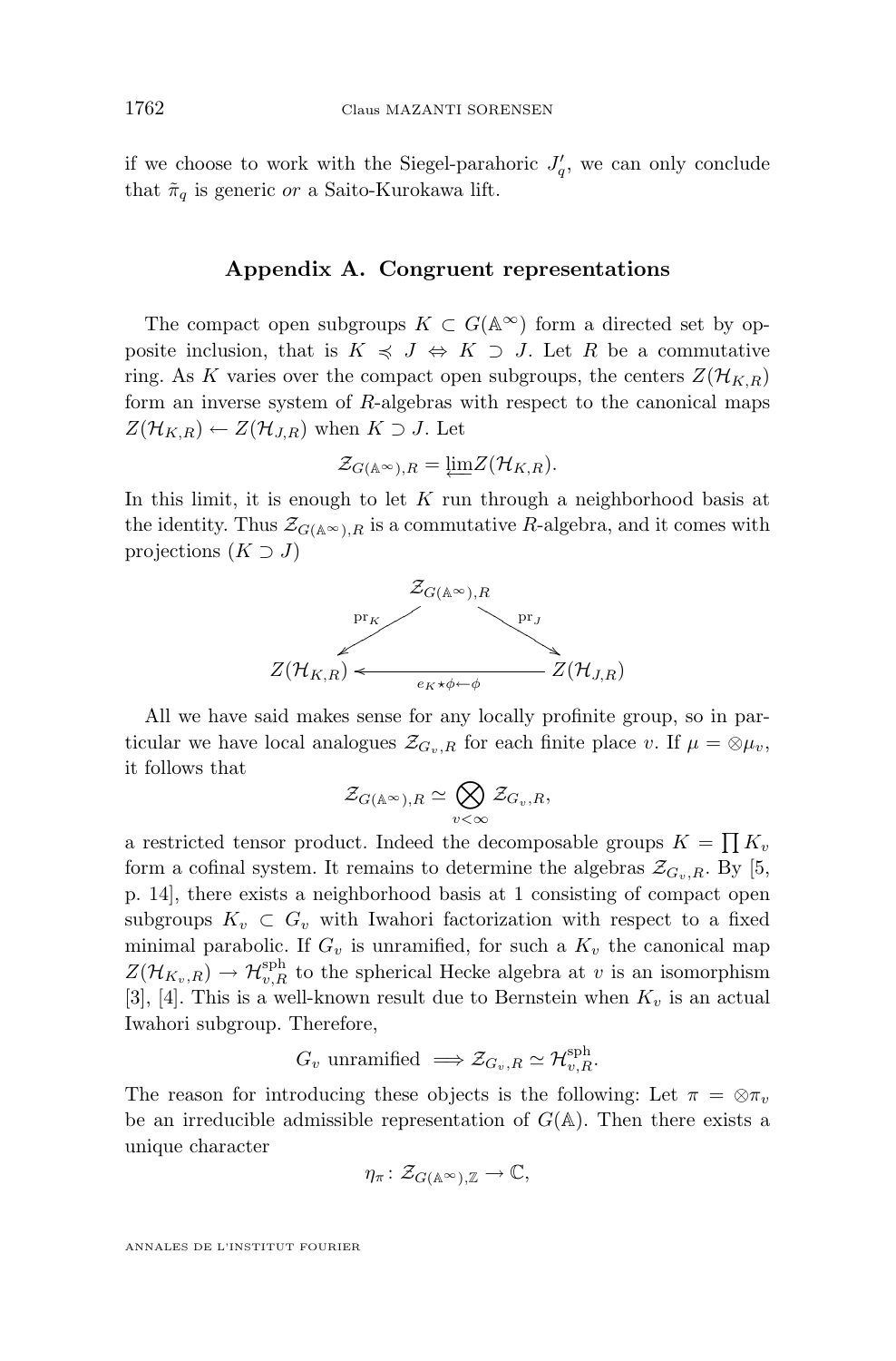<span id="page-29-0"></span>such that  $\eta_{\pi} = \eta_{\pi^K} \circ \text{pr}_K$  for every K such that  $\pi^K \neq 0$ . Uniqueness is clear, and the existence reduces to showing that  $\eta_{\pi}(\phi) = \eta_{\pi^K}(e_K \star \phi)$ for  $K \supset J$  when  $\pi^K \neq 0$ . Similarly, we have characters  $\eta_{\pi_v}$  locally, and  $\eta_{\pi} = \otimes \eta_{\pi_v}$  under the isomorphism above. If  $\pi$  is automorphic and  $\pi_{\infty} = 1$ , the character  $\eta_{\pi}$  maps into the ring of integers of some number field. Our work suggests the following definition:

DEFINITION A.1. — Let  $\pi$  and  $\tilde{\pi}$  be automorphic representations of  $G(\mathbb{A})$ , both trivial at infinity, and let  $\lambda$  be a finite place of  $\overline{\mathbb{Q}}$ . Then we say *that*  $\pi$  *and*  $\tilde{\pi}$  *are congruent modulo*  $\lambda$ *, and we write*  $\tilde{\pi} \equiv \pi \pmod{\lambda}$ *, if for all*  $\phi \in \mathcal{Z}_{G(\mathbb{A}^{\infty}),\mathbb{Z}}$  *we have* 

$$
\eta_{\tilde{\pi}}(\phi) \equiv \eta_{\pi}(\phi) \; (\text{mod } \lambda).
$$

Analogously, it makes sense to say the local components  $\tilde{\pi}_v$  and  $\pi_v$  are congruent. Then  $\tilde{\pi} \equiv \pi \pmod{\lambda}$  if and only  $\tilde{\pi}_v \equiv \pi_v \pmod{\lambda}$  for all  $v < \infty$ . This is the kind of local-global compatibility aimed for in Parson's thesis [\[12\]](#page-31-0). Parson has another definition of being congruent. We do not know how the two definitions are related. Note also that if  $\tilde{\pi}_v$  and  $\pi_v$  are both unramified, then  $\tilde{\pi}_v \equiv \pi_v \pmod{\lambda}$  means that the Satake parameters are congruent as it should. With these definitions, our results translate into those stated in the introduction.

#### **Appendix B. Iwahori-spherical representations of** Gsp(4)

In this appendix we reproduce parts of Table 1 and Table 3 in [\[15\]](#page-31-0). We are grateful to Ralf Schmidt for his permission to do so. We stress that the tables in [\[15\]](#page-31-0) contain more information than what is listed here (such as Atkin-Lehner eigenvalues and signs of  $\epsilon$ -factors). Below, we employ the notation of [\[14\]](#page-31-0). Thus  $\nu$  denotes the normalized absolute value of a nonarchimedean local field. If  $\chi_1$ ,  $\chi_2$  and  $\sigma$  are unramified characters, we recall that  $\chi_1 \times \chi_2 \times \sigma$  denotes the principal series of Gsp(4) obtained from

$$
T \ni \text{diag}(x, y, zy^{-1}, zx^{-1}) \mapsto \chi_1(x)\chi_2(y)\sigma(z) \in \mathbb{C}^*
$$

by normalized induction. Similarly, if  $\pi$  is a representation of GL(2), we denote by  $\pi \times \sigma$  and  $\sigma \times \pi$  the representations of Gsp(4) induced from  $diag(X, z^{\tau} X^{-1}) \mapsto \pi(X)\sigma(z)$  and  $diag(z, X, z^{-1} \det X) \mapsto \sigma(z)\pi(X)$  respectively. By  $L((-))$  we mean the unique irreducible quotient (the Langlands quotient) when it exists. The representations  $\tau(S, \nu^{-1/2}\sigma)$  and  $\tau(T, \nu^{-1/2}\sigma)$  are the constituents of  $1 \times \sigma \operatorname{St}_{GL(2)}$ . They are occasionally called limit of discrete series.  $\xi_0$  is the non-trivial unramified quadratic character.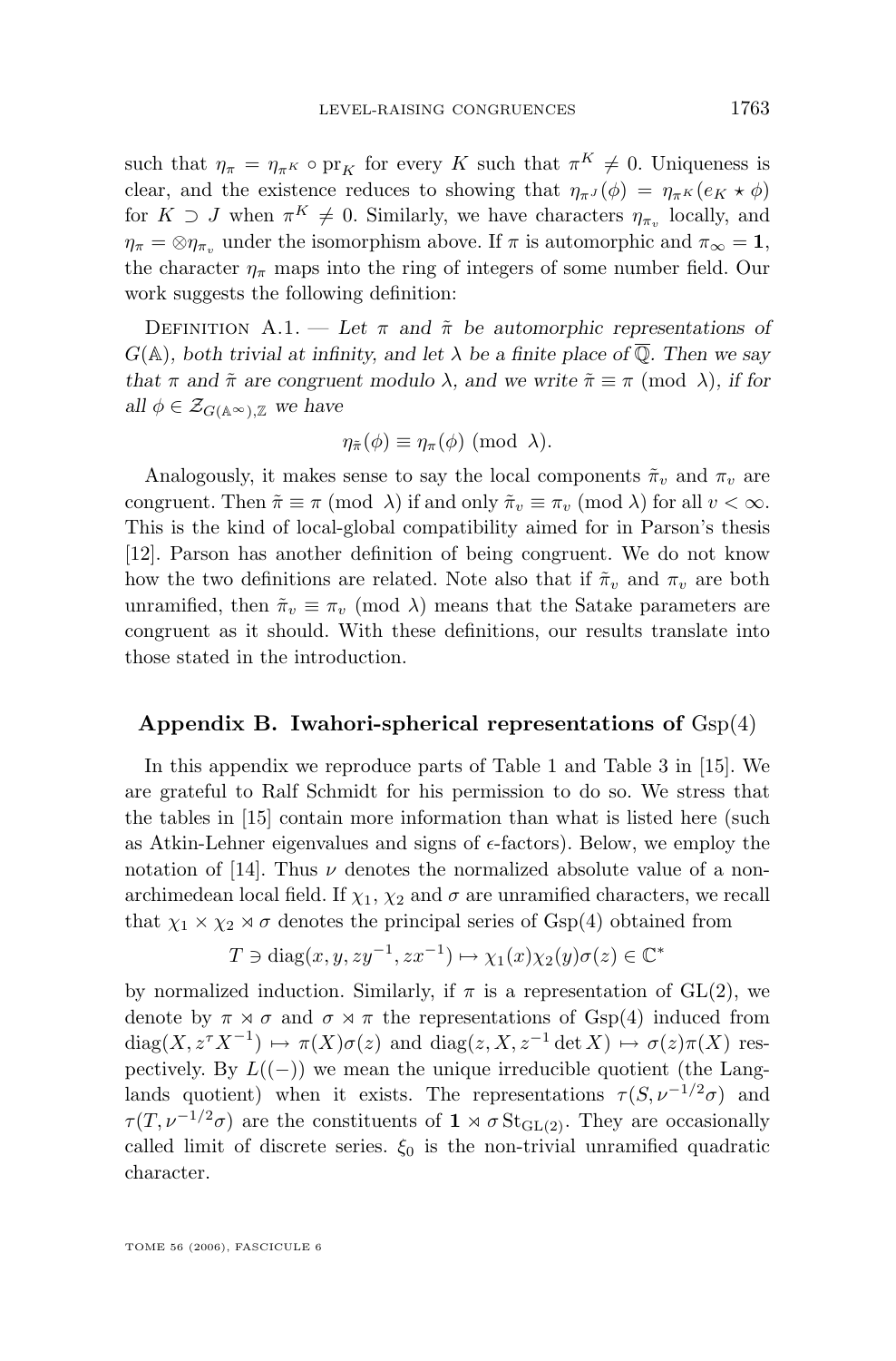|              |              | constituent of                                         | tempered<br>representation                                                       |                           | $\lfloor L^2 \rfloor$ | generic |
|--------------|--------------|--------------------------------------------------------|----------------------------------------------------------------------------------|---------------------------|-----------------------|---------|
| I            |              | $\chi_1 \times \chi_2 \rtimes \sigma$                  | $\chi_1 \times \chi_2 \rtimes \sigma$                                            | $ \chi_i  =  \sigma  = 1$ |                       |         |
| $\mathbf{I}$ | a.           | $\nu^{1/2}\chi\times\nu^{-1/2}\chi\rtimes\sigma$       | $\chi \operatorname{St}_{\operatorname{GL}(2)} \rtimes \sigma$                   | $ \chi  =  \sigma  = 1$   |                       |         |
|              | b            | $\chi^2 \notin {\{\nu^{\pm 1}, \nu^{\pm 3}\}}$         | $\chi \mathbf{1}_{\text{GL}(2)} \rtimes \sigma$                                  |                           |                       |         |
| Ш            | a.           | $\chi \times \nu \times \nu^{-1/2} \sigma$ ,           | $\chi \rtimes \sigma \operatorname{St}_{\operatorname{GL}(2)}$                   | $ \chi  =  \sigma  = 1$   |                       |         |
|              | b            | $\chi \notin \{1, \nu^{\pm 2}\}\$                      | $\chi \rtimes \sigma 1_{\mathrm{GL}(2)}$                                         |                           |                       |         |
| IV           | a.           | $\overline{\nu^2 \times \nu \times \nu^{-3/2} \sigma}$ | $\sigma\operatorname{St}_{\operatorname{Gsp}(4)}$                                |                           | $\bullet$             |         |
|              | b            |                                                        | $\overline{L((\nu^2,\nu^{-1}\sigma\operatorname{St}_{\operatorname{GL}(2)}))}$   |                           |                       |         |
|              | $\mathbf{C}$ |                                                        | $L((\nu^{3/2} \operatorname{St}_{GL(2)}, \nu^{-3/2} \sigma))$                    |                           |                       |         |
|              | $\mathbf d$  |                                                        | $\sigma {\bf 1}_{\text{Gsp(4)}}$                                                 |                           |                       |         |
| V            | a.           | $\nu \xi_0 \times \xi_0 \rtimes \nu^{-1/2} \sigma$     | $\delta([\xi_0, \nu \xi_0], \nu^{-1/2} \sigma)$                                  |                           | $\bullet$             |         |
|              | b            | $\xi_0^2 = 1, \xi_0 \neq 1$                            | $L((\nu^{1/2}\xi_0 \operatorname{St}_{\operatorname{GL}(2)}, \nu^{-1/2}\sigma))$ |                           |                       |         |
|              | $\mathbf{c}$ |                                                        | $L((\nu^{1/2}\xi_0 \, \text{St}_{\text{GL}(2)}, \xi_0 \nu^{-1/2}\sigma))$        |                           |                       |         |
|              | d            |                                                        | $L((\nu \xi_0, \xi_0 \rtimes \nu^{-1/2} \sigma))$                                |                           |                       |         |
| VI           | a.           | $\nu \times 1 \rtimes \nu^{-1/2} \sigma$               | $\tau(S, \nu^{-1/2}\sigma)$                                                      |                           |                       |         |
|              | Ь            |                                                        | $\overline{\tau(T,\nu^{-1/2}\sigma)}$                                            | $\bullet$                 |                       |         |
|              | $\ddot{c}$   |                                                        | $L((\nu^{1/2} \operatorname{St}_{\operatorname{GL}(2)}, \nu^{-1/2} \sigma))$     |                           |                       |         |
|              | d            |                                                        | $L((\nu, \mathbf{1} \rtimes \nu^{-1/2}\sigma))$                                  |                           |                       |         |

Table C: Iwahori-spherical representations of Gsp(4)

In the following table, our notation is different from [\[15\]](#page-31-0). Recall that in our setup K is hyperspecial,  $K'$  is paramodular, J is the Klingen parahoric,  $J'$  the Siegel parahoric and I is the Iwahori subgroup of  $Gsp(4)$ .

|              |              | representation                                                                         | remarks     | К            | $K^{\prime}$   | J              | J'             | I              |
|--------------|--------------|----------------------------------------------------------------------------------------|-------------|--------------|----------------|----------------|----------------|----------------|
| $\mathbf{I}$ |              | $\chi_1 \times \chi_2 \rtimes \sigma$                                                  |             | 1            | $\overline{2}$ | $\overline{4}$ | $\overline{4}$ | 8              |
| П            | a            | $\chi \operatorname{St}_{\operatorname{GL}(2)}\rtimes\sigma$                           |             | $\theta$     | 1              | $\mathfrak{D}$ | 1              | 4              |
|              | b            | $\chi \mathbf{1}_{\text{GL}(2)} \rtimes \sigma$                                        |             | 1            | 1              | $\overline{2}$ | 3              | 4              |
| Ш            | a            | $\chi \rtimes \sigma \operatorname{St}_{\operatorname{GL}(2)}$                         |             | $\theta$     | $\Omega$       | 1              | $\overline{2}$ | 4              |
|              | b            | $\chi \rtimes \sigma \mathbf{1}_{\text{GL}(2)}$                                        |             | $\mathbf{1}$ | $\overline{2}$ | 3              | $\overline{2}$ | 4              |
| IV           | a.           | $\sigma\operatorname{St}_{\operatorname{Gsp}(4)}$                                      |             | $\theta$     | $\Omega$       | $\Omega$       | $\Omega$       | $\mathbf{1}$   |
|              | b            | $\overline{L}((\nu^2, \nu^{-1}\sigma\operatorname{St}_{\operatorname{GL}(2)}))$        | not unitary | $\Omega$     | $\Omega$       | 1              | $\overline{2}$ | 3              |
|              | $\mathbf{c}$ | $L((\nu^{3/2} \operatorname{St}_{\operatorname{GL}(2)}, \nu^{-3/2} \sigma))$           | not unitary | $\Omega$     | 1              | $\overline{2}$ | 1              | 3              |
|              | d            | $\sigma 1_{\text{Gsp}(4)}$                                                             | irrelevant  | 1            | 1              | 1              | 1              | $\mathbf{1}$   |
| V            | a            | $\overline{\delta([\xi_0,\nu\xi_0],\nu^{-1/2}\sigma)}$                                 |             | $\Omega$     | $\Omega$       | 1              | $\Omega$       | $\mathfrak{D}$ |
|              | b            | $L((\nu^{1/2}\xi_0\operatorname{St}_{\operatorname{GL}(2)},\nu^{-1/2}\sigma))$         |             | $\theta$     | 1              | 1              | 1              | $\overline{2}$ |
|              | $\mathbf{c}$ | $L((\nu^{1/2}\xi_0 \operatorname{St}_{\operatorname{GL}(2)}, \xi_0 \nu^{-1/2}\sigma))$ |             | $\theta$     | 1              | 1              | 1              | $\overline{2}$ |
|              | d            | $L((\nu \xi_0, \xi_0 \rtimes \nu^{-1/2} \sigma))$                                      |             | 1            | $\Omega$       | 1              | $\mathfrak{D}$ | $\overline{2}$ |
| VI           | a.           | $\tau(S, \nu^{-1/2}\sigma)$                                                            |             | $\Omega$     | $\Omega$       | $\mathbf{1}$   | 1              | 3              |
|              | b            | $\tau(T,\nu^{-1/2}\sigma)$                                                             |             | $\Omega$     | $\Omega$       | $\Omega$       | 1              | $\mathbf{1}$   |
|              | $\mathbf{c}$ | $L(\overline{(\nu^{1/2}\operatorname{St}_{\operatorname{GL}(2)}, \nu^{-1/2}\sigma))}$  |             | $\theta$     | $\mathbf{1}$   | 1              | $\Omega$       | $\mathbf{1}$   |
|              | $\rm d$      | $L((\nu, \mathbf{1} \rtimes \nu^{-1/2}\sigma))$                                        |             | 1            | 1              | $\overline{2}$ | $\overline{2}$ | 3              |

Table D: Dimensions of the parahoric fixed spaces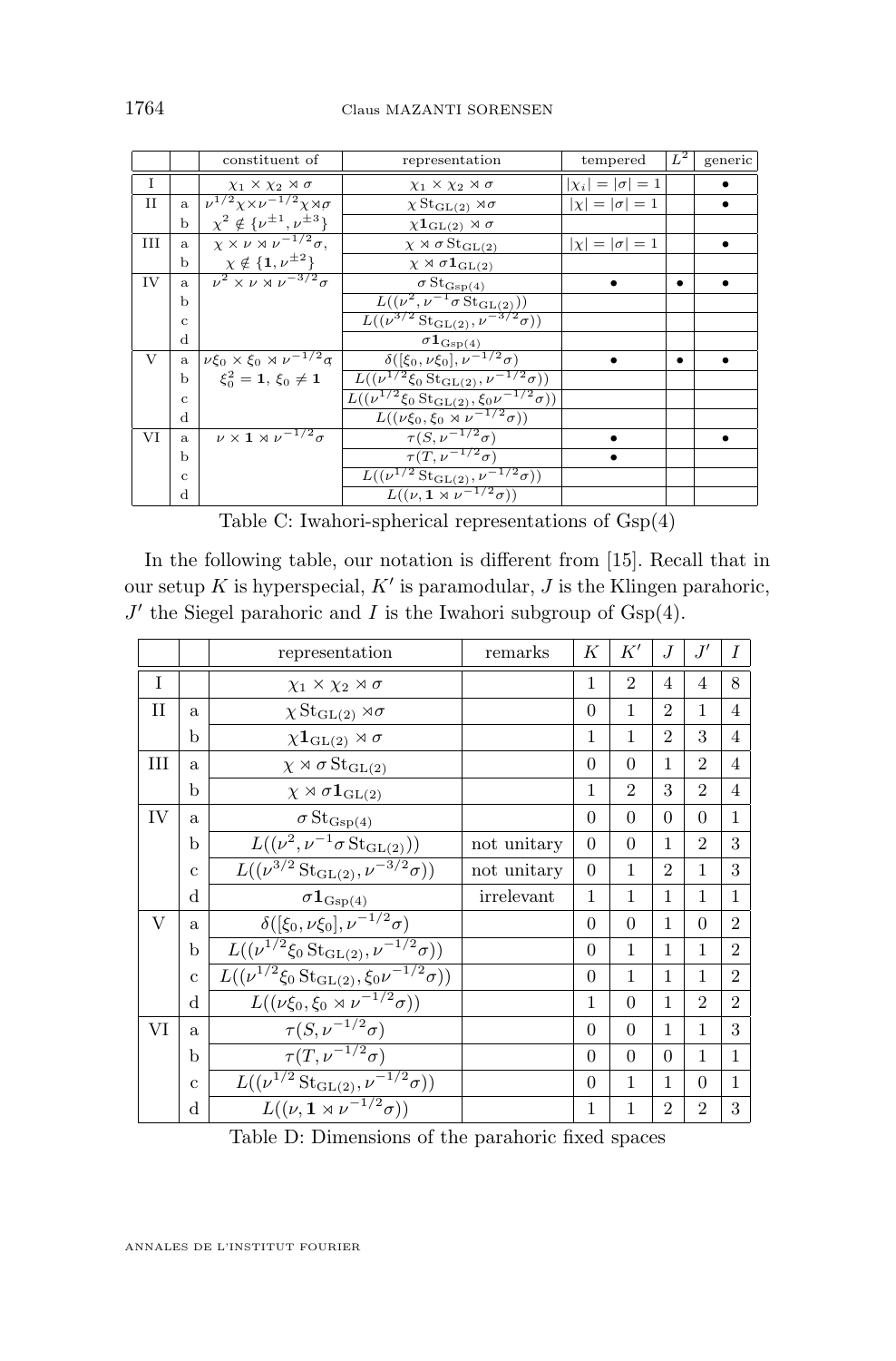#### BIBLIOGRAPHY

- <span id="page-31-0"></span>[1] J. Bellaiche, "Congruences endoscopiques et représentations galoisiennes", thesis, Université Paris XI - Orsay, 2002, http://www.math.columbia.edu/˜jbellaic/.
- [2] J. N. Bernstein, "Le «centre» de Bernstein", in *Representations of reductive groups over a local field*, Travaux en Cours, Hermann, Paris, 1984, Edited by P. Deligne, p. 1-32.
- [3] C. BUSHNELL, "Personal communication", November 2004.
- [4] C. J. BUSHNELL, "Representations of reductive p-adic groups: Localization of Hecke algebras and applications", *J. London Math. Soc. (2)* **63** (2001), no. 2, p. 364-386.
- [5] W. Casselman, "Introduction to the theory of admissible representations of p-adic reductive groups", preprint, 1995, http://www.math.wisc.edu/˜ram/p-adic-book.ps.
- [6] L. Clozel, "On Ribet's level-raising theorem for U(3)", *Amer. J. Math.* **122** (2000), no. 6, p. 1265-1287.
- [7] P. Deligne & J.-P. Serre, "Formes modulaires de poids 1", *Ann. Sci. École Norm. Sup. (4)* **7** (1974), p. 507-530.
- [8] M. Harris & R. Taylor, *The geometry and cohomology of some simple Shimura varieties*, Annals of Mathematics Studies, vol. 151, Princeton University Press, Princeton, NJ, 2001, With an appendix by Vladimir G. Berkovich.
- [9] S. S. KUDLA, "The local Langlands correspondence: The non-Archimedean case", in *Motives (Seattle, WA, 1991)*, Proc. Sympos. Pure Math., vol. 55, Amer. Math. Soc., Providence, RI, 1994, p. 365-391.
- [10] G. Laumon, "Sur la cohomologie à supports compacts des variétés de Shimura pour GSp(4)Q", *Compositio Math.* **105** (1997), no. 3, p. 267-359.
- [11] W. MANN, "Local level-raising for  $GL_n$ ", thesis, Harvard, 2001.
- [12] J. Parson, "Level-raising congruences in the representation theory of reductive groups over local fields", thesis, Princeton, 2003.
- [13] K. A. Ribet, "Congruence relations between modular forms", in *Proceedings of the International Congress of Mathematicians, Vol. 1, 2 (Warsaw, 1983)* (Warsaw), PWN, 1984, p. 503-514.
- [14] P. SALLY & M. TADIĆ, "Induced representations and classifications for  $GSp(2, F)$ and Sp(2, F)", *Mém. Soc. Math. France (N.S.)* (1993), no. 52, p. 75-133.
- [15] R. SCHMIDT, "Iwahori-spherical representations of  $GSp(4)$  and Siegel modular forms of degree 2 with square-free level", *J. Math. Soc. Japan* **57** (2005), no. 1, p. 259-293.
- [16] J.-P. Serre, "Two letters on quaternions and modular forms (mod p)", *Israel J. Math.* **95** (1996), p. 281-299, With introduction, appendix and references by R. Livné.
- [17] C. Skinner & E. Urban, "Sur les déformations p-adiques de certaines représentations automorphes", preprint, May 2004.
- [18] R. Taylor, "On Galois representations associated to Hilbert modular forms", *Invent. Math.* **98** (1989), no. 2, p. 265-280.
- [19] ——— , "Representations of Galois groups associated to Hilbert modular forms", in *Automorphic forms, Shimura varieties, and* L*-functions, Vol. II (Ann Arbor, MI, 1988)*, Perspect. Math., vol. 11, Academic Press, Boston, MA, 1990, p. 323-336.
- [20] R. Weissauer, "Four dimensional Galois representations", preprint, http://www.mathi.uni-heidelberg.de/˜weissaue/papers.html.